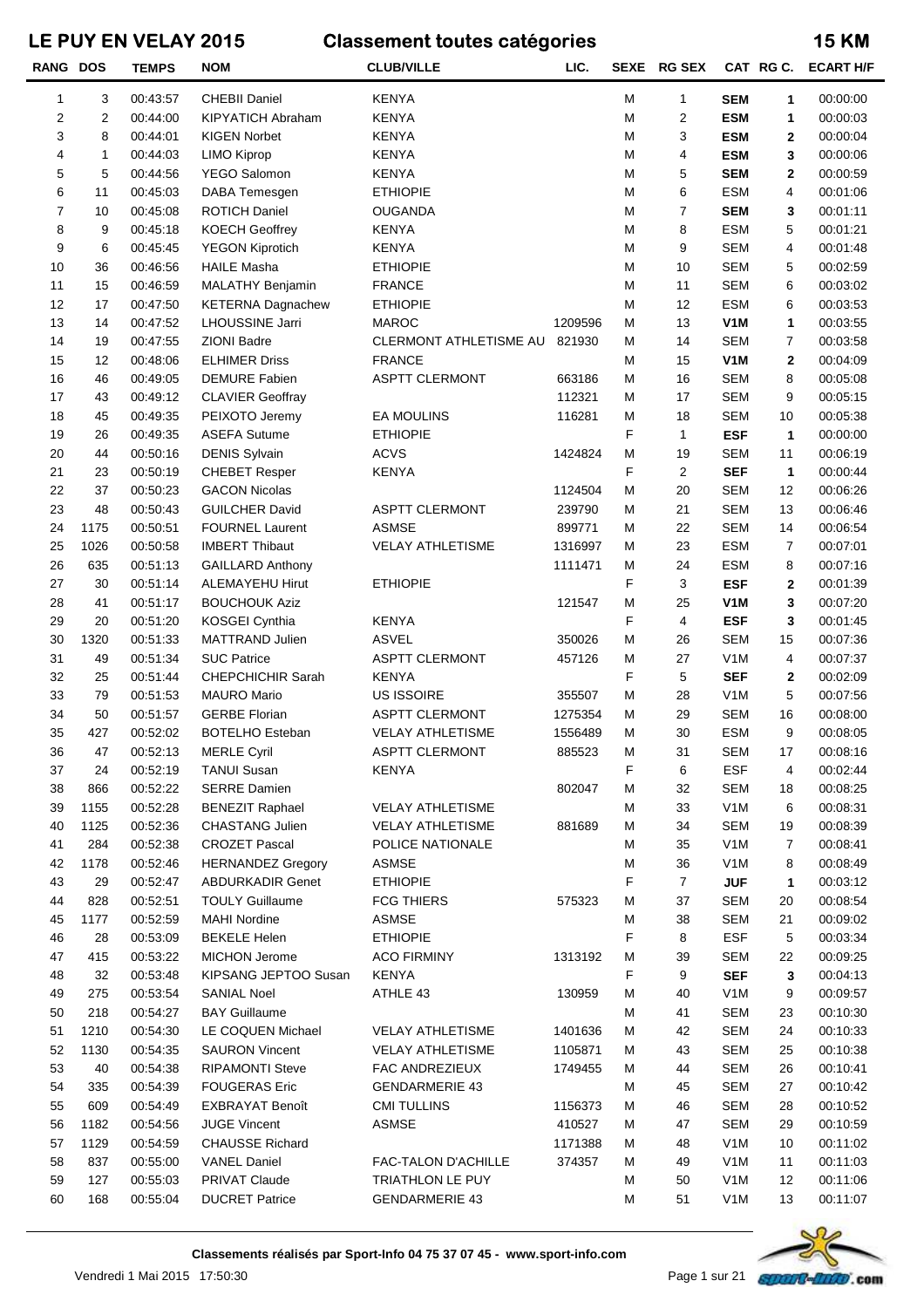| <b>RANG DOS</b> |      | <b>TEMPS</b> | <b>NOM</b>                | <b>CLUB/VILLE</b>           | LIC.      | <b>SEXE</b> | <b>RG SEX</b> |                  | CAT RG C.      | <b>ECART H/F</b> |
|-----------------|------|--------------|---------------------------|-----------------------------|-----------|-------------|---------------|------------------|----------------|------------------|
| 61              | 31   | 00:55:07     | NIZIGIYIMANA Godelieve    | <b>BURUNDI</b>              |           | F           | 10            | <b>SEF</b>       | 4              | 00:05:32         |
| 62              | 290  | 00:55:15     | <b>LIFFAUD Quentin</b>    | POLICE NATIONALE            | 1010961   | M           | 52            | <b>ESM</b>       | 10             | 00:11:18         |
| 63              | 1219 | 00:55:19     | <b>HOGREL Francois</b>    | EA BOURG DE PEAGE           | 1231086   | M           | 53            | <b>SEM</b>       | 30             | 00:11:22         |
| 64              | 728  | 00:55:19     | <b>MORGUEN Brieuc</b>     | COQUELICOT 42               | 1652900   | M           | 54            | <b>SEM</b>       | 31             | 00:11:22         |
| 65              | 800  | 00:55:27     | SAVEL Tanguy              |                             | 719430    | M           | 55            | <b>ESM</b>       | 11             | 00:11:30         |
| 66              | 939  | 00:55:58     | SIMARD Franck             | <b>EVREUX AC</b>            | 292658    | M           | 56            | <b>SEM</b>       | 32             | 00:12:01         |
| 67              | 460  | 00:56:11     | <b>DUBOIS Serge</b>       | <b>VELAY ATHLETISME</b>     | 1508632   | M           | 57            | V2M              | 1              | 00:12:14         |
| 68              | 1296 | 00:56:30     | <b>LEKHAL Rachid</b>      | <b>AS RISPOLI</b>           | 1432605   | M           | 58            | V <sub>1</sub> M | 14             | 00:12:33         |
| 69              | 1181 | 00:56:31     | <b>BIJAS Patrick</b>      | ASMSE                       | 1141828   | M           | 59            | <b>SEM</b>       | 33             | 00:12:34         |
| 70              | 1073 | 00:56:40     | AZAZI Mehdi               |                             |           | M           | 60            | <b>SEM</b>       | 34             | 00:12:43         |
| 71              | 1158 | 00:56:44     | <b>LAGNIET Lois</b>       | SOUCHON D AUVERGNE          |           | M           | 61            | <b>SEM</b>       | 35             | 00:12:47         |
| $72\,$          | 21   | 00:57:09     | <b>MURUNGUI Bettt</b>     | <b>KENYA</b>                |           | F           | 11            | <b>SEF</b>       | 5              | 00:07:34         |
| 73              | 696  | 00:57:21     | LEGOUEIX Stephane         | <b>ASPTT CLERMONT</b>       | 136682    | M           | 62            | V <sub>1</sub> M | 15             | 00:13:24         |
| 74              | 902  | 00:57:25     | <b>LEYRAT Henri</b>       |                             |           | M           | 63            | <b>SEM</b>       | 36             | 00:13:28         |
| 75              | 350  | 00:57:30     | <b>THEVENON Robert</b>    | <b>SEGECO</b>               | 130256    | M           | 64            | V <sub>1</sub> M | 16             | 00:13:33         |
| 76              | 754  | 00:57:43     | PONCHON Freddy            | <b>LYON ATHLETISME</b>      | 264158    | M           | 65            | <b>SEM</b>       | 37             | 00:13:46         |
| 77              | 978  | 00:57:47     | <b>IMBERT Julien</b>      | <b>VELAY ATHLETISME</b>     | 1510359   | M           | 66            | <b>SEM</b>       | 38             | 00:13:50         |
| 78              | 1018 | 00:57:53     | <b>RONGERE Quentin</b>    | <b>VELAY ATHLETISME</b>     | 1085995   | M           | 67            | <b>JUM</b>       | 1              | 00:13:56         |
| 79              | 482  | 00:57:59     | <b>GIORDANO Yves</b>      |                             | 221854    | M           | 68            | V2M              | $\mathbf 2$    | 00:14:02         |
| 80              | 1063 | 00:58:01     | SOLVIGNON Jerome          | <b>VELAY ATHLETISME</b>     | 1316840   | M           | 69            | V <sub>1</sub> M | 17             | 00:14:04         |
| 81              | 1017 | 00:58:09     | RONGERE Stephane          |                             |           | M           | 70            | V <sub>1</sub> M | 18             | 00:14:12         |
| 82              | 928  | 00:58:18     | <b>MAYET Valentin</b>     | <b>CLERMONT TRI (FFTRI)</b> | '259C (FF | M           | 71            | <b>SEM</b>       | 39             | 00:14:21         |
| 83              | 522  | 00:58:21     | <b>BARATTE Stephane</b>   | A.S.M                       | 1223660   | M           | 72            | V <sub>1</sub> M | 19             | 00:14:24         |
| 84              | 196  | 00:58:24     | MOME Jean-philippe        | EA MACON                    | 1153616   | M           | 73            | V2M              | 3              | 00:14:27         |
| 85              | 863  | 00:58:40     | <b>LASHERME David</b>     |                             |           | M           | 74            | <b>SEM</b>       | 40             | 00:14:43         |
| 86              | 438  | 00:58:47     | <b>BOUTON Stephane</b>    |                             |           | M           | 75            | <b>SEM</b>       | 41             | 00:14:50         |
| 87              | 657  | 00:58:55     | <b>GUERIN Thomas</b>      |                             | 1730489   | M           | 76            | <b>SEM</b>       | 42             | 00:14:58         |
| 88              | 666  | 00:59:02     | <b>INKINEN Ilari</b>      |                             |           | M           | 77            | V <sub>1</sub> M | 20             | 00:15:05         |
| 89              | 565  | 00:59:07     | <b>CHIARISOLI Quentin</b> | CA BRIOUDE                  | 1694213   | M           | 78            | <b>JUM</b>       | $\mathbf{2}$   | 00:15:10         |
| 90              | 378  | 00:59:11     | <b>DURON Michel</b>       | <b>ACO FIRMINY</b>          | 366671    | M           | 79            | V3M              | 1              | 00:15:14         |
| 91              | 86   | 00:59:12     | <b>CHAGNON Pauline</b>    | MONTLUCON ATHLETISME        |           | F           | 12            | <b>SEF</b>       | 6              | 00:09:37         |
| 92              | 465  | 00:59:20     | DEBARD Bruno              | AS PAPETERIES ESPALY        |           | M           | 80            | V <sub>1</sub> M | 21             | 00:15:23         |
| 93              | 1072 | 00:59:21     | <b>RIVET Aurelien</b>     |                             |           | M           | 81            | <b>SEM</b>       | 43             | 00:15:24         |
| 94              | 75   | 00:59:31     | <b>LONGEON Gaetan</b>     | <b>ISSOIRE TRI AVENTURE</b> | A56944C   | M           | 82            | <b>SEM</b>       | 44             | 00:15:34         |
| 95              | 1154 | 00:59:35     | <b>SPATAZZA Patrick</b>   |                             |           | M           | 83            | V <sub>1</sub> M | 22             | 00:15:38         |
| 96              | 871  | 00:59:43     | <b>CHANAL Nicholas</b>    |                             |           | М           | 84            | <b>SEM</b>       | 45             | 00:15:46         |
| 97              | 1062 | 00:59:51     | <b>ANJARRY Damien</b>     | <b>VELAY ATHLETISME</b>     | 1208209   | M           | 85            | V <sub>1</sub> M | 23             | 00:15:54         |
| 98              | 1078 | 00:59:52     | <b>MALEYSSON Jacques</b>  | <b>VELAY ATHLETISME</b>     | 1461435   | M           | 86            | V2M              | 4              | 00:15:55         |
| 99              | 305  | 00:59:53     | <b>LOUISON Bruno</b>      | <b>NOSE</b>                 |           | M           | 87            | <b>SEM</b>       | 46             | 00:15:56         |
| 100             | 360  | 00:59:54     | <b>GAUDET Alexis</b>      | <b>GENDARMERIE 43</b>       | 1607253   | M           | 88            | <b>ESM</b>       | 12             | 00:15:57         |
| 101             | 271  | 00:59:55     | <b>ABRIAL Denis</b>       |                             |           | M           | 89            | V <sub>1</sub> M | 24             | 00:15:58         |
| 102             | 484  | 00:59:55     | <b>MARCON Claude</b>      | <b>VELAY ATHLETISME</b>     | 1461137   | M           | 90            | <b>SEM</b>       | 47             | 00:15:58         |
| 103             | 810  | 00:59:57     | <b>SOULIER Jacques</b>    | CAB BELLEGARDIEN            | 1132409   | M           | 91            | V <sub>1</sub> M | 25             | 00:16:00         |
| 104             | 1220 | 01:00:03     | <b>GULDEMANN Wilfried</b> | LE PUY EN VELAY TRI         |           | M           | 92            | <b>SEM</b>       | 48             | 00:16:06         |
| 105             | 201  | 01:00:03     | <b>CLUZEL Cedric</b>      | EA BOURG-EN-BRESSE          | 567985    | M           | 93            | <b>SEM</b>       | 49             | 00:16:06         |
| 106             | 903  | 01:00:03     | <b>MASSIN Baptiste</b>    |                             |           | M           | 94            | <b>SEM</b>       | 50             | 00:16:06         |
| 107             | 980  | 01:00:12     | <b>BOUILLER Marc</b>      | <b>CHER</b>                 |           | M           | 95            | V2M              | 5              | 00:16:15         |
| 108             | 868  | 01:00:15     | <b>BAUER Remi</b>         | EACI                        | 554155    | M           | 96            | <b>SEM</b>       | 51             | 00:16:18         |
| 109             | 390  | 01:00:16     | POGOVZELSKI Nicolas       | <b>ECUREUILS ELOYSIENS</b>  |           | M           | 97            | <b>SEM</b>       | 52             | 00:16:19         |
| 110             | 1363 | 01:00:16     | <b>GARNIER Cedric</b>     | PHOENIX 43                  |           | M           | 98            | <b>SEM</b>       | 53             | 00:16:19         |
| 111             | 592  | 01:00:18     | <b>DEMARS Olivier</b>     |                             |           | M           | 99            | <b>SEM</b>       | 54             | 00:16:21         |
| 112             | 1274 | 01:00:22     | LONJON P Jean             | <b>VELAY ATHLETISME</b>     | 1677221   | M           | 100           | <b>SEM</b>       | 55             | 00:16:25         |
| 113             | 462  | 01:00:39     | <b>CHARRE Julien</b>      |                             |           | M           | 101           | <b>SEM</b>       | 56             | 00:16:42         |
| 114             | 215  | 01:00:50     | <b>DESTOUCHES Bruno</b>   | FAC ANDREZIEUX              | 1219111   | M           | 102           | V2M              | 6              | 00:16:53         |
| 115             | 972  | 01:00:52     | <b>CHARREYRE Julien</b>   |                             |           | M           | 103           | <b>SEM</b>       | 57             | 00:16:55         |
| 116             | 119  | 01:01:01     | <b>GAUTHIER Jerome</b>    |                             |           | M           | 104           | V <sub>1</sub> M | 26             | 00:17:04         |
| 117             | 276  | 01:01:11     | <b>CHAPUIS Pascal</b>     |                             |           | M           | 105           | V <sub>1</sub> M | 27             | 00:17:14         |
| 118             | 811  | 01:01:21     | SOUSTELLE Rémi            | ATHLE LOZERE                | 1409618   | M           | 106           | <b>SEM</b>       | 58             | 00:17:24         |
| 119             | 869  | 01:01:22     | <b>BEYSSAC Florian</b>    |                             | A67698C   | М           | 107           | <b>SEM</b>       | 59             | 00:17:25         |
| 120             | 1133 | 01:01:35     | CLOT Jean-paul            | DONNEURS DE SANG 43         |           | M           | 108           | V2M              | $\overline{7}$ | 00:17:38         |

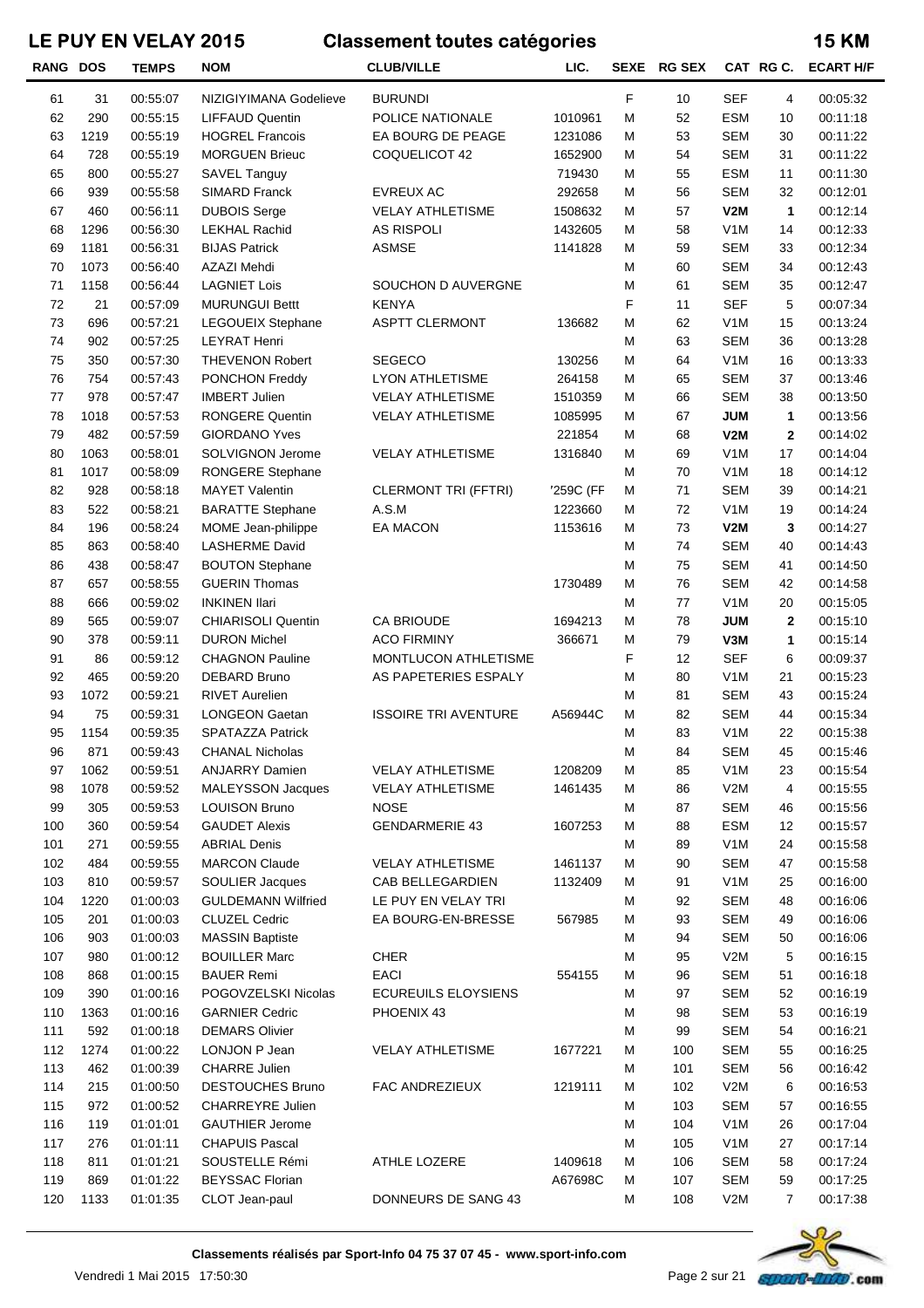| <b>RANG DOS</b> |             | <b>TEMPS</b>         | <b>NOM</b>                                         | <b>CLUB/VILLE</b>         | LIC.    |        | SEXE RG SEX |                                | CAT RGC.       | <b>ECART H/F</b>     |
|-----------------|-------------|----------------------|----------------------------------------------------|---------------------------|---------|--------|-------------|--------------------------------|----------------|----------------------|
| 121             | 589         | 01:01:41             | <b>DELORME Julien</b>                              | LA FOULEE FOREZIENNE      | 1380111 | м      | 109         | <b>SEM</b>                     | 60             | 00:17:44             |
| 122             | 1239        | 01:01:48             | <b>GARNIER Geoffrey</b>                            | PHOENIX 43                |         | M      | 110         | <b>SEM</b>                     | 61             | 00:17:51             |
| 123             | 515         | 01:01:55             | <b>ASTIC Nicolas</b>                               |                           |         | M      | 111         | <b>SEM</b>                     | 62             | 00:17:58             |
| 124             | 1180        | 01:01:59             | <b>BENMAKLOUF Hocine</b>                           | <b>ASMSE</b>              |         | M      | 112         | V <sub>1</sub> M               | 28             | 00:18:02             |
| 125             | 880         | 01:02:01             | <b>JARLIER Aurore</b>                              | <b>ASPTT CLERMONT</b>     | 1333302 | F      | 13          | <b>SEF</b>                     | $\overline{7}$ | 00:12:26             |
| 126             | 839         | 01:02:14             | <b>VERGNE Anthony</b>                              |                           |         | M      | 113         | <b>SEM</b>                     | 63             | 00:18:17             |
| 127             | 683         | 01:02:18             | <b>KREBSER Lionel</b>                              |                           |         | M      | 114         | <b>SEM</b>                     | 64             | 00:18:21             |
| 128             | 145         | 01:02:27             | <b>ISSARTEL Nicolas</b>                            | DEPARTEMENT 43            | 1034038 | M      | 115         | V1M                            | 29             | 00:18:30             |
| 129             | 1321        | 01:02:28             | <b>MATTRAND David</b>                              |                           |         | M      | 116         | <b>SEM</b>                     | 65             | 00:18:31             |
| 130             | 253         | 01:02:31             | <b>PAILHES Pascal</b>                              | VILLE/AGGLO LE PUY        | 463753  | M      | 117         | V1M                            | 30             | 00:18:34             |
| 131             | 879         | 01:02:33             | <b>GUITTARD Thierry</b>                            | <b>ASPTT CLERMONT</b>     | 1300394 | M      | 118         | V1M                            | 31             | 00:18:36             |
| 132             | 558         | 01:02:34             | <b>CHANDES Sébastien</b>                           | LES FOULEES DE SAINT GE   | 1331435 | M      | 119         | <b>SEM</b>                     | 66             | 00:18:37             |
| 133             | 628         | 01:02:35             | <b>FOURETS Christophe</b>                          | FAC ANDREZIEUX            | 1530434 | M      | 120         | V1M                            | 32             | 00:18:38             |
| 134             | 1206        | 01:02:37             | <b>TOURRENC Regis</b>                              | PRIVAS RHONE VALLEE RU    | 342255  | M      | 121         | V1M                            | 33             | 00:18:40             |
| 135             | 158         | 01:02:37             | <b>FAURAND Anthony</b>                             |                           |         | M      | 122         | <b>SEM</b>                     | 67             | 00:18:40             |
| 136             | 1213        | 01:02:40             | <b>GADDARI Hichame</b>                             | PHOENIX 43                |         | M      | 123         | <b>SEM</b>                     | 68             | 00:18:43             |
| 137             | 304         | 01:02:42             | LEFEBRES Christophe                                | COQUELICOT 42             | 341509  | M      | 124         | V1M                            | 34             | 00:18:45             |
| 138             | 574         | 01:02:42             | <b>COURTONNE Patrick</b>                           | CLERMONT ATHLETISME AU    | 865908  | M      | 125         | V2M                            | 8              | 00:18:45             |
| 139             | 1292        | 01:02:45             | PLASSERAUD Eric                                    | LE PUY EN VELAY TRI       |         | M      | 126         | V2M                            | 9              | 00:18:48             |
| 140             | 39          | 01:02:48             | <b>AYMARD Christophe</b>                           | <b>ACFA</b>               |         | M      | 127         | V1M                            | 35             | 00:18:51             |
| 141             | 1100        | 01:02:49             | VON HOF Quentin                                    | <b>VELAY ATHLETISME</b>   | 1561012 | M      | 128         | <b>JUM</b>                     | 3              | 00:18:52             |
| 142             | 749         | 01:02:51             | PINARD Noé                                         |                           |         | M      | 129         | <b>ESM</b>                     | 13             | 00:18:54             |
| 143             | 422         | 01:02:53             | <b>VEROT Joseph</b>                                | <b>ACO FIRMINY</b>        | 981202  | M      | 130         | V3M                            | $\mathbf 2$    | 00:18:56             |
| 144             | 92          | 01:02:55             | <b>COURANT Frederic</b>                            |                           |         | M      | 131         | V1M                            | 36             | 00:18:58             |
| 145             | 1085        | 01:02:55             | <b>MASSON Sylvain</b>                              | CHAPTEUIL SPORTS NATUR    |         | M      | 132         | <b>SEM</b>                     | 69             | 00:18:58             |
| 146             | 210         | 01:02:57             | <b>VALTON Johann</b>                               | <b>DYNAMIK</b>            |         | M      | 133         | <b>SEM</b>                     | 70             | 00:19:00             |
| 147             | 1284        | 01:03:01             | COSSO Enzo                                         |                           |         | M      | 134         | <b>SEM</b>                     | 71             | 00:19:04             |
| 148             | 836         | 01:03:11             | <b>VALIORGUE Hugues</b>                            | <b>COURIR EN EMBLAVEZ</b> | 395316  | M      | 135         | V1M                            | 37             | 00:19:14             |
| 149             | 1090        | 01:03:12             | <b>LEROY Loic</b>                                  | <b>VELAY ATHLETISME</b>   | 1538786 | M      | 136         | <b>CAM</b>                     | 1              | 00:19:15             |
| 150             | 83          | 01:03:13             | <b>FAURE Cyril</b>                                 |                           |         | M      | 137         | <b>SEM</b>                     | 72             | 00:19:16             |
| 151             | 524         | 01:03:13             | <b>BARBIER Mathieu</b>                             | LE TEIL COURT             | 1700391 | M      | 138         | <b>SEM</b>                     | 73             | 00:19:16             |
| 152             | 77          | 01:03:13             | <b>MIRAMAND Cyril</b>                              | <b>COURIR EN EMBLAVEZ</b> | 1632055 | M      | 139         | V1M                            | 38             | 00:19:16             |
| 153             | 1140        | 01:03:16             | <b>CHAUDIER Noel</b>                               | DONNEURS DE SANG 43       |         | M      | 140         | V1M                            | 39             | 00:19:19             |
| 154             | 805         | 01:03:19             | <b>SENTENAT Jules</b>                              |                           |         | M      | 141         | <b>SEM</b>                     | 74             | 00:19:22             |
| 155             | 419         | 01:03:22             | CAILLEAU Samuel                                    | LA FOULEE LANGEADOISE     |         | M      | 142         | <b>SEM</b>                     | 75             | 00:19:25             |
| 156             | 617         | 01:03:23             | <b>FABING Daniel</b>                               |                           |         | M      | 143         | <b>SEM</b>                     | 76             | 00:19:26             |
| 157             | 202         | 01:03:27             | MARSOLLAT Fabien                                   | <b>VELAY ATHLETISME</b>   | 1664866 | M      | 144         | V <sub>1</sub> M               | 40             | 00:19:30             |
| 158             | 282         | 01:03:30             | <b>CHARBONNIER Laurent</b>                         | POLICE NATIONALE          |         | M      | 145         | V <sub>1</sub> M               | 41             | 00:19:33             |
| 159             | 1081        | 01:03:39             | MALEYSSON Laurie                                   | <b>VELAY ATHLETISME</b>   | 1450342 | F      | 14          | <b>SEF</b>                     | 8              | 00:14:04             |
| 160             | 1104        | 01:03:39             | <b>BOET Romain</b>                                 | <b>TEAM TRAIL AGAIN</b>   |         | M      | 146         | <b>SEM</b>                     | 77             | 00:19:42             |
| 161             | 1185        | 01:03:46             | TUTTOILMONDO Henri                                 |                           |         | M      | 147         | V <sub>1</sub> M               | 42             | 00:19:49             |
| 162             | 882         | 01:03:47             | LARGER Stéphane                                    |                           |         | M      | 148         | V <sub>1</sub> M               | 43             | 00:19:50             |
| 163             | 1295        | 01:03:48             | <b>FALCON Romain</b>                               |                           |         | M      | 149         | <b>SEM</b>                     | 78             | 00:19:51             |
| 164<br>165      | 603<br>1015 | 01:03:51<br>01:03:52 | <b>DUCROQUET Olivier</b><br><b>MALLEYS Olivier</b> | <b>COURIR EN EMBLAVEZ</b> | 683405  | M      | 150<br>151  | <b>SEM</b><br>V <sub>1</sub> M | 79<br>44       | 00:19:54             |
| 166             | 855         | 01:04:00             | <b>LECLERQ Coralie</b>                             |                           |         | M<br>F | 15          | <b>SEF</b>                     | 9              | 00:19:55<br>00:14:25 |
| 167             | 467         | 01:04:01             | <b>GILLES Florian</b>                              |                           |         | M      | 152         | <b>ESM</b>                     | 14             | 00:20:04             |
| 168             | 1256        | 01:04:06             | <b>ALLIRAND Jerome</b>                             |                           |         | M      | 153         | V <sub>1</sub> M               | 45             | 00:20:09             |
| 169             | 806         | 01:04:09             | SERMONDADAZ Jacques                                | <b>ACVS</b>               | 474408  | M      | 154         | V2M                            | 10             | 00:20:12             |
| 170             | 1218        | 01:04:11             | <b>FARRUGIA Thomas</b>                             |                           |         | M      | 155         | <b>SEM</b>                     | 80             | 00:20:14             |
| 171             | 1003        | 01:04:20             | ROQUEPLAN Benedicte                                | <b>COURIR EN EMBLAVEZ</b> | 641930  | F      | 16          | <b>SEF</b>                     | 10             | 00:14:45             |
| 172             | 742         | 01:04:22             | PERBET Christian                                   | LE TEIL COURT             | 300790  | M      | 156         | V2M                            | 11             | 00:20:25             |
| 173             | 781         | 01:04:22             | <b>ROCHE Patrice</b>                               | LE TEIL COURT             | 178941  | M      | 157         | V2M                            | 12             | 00:20:25             |
| 174             | 1034        | 01:04:28             | <b>BENOIT Eric</b>                                 | AS PAPETERIES ESPALY      |         | M      | 158         | V <sub>1</sub> M               | 46             | 00:20:31             |
| 175             | 178         | 01:04:28             | <b>DESBRE Franck</b>                               |                           |         | M      | 159         | V <sub>1</sub> M               | 47             | 00:20:31             |
| 176             | 283         | 01:04:29             | <b>CHARRA Pierre-marie</b>                         | POLICE NATIONALE          |         | M      | 160         | <b>ESM</b>                     | 15             | 00:20:32             |
| 177             | 753         | 01:04:43             | POILPRE Mickael                                    |                           |         | M      | 161         | <b>SEM</b>                     | 81             | 00:20:46             |
| 178             | 1110        | 01:04:46             | <b>MILLET Baptiste</b>                             | <b>GENDARMERIE 43</b>     |         | M      | 162         | <b>JUM</b>                     | 4              | 00:20:49             |
| 179             | 579         | 01:04:47             | <b>SEJALON Romain</b>                              |                           |         | M      | 163         | <b>ESM</b>                     | 16             | 00:20:50             |
| 180             | 843         | 01:04:47             | <b>VIDAL Lucas</b>                                 | <b>VELAY ATHLETISME</b>   | 1381466 | M      | 164         | <b>CAM</b>                     | 2              | 00:20:50             |

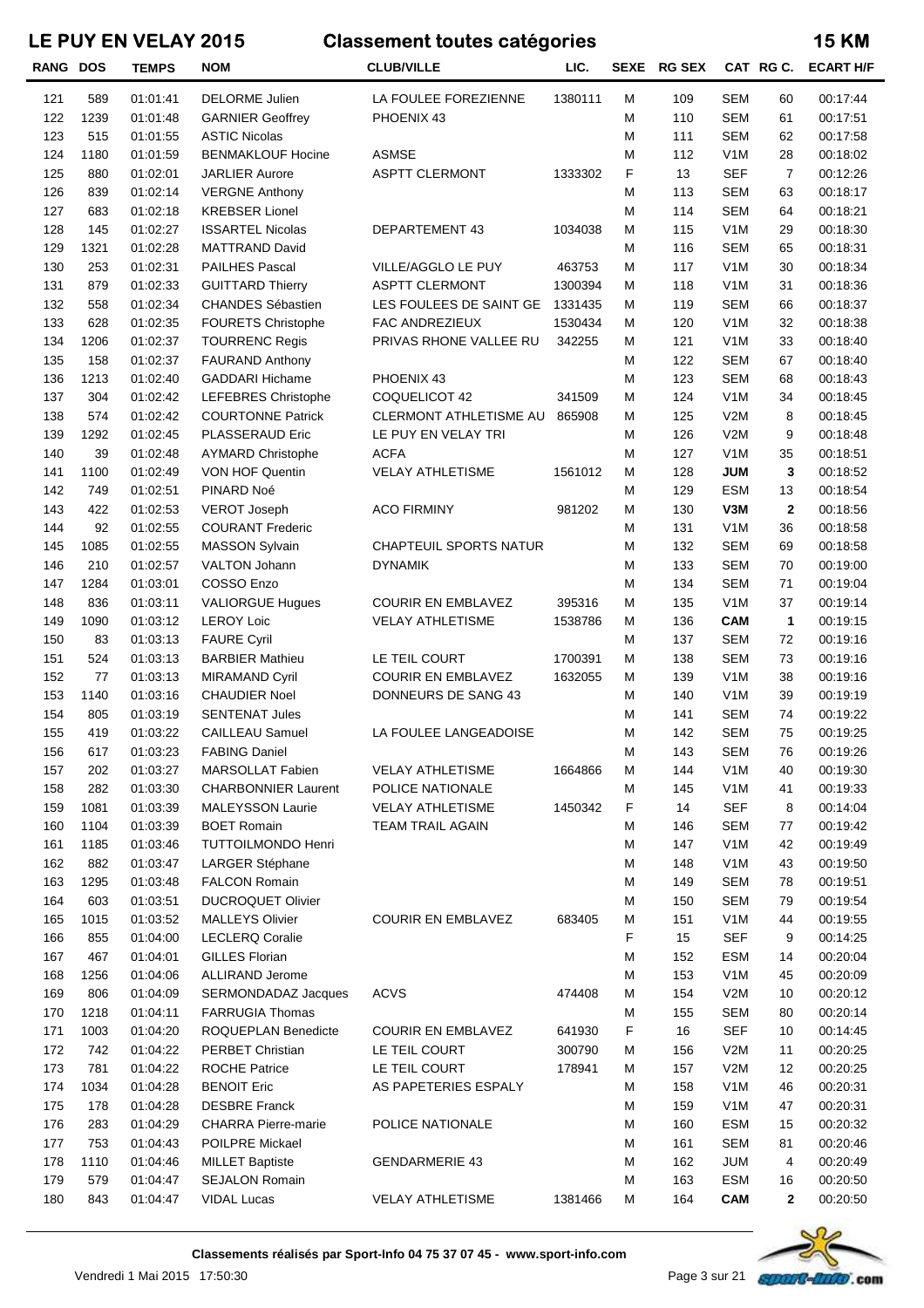| <b>RANG DOS</b> |      | <b>TEMPS</b> | <b>NOM</b>                 | <b>CLUB/VILLE</b>               | LIC.    |   | SEXE RG SEX |                  | CAT RG C. | <b>ECART H/F</b> |
|-----------------|------|--------------|----------------------------|---------------------------------|---------|---|-------------|------------------|-----------|------------------|
| 181             | 1209 | 01:04:48     | <b>GROS</b> Isabelle       | <b>VELAY ATHLETISME</b>         | 1109586 | F | 17          | V <sub>1</sub> F | 1         | 00:15:13         |
| 182             | 938  | 01:04:48     | <b>QUINCY Philippe</b>     | BEAUMONT ATHLETIQUE CL 1137141  |         | M | 165         | V <sub>1</sub> M | 48        | 00:20:51         |
| 183             | 630  | 01:04:51     | <b>FOURNERIE Simon</b>     |                                 |         | M | 166         | <b>SEM</b>       | 82        | 00:20:54         |
| 184             | 1234 | 01:04:51     | <b>GRANGER David</b>       | TRIATHLON LE PUY                |         | M | 167         | <b>SEM</b>       | 83        | 00:20:54         |
| 185             | 529  | 01:04:52     | <b>BEL Andree</b>          | <b>ESL BRON</b>                 | 219586  | F | 18          | V <sub>2</sub> F | 1         | 00:15:17         |
| 186             | 159  | 01:04:54     | <b>VINCENT Bertrand</b>    |                                 |         | M | 168         | <b>SEM</b>       | 84        | 00:20:57         |
| 187             | 183  | 01:04:57     | VALDIVIA Dominique         | AS ROMAGNAT                     | 1462779 | M | 169         | V2M              | 13        | 00:21:00         |
| 188             | 616  | 01:04:58     | <b>FABBRI Olivier</b>      |                                 |         | M | 170         | <b>SEM</b>       | 85        | 00:21:01         |
| 189             | 1047 | 01:05:05     | <b>BARTHELEMY Frederic</b> |                                 |         | M | 171         | V2M              | 14        | 00:21:08         |
| 190             | 601  | 01:05:05     | <b>DRIOT Marion</b>        | <b>VELAY ATHLETISME</b>         | 857636  | F | 19          | <b>ESF</b>       | 6         | 00:15:30         |
| 191             | 383  | 01:05:05     | <b>SUC Sandrine</b>        |                                 | 408794  | F | 20          | V <sub>1</sub> F | 2         | 00:15:30         |
| 192             | 107  | 01:05:06     | TRENTESAUX Jean Francoi    |                                 |         | M | 172         | V <sub>1</sub> M | 49        | 00:21:09         |
| 193             | 540  | 01:05:07     | <b>BOURA Olivier</b>       |                                 |         | M | 173         | V <sub>1</sub> M | 50        | 00:21:10         |
| 194             | 191  | 01:05:10     | PRANCHERE Dominique        |                                 |         | M | 174         | V2M              | 15        | 00:21:13         |
| 195             | 904  | 01:05:13     | <b>MECHIN Eric</b>         |                                 |         | M | 175         | V2M              | 16        | 00:21:16         |
| 196             | 1348 | 01:05:13     | SOULIER Christophe         |                                 |         | M | 176         | V <sub>1</sub> M | 51        | 00:21:16         |
| 197             | 818  | 01:05:25     | <b>TALPAERT Steve</b>      |                                 |         | M | 177         | <b>SEM</b>       | 86        | 00:21:28         |
| 198             | 835  | 01:05:27     | <b>RAGE Philippe</b>       | AS ROMAGNAT                     | 440800  | M | 178         | V2M              | 17        | 00:21:30         |
| 199             | 1030 | 01:05:28     | <b>BESSON Christian</b>    | <b>VELAY ATHLETISME</b>         |         | M | 179         | V2M              | 18        | 00:21:31         |
| 200             | 1222 | 01:05:29     | <b>DESCOURS L Pierre</b>   |                                 |         | M | 180         | V1M              | 52        | 00:21:32         |
| 201             | 225  | 01:05:30     | PICARD Philippe            | <b>GENDARMERIE 43</b>           |         | M | 181         | V <sub>1</sub> M | 53        | 00:21:33         |
| 202             | 1066 | 01:05:30     | <b>RODRIGUES Patrick</b>   | AS PAPETERIES ESPALY            |         | M | 182         | V1M              | 54        | 00:21:33         |
| 203             | 255  | 01:05:33     | <b>CHENET Ludovic</b>      | VILLE/AGGLO LE PUY              |         | M | 183         | V <sub>1</sub> M | 55        | 00:21:36         |
| 204             | 1179 | 01:05:36     | SADOUDI Zaire              | <b>ASMSE</b>                    |         | M | 184         | V <sub>1</sub> M | 56        | 00:21:39         |
| 205             | 496  | 01:05:36     | <b>SERRA Isabelle</b>      |                                 | 364573  | F | 21          | V <sub>1</sub> F | 3         | 00:16:01         |
| 206             | 870  | 01:05:37     | <b>CHANAL Laurent</b>      |                                 |         | M | 185         | V2M              | 19        | 00:21:40         |
| 207             | 829  | 01:05:39     | <b>TREILLE Frédéric</b>    |                                 |         | M | 186         | <b>SEM</b>       | 87        | 00:21:42         |
| 208             | 104  | 01:05:39     | <b>GIRALDON Serge</b>      | SPORT NAT PAYS ST-FLOU          | 808413  | M | 187         | V2M              | 20        | 00:21:42         |
| 209             | 898  | 01:05:41     | <b>BONSON Philippe</b>     |                                 |         | M | 188         | V2M              | 21        | 00:21:44         |
| 210             | 164  | 01:05:41     | <b>LAVAL Philippe</b>      |                                 |         | M | 189         | V <sub>1</sub> M | 57        | 00:21:44         |
| 211             | 1188 | 01:05:42     | <b>FAYOLLE Florian</b>     |                                 |         | M | 190         | <b>SEM</b>       | 88        | 00:21:45         |
| 212             | 944  | 01:05:42     | ROUSSON Jean-marc          |                                 |         | M | 191         | V2M              | 22        | 00:21:45         |
| 213             | 230  | 01:05:51     | <b>MULOT Fabien</b>        |                                 |         | M | 192         | <b>SEM</b>       | 89        | 00:21:54         |
| 214             | 717  | 01:05:53     | <b>MICHEL Pierre-louis</b> |                                 |         | M | 193         | <b>SEM</b>       | 90        | 00:21:56         |
| 215             | 180  | 01:05:54     | JOUFFRE Alexandre          | <b>SALTA BARTAS</b>             |         | M | 194         | <b>SEM</b>       | 91        | 00:21:57         |
| 216             | 362  | 01:05:58     | LANGUE Jonathan            | <b>SILEANE</b>                  |         | M | 195         | SEM              | 92        | 00:22:01         |
| 217             | 62   | 01:05:59     | <b>THIVENT Georges</b>     | EA BOURG-EN-BRESSE              | 1188396 | M | 196         | V3M              | 3         | 00:22:02         |
| 218             | 84   | 01:06:00     | <b>GODIN Eric</b>          | CA LANGOGNE                     | 1107263 | М | 197         | V <sub>1</sub> M | 58        | 00:22:03         |
| 219             | 638  | 01:06:05     | <b>GARNIER Fabien</b>      |                                 |         | М | 198         | SEM              | 93        | 00:22:08         |
| 220             | 1138 | 01:06:05     | <b>SOUCHON Olivier</b>     | DONNEURS DE SANG 43             |         | M | 199         | V <sub>1</sub> M | 59        | 00:22:08         |
| 221             | 448  | 01:06:07     | <b>ISSARTEL Christophe</b> |                                 |         | M | 200         | <b>SEM</b>       | 94        | 00:22:10         |
| 222             | 483  | 01:06:08     | <b>TESTUD Emmanuel</b>     | <b>VELAY ATHLETISME</b>         | 677479  | М | 201         | <b>SEM</b>       | 95        | 00:22:11         |
| 223             | 783  | 01:06:09     | <b>RODARY Thierry</b>      | COURIR EN LIVRADOIS FOR 1318124 |         | M | 202         | V2M              | 23        | 00:22:12         |
| 224             | 699  | 01:06:10     | <b>LENOIR Pascal</b>       |                                 |         | М | 203         | V2M              | 24        | 00:22:13         |
| 225             | 623  | 01:06:11     | <b>FAYOLLE Christophe</b>  |                                 |         | M | 204         | V <sub>1</sub> M | 60        | 00:22:14         |
| 226             | 384  | 01:06:12     | <b>DELIGNY Olivier</b>     |                                 |         | M | 205         | V <sub>1</sub> M | 61        | 00:22:15         |
| 227             | 464  | 01:06:17     | <b>TOURETTE Anthony</b>    |                                 | 1677257 | М | 206         | <b>SEM</b>       | 96        | 00:22:20         |
| 228             | 847  | 01:06:22     | <b>VINCENT Alain</b>       |                                 |         | М | 207         | V3M              | 4         | 00:22:25         |
| 229             | 745  | 01:06:24     | PEYRARD Julien             |                                 |         | M | 208         | <b>SEM</b>       | 97        | 00:22:27         |
| 230             | 1068 | 01:06:24     | <b>BARBE Christian</b>     | <b>COURIR EN EMBLAVEZ</b>       | 1351169 | M | 209         | <b>SEM</b>       | 98        | 00:22:27         |
| 231             | 858  | 01:06:24     | REQUENA Richard            | <b>VELAY ATHLETISME</b>         | 1677240 | M | 210         | <b>SEM</b>       | 99        | 00:22:27         |
| 232             | 1360 | 01:06:25     | <b>CELLIER Bastien</b>     |                                 |         | M | 211         | <b>ESM</b>       | 17        | 00:22:28         |
| 233             | 930  | 01:06:25     | <b>MORTIER Renaud</b>      |                                 |         | М | 212         | <b>SEM</b>       | 100       | 00:22:28         |
| 234             | 506  | 01:06:26     | <b>ALLION Pascal</b>       | <b>US ISSOIRE</b>               | 340212  | М | 213         | V <sub>1</sub> M | 62        | 00:22:29         |
| 235             | 695  | 01:06:28     | <b>LECUNA Sylvain</b>      |                                 |         | M | 214         | V <sub>1</sub> M | 63        | 00:22:31         |
| 236             | 1196 | 01:06:28     | <b>GERARD Gaspar</b>       |                                 |         | М | 215         | <b>CAM</b>       | 3         | 00:22:31         |
| 237             | 525  | 01:06:28     | <b>BARNAVON Thierry</b>    | <b>ACVS</b>                     | 663034  | М | 216         | V2M              | 25        | 00:22:31         |
| 238             | 1184 | 01:06:28     | <b>HAMRI Yazid</b>         |                                 |         | M | 217         | <b>SEM</b>       | 101       | 00:22:31         |
| 239             | 770  | 01:06:29     | RICHAUD Rémi               |                                 |         | M | 218         | <b>SEM</b>       | 102       | 00:22:32         |
| 240             | 884  | 01:06:31     | <b>MICHAUD Enzo</b>        | <b>VELAY ATHLETISME</b>         | 1133008 | м | 219         | CAM              | 4         | 00:22:34         |

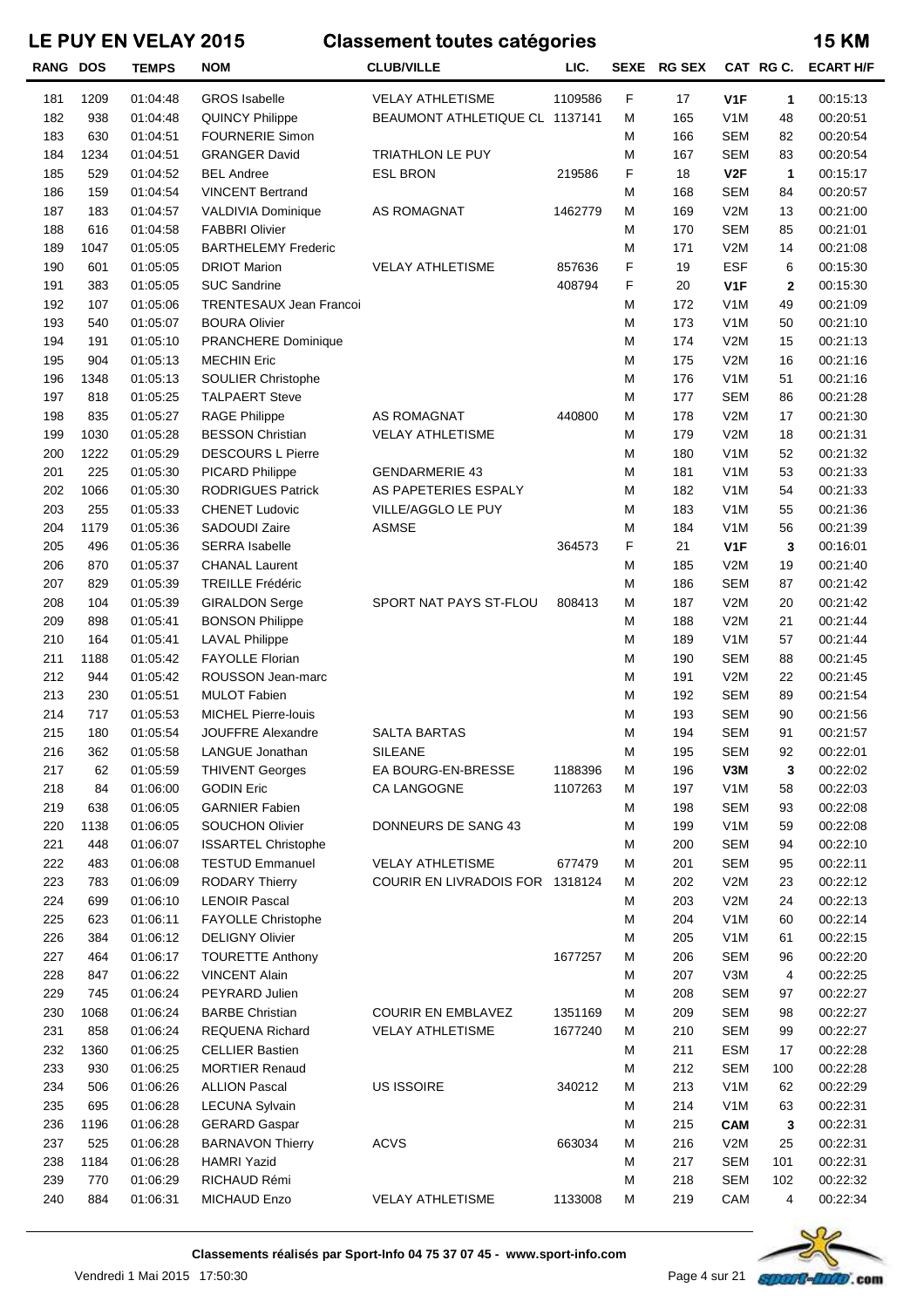| <b>RANG DOS</b> |      | <b>TEMPS</b> | <b>NOM</b>                            | <b>CLUB/VILLE</b>               | LIC.    | SEXE | <b>RG SEX</b> |                  | CAT RGC. | <b>ECART H/F</b> |
|-----------------|------|--------------|---------------------------------------|---------------------------------|---------|------|---------------|------------------|----------|------------------|
| 241             | 1223 | 01:06:31     | ROCHER Stephane                       |                                 |         | М    | 220           | V <sub>1</sub> M | 64       | 00:22:34         |
| 242             | 896  | 01:06:35     | <b>APCHER Gilles</b>                  |                                 |         | М    | 221           | V <sub>1</sub> M | 65       | 00:22:38         |
| 243             | 1088 | 01:06:36     | <b>SERVEL Eric</b>                    |                                 |         | М    | 222           | V <sub>1</sub> M | 66       | 00:22:39         |
| 244             | 453  | 01:06:38     | <b>TESTUD Patrick</b>                 | TAEKWONDO CHADRAC               |         | М    | 223           | V <sub>1</sub> M | 67       | 00:22:41         |
| 245             | 1105 | 01:06:38     | <b>FOURY David</b>                    |                                 |         | М    | 224           | V <sub>1</sub> M | 68       | 00:22:41         |
| 246             | 437  | 01:06:47     | <b>BOUDOUL Thierry</b>                |                                 |         | М    | 225           | V <sub>1</sub> M | 69       | 00:22:50         |
| 247             | 746  | 01:06:48     | <b>PEYROLLIER Francis</b>             |                                 |         | М    | 226           | V <sub>1</sub> M | 70       | 00:22:51         |
| 248             | 1075 | 01:06:51     | LOPEZ Fabien                          |                                 |         | М    | 227           | <b>SEM</b>       | 103      | 00:22:54         |
| 249             | 912  | 01:06:53     | CHARBONNEL Julien                     |                                 |         | M    | 228           | <b>SEM</b>       | 104      | 00:22:56         |
| 250             | 953  | 01:06:53     | <b>NOURA Helder</b>                   |                                 |         | М    | 229           | V <sub>1</sub> M | 71       | 00:22:56         |
| 251             | 401  | 01:06:57     | <b>VERFAILLIE Frederic</b>            |                                 | 1215932 | М    | 230           | V <sub>1</sub> M | 72       | 00:23:00         |
| 252             | 1040 | 01:06:58     | <b>FILAIRE Joelle</b>                 | JOGGING 43                      | 893147  | F    | 22            | V3F              | 1        | 00:17:23         |
| 253             | 1168 | 01:06:59     | <b>GIRE Philippe</b>                  |                                 |         | М    | 231           | V2M              | 26       | 00:23:02         |
| 254             | 224  | 01:07:08     | MICHEL Alain                          | LES DAHUS DU RHONE              |         | М    | 232           | V2M              | 27       | 00:23:11         |
| 255             | 1286 | 01:07:15     | <b>ARBIB Mohamed</b>                  |                                 |         | М    | 233           | <b>SEM</b>       | 105      | 00:23:18         |
| 256             | 1358 | 01:07:16     | <b>ASSEZAT Mathieu</b>                |                                 |         | М    | 234           | <b>SEM</b>       | 106      | 00:23:19         |
| 257             | 919  | 01:07:21     | <b>DEMUR Xavier</b>                   |                                 |         | М    | 235           | <b>ESM</b>       | 18       | 00:23:24         |
| 258             | 1061 | 01:07:21     | <b>DUCROS Didier</b>                  | <b>COURSE DES TUNNELS</b>       |         | М    | 236           | V <sub>1</sub> M | 73       | 00:23:24         |
| 259             | 72   | 01:07:22     | <b>MAURIN Vincent</b>                 | US ARSAC EN VELAY               |         | М    | 237           | <b>SEM</b>       | 107      | 00:23:25         |
| 260             | 161  | 01:07:30     | <b>FLAGEL Etienne</b>                 |                                 |         | М    | 238           | <b>SEM</b>       | 108      | 00:23:33         |
| 261             | 212  | 01:07:30     | <b>CHARBONNIER Jean-louis</b>         |                                 |         | М    | 239           | V <sub>1</sub> M | 74       | 00:23:33         |
| 262             | 765  | 01:07:32     | <b>REY Mickael</b>                    |                                 |         | М    | 240           | <b>SEM</b>       | 109      | 00:23:35         |
| 263             | 1261 | 01:07:36     | <b>DECOQ Quentin</b>                  |                                 |         | М    | 241           | <b>SEM</b>       | 110      | 00:23:39         |
| 264             | 570  | 01:07:42     | <b>COMBE Bruno</b>                    |                                 |         | М    | 242           | V <sub>1</sub> M | 75       | 00:23:45         |
| 265             | 98   | 01:07:43     | <b>MARTIN Jean Paul</b>               | <b>MJC MONPLAISIR</b>           |         | М    | 243           | V <sub>1</sub> M | 76       | 00:23:46         |
| 266             | 722  | 01:07:44     | MONAT Sébastien                       |                                 |         | М    | 244           | <b>SEM</b>       | 111      | 00:23:47         |
| 267             | 590  | 01:07:46     | <b>DELOUCHE Camille</b>               |                                 |         | M    | 245           | <b>SEM</b>       | 112      | 00:23:49         |
| 268             | 602  | 01:07:47     | <b>DUCHEZ Cedric</b>                  |                                 |         | М    | 246           | V <sub>1</sub> M | 77       | 00:23:50         |
| 269             | 1099 | 01:07:49     | <b>HUART</b> Jean-rene                |                                 | 1367843 | M    | 247           | <b>SEM</b>       | 113      | 00:23:52         |
| 270             | 549  | 01:07:51     | <b>CAGNIN Gerald</b>                  |                                 | 1694254 | M    | 248           | V <sub>1</sub> M | 78       | 00:23:54         |
| 271             | 1318 | 01:07:54     | <b>DUCHENE Kathia</b>                 | LES FOULEES DE SAINT GE         | 1719130 | F    | 23            | V <sub>1</sub> F | 4        | 00:18:19         |
| 272             | 110  | 01:07:57     | KOJABASHIAN Serge                     | LE TEIL COURT                   | 1124682 | М    | 249           | V2M              | 28       | 00:24:00         |
| 273             | 1083 | 01:08:04     | <b>CUBIZOLLE Christophe</b>           | <b>VELAY ATHLETISME</b>         |         | М    | 250           | <b>SEM</b>       | 114      | 00:24:07         |
| 274             | 571  | 01:08:04     | <b>CONSTANT Thierry</b>               |                                 |         | M    | 251           | V2M              | 29       | 00:24:07         |
| 275             | 796  | 01:08:06     | <b>SALEM Lahcen</b>                   |                                 |         | М    | 252           | <b>SEM</b>       | 115      | 00:24:09         |
| 276             | 444  | 01:08:07     | ESCARBASSIERE Sandrine ASPTT CLERMONT |                                 | 1210679 | F    | 24            | V1F              | 5        | 00:18:32         |
| 277             | 849  | 01:08:09     | VINCENT Raphaël                       |                                 |         | М    | 253           | <b>SEM</b>       | 116      | 00:24:12         |
| 278             | 584  | 01:08:09     | <b>DELAVAULT Pascal</b>               | LE TEIL COURT                   |         | М    | 254           | V2M              | 30       | 00:24:12         |
| 279             | 649  | 01:08:10     | <b>GIRAUD Timothée</b>                |                                 |         | М    | 255           | <b>SEM</b>       | 117      | 00:24:13         |
| 280             | 65   | 01:08:11     | <b>GIRMA Cedric</b>                   |                                 |         | М    | 256           | <b>SEM</b>       | 118      | 00:24:14         |
| 281             | 1216 | 01:08:11     | <b>TOURETTE Vincent</b>               |                                 |         | М    | 257           | <b>JUM</b>       | 5        | 00:24:14         |
| 282             | 120  | 01:08:18     | <b>GARRIONE Frederic</b>              | LE TEIL COURT                   |         | М    | 258           | V2M              | 31       | 00:24:21         |
| 283             | 38   | 01:08:20     | DAVID Stephan                         |                                 |         | М    | 259           | V <sub>1</sub> M | 79       | 00:24:23         |
| 284             | 1014 | 01:08:21     | <b>TORE Manu</b>                      |                                 |         | М    | 260           | V2M              | 32       | 00:24:24         |
| 285             | 1122 | 01:08:22     | <b>JUANOLE Sebastien</b>              | PHOENIX 43                      |         | М    | 261           | <b>SEM</b>       | 119      | 00:24:25         |
| 286             | 1022 | 01:08:26     | BAZOUZ Hicham                         |                                 |         | М    | 262           | <b>SEM</b>       | 120      | 00:24:29         |
| 287             | 541  | 01:08:26     | <b>BOURASSET Lionel</b>               | US JOIGNY ATHLE                 | 1545040 | M    | 263           | V <sub>1</sub> M | 80       | 00:24:29         |
| 288             | 974  | 01:08:27     | <b>LEVEL Patrick</b>                  |                                 |         | М    | 264           | V2M              | 33       | 00:24:30         |
| 289             | 1013 | 01:08:31     | NUNES DA ROCHA Jorge                  | <b>VELAY ATHLETISME</b>         | 1748471 | м    | 265           | <b>JUM</b>       | 6        | 00:24:34         |
| 290             | 353  | 01:08:31     | <b>COLAS Alain</b>                    |                                 |         | М    | 266           | V2M              | 34       | 00:24:34         |
| 291             | 318  | 01:08:33     | POMMIER Matthieu                      | <b>GAGNE SA</b>                 |         | М    | 267           | V <sub>1</sub> M | 81       | 00:24:36         |
| 292             | 141  | 01:08:34     | RAFFIER Jean-francois                 | DEPARTEMENT 43                  |         | М    | 268           | V <sub>1</sub> M | 82       | 00:24:37         |
| 293             | 137  | 01:08:34     | <b>DELABRE Herve</b>                  | DEPARTEMENT 43                  |         | М    | 269           | V <sub>1</sub> M | 83       | 00:24:37         |
| 294             | 96   | 01:08:36     | LAIDOUNI Abdelkader                   |                                 |         | М    | 270           | V3M              | 5        | 00:24:39         |
| 295             | 400  | 01:08:37     | <b>BRUYERE Francois</b>               |                                 |         | М    | 271           | V2M              | 35       | 00:24:40         |
| 296             | 1365 | 01:08:38     | <b>EYMARD Gilles</b>                  | <b>CA BRIOUDE</b>               | 1319010 | М    | 272           | V <sub>1</sub> M | 84       | 00:24:41         |
| 297             | 1038 | 01:08:39     | <b>MATHIEU Lionel</b>                 |                                 |         | М    | 273           | V <sub>1</sub> M | 85       | 00:24:42         |
| 298             | 1313 | 01:08:39     | <b>ROUSSET Frederic</b>               |                                 |         | М    | 274           | V2M              | 36       | 00:24:42         |
| 299             | 198  | 01:08:43     | <b>TARRIT Laure</b>                   | COURIR EN LIVRADOIS FOR 1432735 |         | F    | 25            | V <sub>1</sub> F | 6        | 00:19:08         |
| 300             | 1164 | 01:08:46     | <b>LAGIER Frederic</b>                |                                 |         | М    | 275           | <b>SEM</b>       | 121      | 00:24:49         |

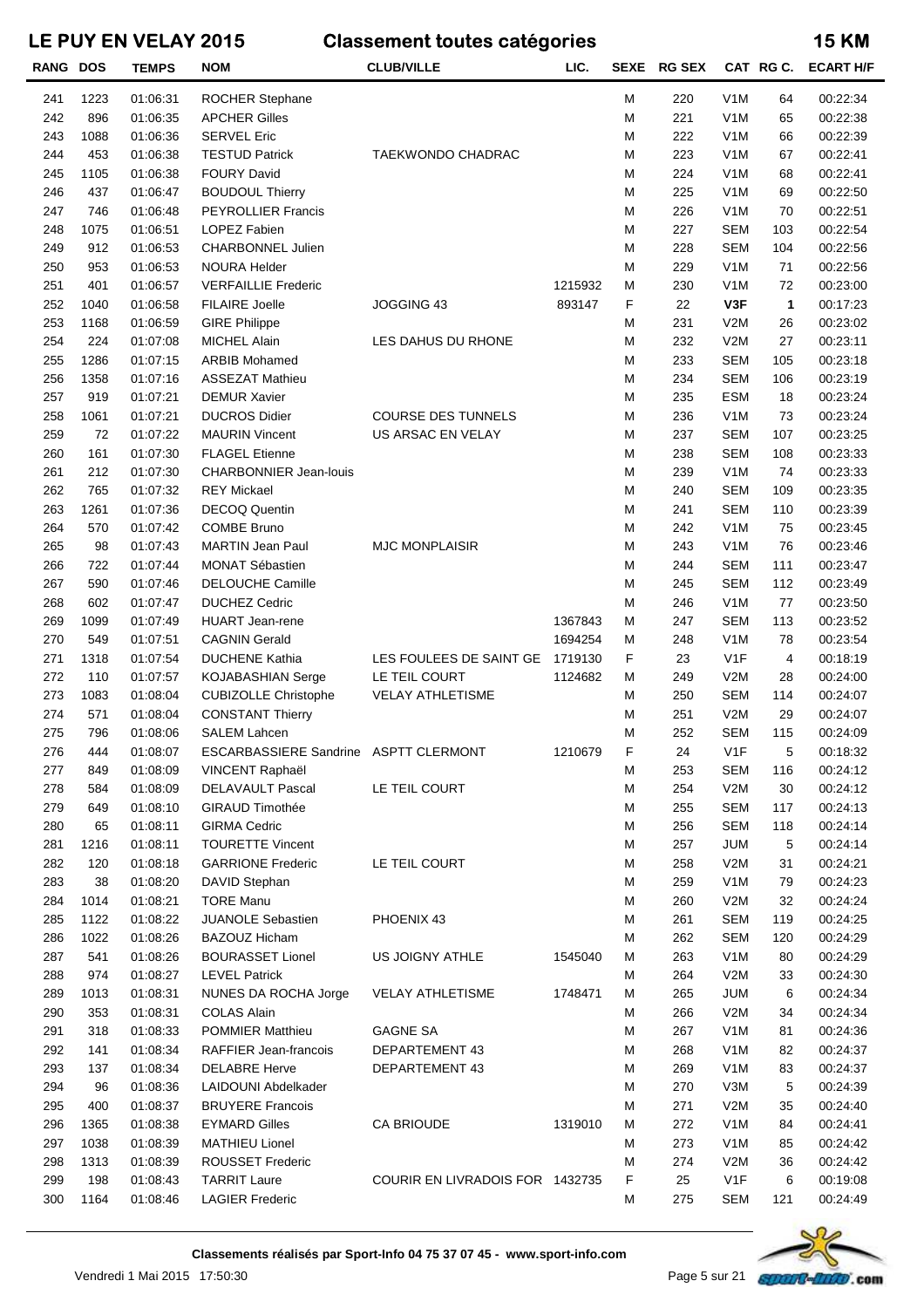| <b>RANG DOS</b> |      | <b>TEMPS</b> | <b>NOM</b>                | <b>CLUB/VILLE</b>         | LIC.    |   | SEXE RG SEX |                  |     | CAT RG C. ECART H/F |
|-----------------|------|--------------|---------------------------|---------------------------|---------|---|-------------|------------------|-----|---------------------|
| 301             | 1148 | 01:08:46     | <b>GRANGEON Isabelle</b>  | DONNEURS DE SANG 43       |         | F | 26          | V1F              | 7   | 00:19:11            |
| 302             | 652  | 01:08:48     | <b>GOURIOU Christian</b>  | <b>ACVS</b>               | 474373  | М | 276         | V2M              | 37  | 00:24:51            |
| 303             | 52   | 01:08:51     | <b>TESTUD Thierry</b>     |                           |         | M | 277         | V <sub>1</sub> M | 86  | 00:24:54            |
| 304             | 819  | 01:08:54     | <b>TARTAS Remi</b>        |                           | T190995 | М | 278         | V <sub>1</sub> M | 87  | 00:24:57            |
| 305             | 631  | 01:08:56     | <b>FRAISSANGE Thierry</b> |                           |         | M | 279         | V2M              | 38  | 00:24:59            |
| 306             | 420  | 01:09:00     | <b>CHAPON Laurent</b>     | <b>COURIR EN EMBLAVEZ</b> | 1656050 | M | 280         | V <sub>1</sub> M | 88  | 00:25:03            |
| 307             | 260  | 01:09:03     | <b>DEVIN Rene</b>         | VILLE/AGGLO LE PUY        |         | М | 281         | V2M              | 39  | 00:25:06            |
| 308             | 1033 | 01:09:04     | <b>MAURIN Joel</b>        | <b>TAULHA QUOI</b>        |         | М | 282         | V2M              | 40  | 00:25:07            |
| 309             | 76   | 01:09:05     | <b>TERRAT Sylvain</b>     |                           |         | M | 283         | <b>SEM</b>       | 122 | 00:25:08            |
| 310             | 1357 | 01:09:08     | <b>RIBES Alexis</b>       |                           |         | M | 284         | <b>SEM</b>       | 123 | 00:25:11            |
| 311             | 1281 | 01:09:09     | <b>MARCON Laurent</b>     | PHOENIX 43                |         | М | 285         | V <sub>1</sub> M | 89  | 00:25:12            |
| 312             | 785  | 01:09:09     | ROQUEPLAN Reynald         |                           |         | M | 286         | V <sub>1</sub> M | 90  | 00:25:12            |
| 313             | 389  | 01:09:11     | <b>EBADI Patrick</b>      |                           |         | M | 287         | V2M              | 41  | 00:25:14            |
| 314             | 200  | 01:09:11     | <b>TIXIER Gerard</b>      | <b>SA THIERS</b>          |         | М | 288         | V3M              | 6   | 00:25:14            |
| 315             | 1277 | 01:09:11     | <b>MALLET Nicolas</b>     |                           |         | М | 289         | CAM              | 5   | 00:25:14            |
|                 |      |              | <b>CHAOUI Driss</b>       |                           |         |   |             |                  |     |                     |
| 316             | 1260 | 01:09:13     |                           |                           |         | M | 290         | V <sub>1</sub> M | 91  | 00:25:16            |
| 317             | 234  | 01:09:15     | <b>FOURNIOUX Dimitri</b>  |                           |         | M | 291         | <b>SEM</b>       | 124 | 00:25:18            |
| 318             | 204  | 01:09:18     | <b>NOUVET Nicolas</b>     | <b>TRYSSINGEAUX</b>       |         | M | 292         | <b>SEM</b>       | 125 | 00:25:21            |
| 319             | 1362 | 01:09:20     | <b>ROMEUF Claude</b>      |                           |         | M | 293         | V3M              | 7   | 00:25:23            |
| 320             | 960  | 01:09:22     | <b>GRANGER Patrice</b>    | <b>VELAY ATHLETISME</b>   | 366084  | M | 294         | V <sub>1</sub> M | 92  | 00:25:25            |
| 321             | 447  | 01:09:22     | <b>GUERIN Antoine</b>     |                           |         | М | 295         | <b>ESM</b>       | 19  | 00:25:25            |
| 322             | 830  | 01:09:22     | <b>TRIVES Cyrille</b>     |                           |         | М | 296         | <b>SEM</b>       | 126 | 00:25:25            |
| 323             | 513  | 01:09:23     | <b>ARSAC Francis</b>      |                           |         | M | 297         | V <sub>1</sub> M | 93  | 00:25:26            |
| 324             | 408  | 01:09:26     | <b>MATHIEU Lilian</b>     | FROMAGERIE DE BEAUZAC     |         | M | 298         | <b>SEM</b>       | 127 | 00:25:29            |
| 325             | 573  | 01:09:29     | <b>COURTHALIAC Claire</b> |                           |         | F | 27          | <b>SEF</b>       | 11  | 00:19:54            |
| 326             | 100  | 01:09:29     | <b>LIAIGRE Fabrice</b>    | LES 12-14 NIORT           |         | M | 299         | V <sub>1</sub> M | 94  | 00:25:32            |
| 327             | 193  | 01:09:31     | <b>SOMET Roland</b>       | <b>CLCS FIRMINY</b>       | 1167092 | M | 300         | V2M              | 42  | 00:25:34            |
| 328             | 497  | 01:09:33     | <b>HALLAK Nathalie</b>    | <b>VELAY ATHLETISME</b>   | 107186  | F | 28          | V1F              | 8   | 00:19:58            |
| 329             | 455  | 01:09:33     | <b>COMTE Christophe</b>   |                           |         | М | 301         | <b>SEM</b>       | 128 | 00:25:36            |
| 330             | 1316 | 01:09:34     | <b>BAZAN Xavier</b>       |                           |         | M | 302         | <b>SEM</b>       | 129 | 00:25:37            |
| 331             | 1087 | 01:09:39     | <b>KARBOVIAC Yvan</b>     |                           |         | M | 303         | V <sub>1</sub> M | 95  | 00:25:42            |
| 332             | 620  | 01:09:40     | <b>FARGIER David</b>      |                           |         | M | 304         | <b>SEM</b>       | 130 | 00:25:43            |
| 333             | 827  | 01:09:40     | <b>TOFFALONI Lucas</b>    |                           |         | M | 305         | <b>SEM</b>       | 131 | 00:25:43            |
| 334             | 875  | 01:09:41     | <b>DUPIN Sebastien</b>    |                           | a67184c | M | 306         | V <sub>1</sub> M | 96  | 00:25:44            |
| 335             | 1048 | 01:09:42     | MASSON Jean-philippe      |                           |         | М | 307         | V <sub>1</sub> M | 97  | 00:25:45            |
| 336             | 539  | 01:09:43     | <b>BOUQUET Gregory</b>    |                           |         | M | 308         | <b>SEM</b>       | 132 | 00:25:46            |
| 337             | 782  | 01:09:46     | ROCHER Jean-luc           |                           |         | M | 309         | V2M              | 43  | 00:25:49            |
| 338             | 709  | 01:09:46     | MALLET Sébastien          |                           |         | M | 310         | SEM              | 133 | 00:25:49            |
| 339             | 114  | 01:09:47     | <b>MIRAMAND Gerald</b>    |                           |         | M | 311         | SEM              | 134 | 00:25:50            |
| 340             | 1169 | 01:09:47     | <b>BADUEL Didier</b>      | <b>VELAY ATHLETISME</b>   | 129595  | М | 312         | V2M              | 44  | 00:25:50            |
| 341             | 860  | 01:09:50     | <b>BARRALON Alexis</b>    |                           |         | M | 313         | ESM              | 20  | 00:25:53            |
| 342             | 385  | 01:09:50     | <b>BIGNON Jean-pierre</b> |                           |         | М | 314         | V3M              | 8   | 00:25:53            |
| 343             | 1139 | 01:09:51     | <b>CHAUDIER Laurent</b>   | DONNEURS DE SANG 43       |         | M | 315         | V <sub>1</sub> M | 98  | 00:25:54            |
| 344             | 1359 | 01:09:53     | LAIRE Yohan               |                           |         | M | 316         | ESM              | 21  | 00:25:56            |
| 345             | 794  | 01:09:53     | SAINT-GERMAIN Olivier     |                           |         | M | 317         | V <sub>1</sub> M | 99  | 00:25:56            |
| 346             | 499  | 01:09:53     | <b>LEXTRAIT Kevin</b>     |                           |         | M | 318         | <b>JUM</b>       | 7   | 00:25:56            |
| 347             | 679  | 01:09:53     | <b>JUILLARD Clément</b>   |                           | 1663088 | M | 319         | SEM              | 135 | 00:25:56            |
| 348             | 85   | 01:09:55     | <b>VAILLANT Pol</b>       |                           |         | M | 320         | V2M              | 45  | 00:25:58            |
| 349             | 793  | 01:09:58     | <b>SAHUC Anthony</b>      |                           |         | M | 321         | SEM              | 136 | 00:26:01            |
| 350             | 270  | 01:09:58     | <b>MOUTTET Patrick</b>    |                           |         | M | 322         | V <sub>1</sub> M | 100 | 00:26:01            |
| 351             | 451  | 01:09:58     | <b>GAGNE Olivier</b>      | <b>VELAY ATHLETISME</b>   | 865922  | M | 323         | V2M              | 46  | 00:26:01            |
| 352             | 716  | 01:09:59     | <b>MICHEL Patrick</b>     |                           |         | М | 324         | V2M              | 47  | 00:26:02            |
| 353             | 457  | 01:09:59     | JOUVE Pierre-julien       |                           |         | М | 325         | SEM              | 137 | 00:26:02            |
| 354             | 674  | 01:10:00     | <b>JAROUSSE Patrick</b>   | <b>RESERVISTE</b>         |         | M | 326         | V <sub>1</sub> M | 101 | 00:26:03            |
| 355             | 1146 | 01:10:17     | <b>LARDON Franck</b>      | DONNEURS DE SANG 43       |         | M | 327         | V <sub>1</sub> M | 102 | 00:26:20            |
| 356             | 1094 | 01:10:19     | <b>FAYOLLE Maxime</b>     |                           |         | M | 328         | ESM              | 22  | 00:26:22            |
| 357             | 971  | 01:10:22     | RECOQUE Nicolas           |                           |         | M | 329         | <b>JUM</b>       | 8   | 00:26:25            |
| 358             | 167  | 01:10:24     | <b>DUCRET Sophie</b>      | <b>GENDARMERIE 43</b>     |         | F | 29          | V <sub>1</sub> F | 9   | 00:20:49            |
| 359             | 825  | 01:10:24     | <b>THOMAS Emmanuel</b>    |                           |         | M | 330         | V <sub>1</sub> M | 103 | 00:26:27            |
| 360             | 1151 | 01:10:26     | <b>PARADIS Nathalie</b>   | <b>COURIR EN EMBLAVEZ</b> | 641964  | F | 30          | V1F              | 10  | 00:20:51            |
|                 |      |              |                           |                           |         |   |             |                  |     |                     |



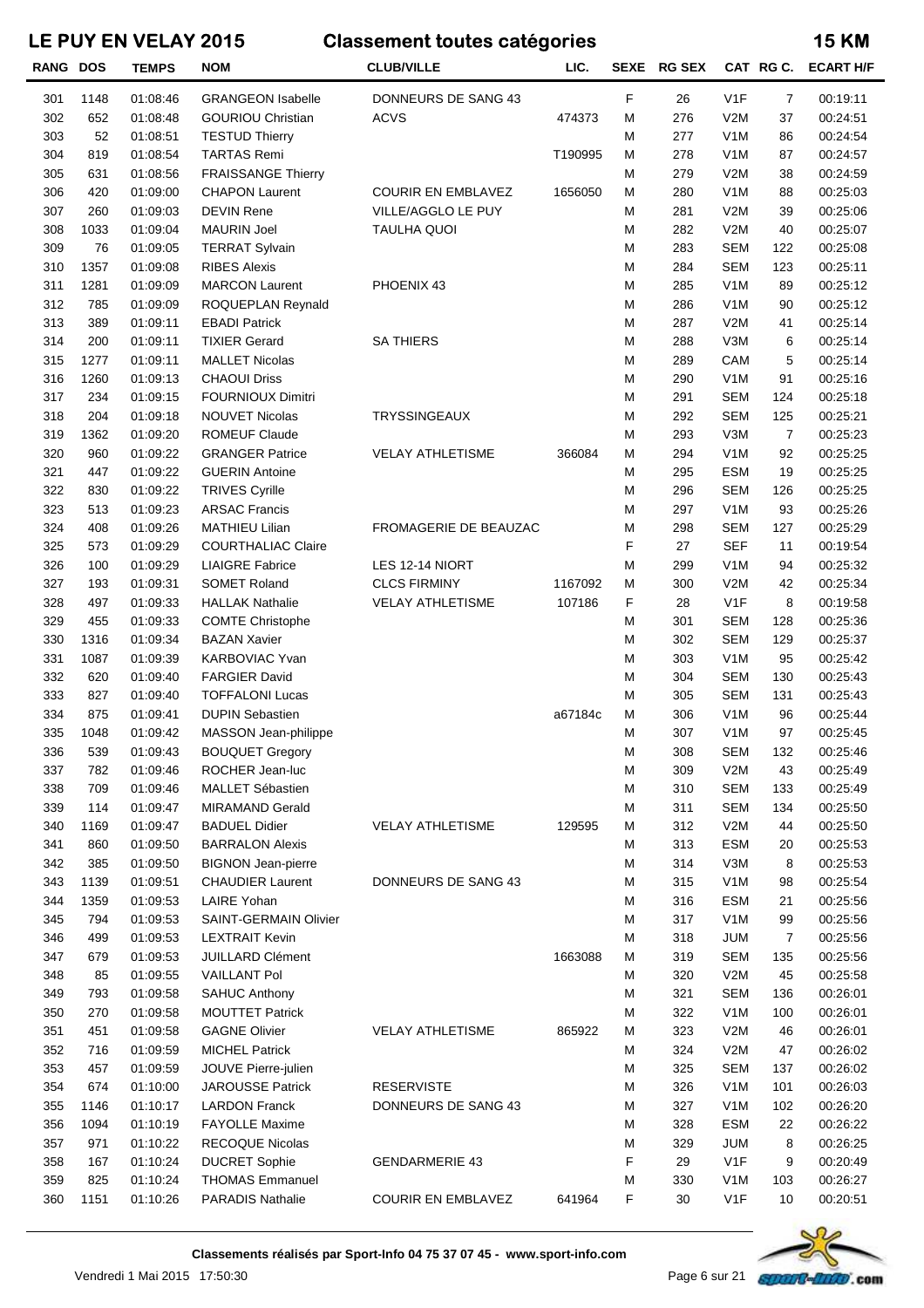| RANG DOS   |            | <b>TEMPS</b>         | <b>NOM</b>                                | <b>CLUB/VILLE</b>                          | LIC.    | <b>SEXE</b> | <b>RG SEX</b> |                                | CAT RGC.       | <b>ECART H/F</b>     |
|------------|------------|----------------------|-------------------------------------------|--------------------------------------------|---------|-------------|---------------|--------------------------------|----------------|----------------------|
| 361        | 394        | 01:10:26             | <b>MONTCHAMP Daniel</b>                   | SPORT LOISIRS LE MONAST                    |         | M           | 331           | V3M                            | 9              | 00:26:29             |
| 362        | 1270       | 01:10:26             | <b>MASSON Regis</b>                       |                                            | 1220042 | M           | 332           | V3M                            | 10             | 00:26:29             |
| 363        | 521        | 01:10:30             | <b>BACHET Christian</b>                   | COURIR EN LIVRADOIS FOR 1450128            |         | М           | 333           | V2M                            | 48             | 00:26:33             |
| 364        | 345        | 01:10:31             | <b>SABATIER Yannick</b>                   | <b>SEGECO</b>                              |         | М           | 334           | <b>SEM</b>                     | 138            | 00:26:34             |
| 365        | 1325       | 01:10:33             | <b>SOLERIEU Nicolas</b>                   |                                            |         | M           | 335           | <b>SEM</b>                     | 139            | 00:26:36             |
| 366        | 235        | 01:10:36             | JULLIARD Alba                             | <b>ATHLE CHAMALIERES</b>                   | 538521  | F           | 31            | <b>ESF</b>                     | $\overline{7}$ | 00:21:01             |
| 367        | 1238       | 01:10:37             | <b>MEJEAN Dimitri</b>                     |                                            |         | M           | 336           | <b>SEM</b>                     | 140            | 00:26:40             |
| 368        | 93         | 01:10:37             | <b>CUNY Frederic</b>                      |                                            |         | M           | 337           | V <sub>1</sub> M               | 104            | 00:26:40             |
| 369        | 1558       | 01:10:38             | <b>BENGHALIA Albert</b>                   |                                            |         | M           | 338           | V2M                            | 49             | 00:26:41             |
| 370        | 606        | 01:10:40             | <b>DUMOULIN Yann</b>                      |                                            |         | M           | 339           | <b>SEM</b>                     | 141            | 00:26:43             |
| 371        | 131        | 01:10:45             | PLOUTON Benjamin                          |                                            |         | M           | 340           | <b>ESM</b>                     | 23             | 00:26:48             |
| 372        | 658        | 01:10:47             | <b>GUIDA Bernard</b>                      |                                            |         | M           | 341           | V2M                            | 50             | 00:26:50             |
| 373        | 411        | 01:10:47             | <b>BONNEFOUX Adrian</b>                   | <b>GRDF</b>                                |         | M           | 342           | <b>SEM</b>                     | 142            | 00:26:50             |
| 374        | 466        | 01:10:55             | <b>BEGON Anne-sophie</b>                  |                                            |         | F           | 32            | <b>ESF</b>                     | 8              | 00:21:20             |
| 375        | 993        | 01:10:56             | <b>GUERIN Jean Louis</b>                  | <b>CHER</b>                                |         | M           | 343           | V <sub>1</sub> M               | 105            | 00:26:59             |
| 376        | 790        | 01:10:58             | <b>ROUX Francois</b>                      |                                            |         | M           | 344           | V <sub>1</sub> M               | 106            | 00:27:01             |
| 377        | 1021       | 01:10:58             | <b>ALEX Claude</b>                        |                                            |         | M           | 345           | V <sub>1</sub> M               | 107            | 00:27:01             |
| 378        | 961        | 01:10:59             | <b>GIROUD Etienne</b>                     |                                            |         | M           | 346           | CAM                            | 6              | 00:27:02             |
| 379        | 883        | 01:11:01             | LESCURE Rémi                              |                                            |         | M           | 347           | <b>JUM</b>                     | 9              | 00:27:04             |
| 380<br>381 | 70<br>343  | 01:11:01<br>01:11:04 | POYET Gwendhal<br><b>JOHANNY Robert</b>   | <b>SEGECO</b>                              |         | M<br>M      | 348<br>349    | <b>SEM</b><br>V2M              | 143<br>51      | 00:27:04<br>00:27:07 |
| 382        | 1109       | 01:11:04             | JOSE DE FREITAS Virgilio                  |                                            |         | M           | 350           | V3M                            | 11             | 00:27:07             |
| 383        | 684        | 01:11:05             | <b>LABROSSE Thomas</b>                    |                                            |         | M           | 351           | <b>SEM</b>                     | 144            | 00:27:08             |
| 384        | 625        | 01:11:05             | FERRET Benjamin                           |                                            |         | M           | 352           | <b>SEM</b>                     | 145            | 00:27:08             |
| 385        | 322        | 01:11:05             | <b>VIALLA Pascal</b>                      | <b>GAGNE SA</b>                            |         | M           | 353           | V2M                            | 52             | 00:27:08             |
| 386        | 762        | 01:11:07             | <b>RAMOS Frederic</b>                     |                                            |         | M           | 354           | V <sub>1</sub> M               | 108            | 00:27:10             |
| 387        | 641        | 01:11:08             | <b>GAUDIN Alexandre</b>                   | <b>GRDF</b>                                |         | M           | 355           | V <sub>1</sub> M               | 109            | 00:27:11             |
| 388        | 1253       | 01:11:09             | VIALLET J Noel                            |                                            |         | M           | 356           | <b>SEM</b>                     | 146            | 00:27:12             |
| 389        | 724        | 01:11:09             | <b>MONCHAMP Michel</b>                    |                                            |         | M           | 357           | V2M                            | 53             | 00:27:12             |
| 390        | 89         | 01:11:10             | <b>CHABIDON Mickael</b>                   |                                            |         | M           | 358           | <b>SEM</b>                     | 147            | 00:27:13             |
| 391        | 795        | 01:11:10             | <b>SALEM Hocine</b>                       |                                            |         | M           | 359           | <b>SEM</b>                     | 148            | 00:27:13             |
| 392        | 1273       | 01:11:12             | <b>LAC Herve</b>                          | <b>FJEP LEMPDES</b>                        | 1389142 | М           | 360           | V <sub>1</sub> M               | 110            | 00:27:15             |
| 393        | 1041       | 01:11:12             | <b>DEMARS Ludovic</b>                     |                                            |         | M           | 361           | V <sub>1</sub> M               | 111            | 00:27:15             |
| 394        | 1176       | 01:11:16             | <b>CHEVALIER Virginie</b>                 |                                            |         | F           | 33            | V <sub>1</sub> F               | 11             | 00:21:41             |
| 395        | 1134       | 01:11:16             | <b>FAYOLLE Philippe</b>                   | DONNEURS DE SANG 43                        |         | М           | 362           | V <sub>1</sub> M               | 112            | 00:27:19             |
| 396        | 249        | 01:11:17             | <b>CORNILLON Justin</b>                   |                                            |         | М           | 363           | CAM                            | $\overline{7}$ | 00:27:20             |
| 397        | 376        | 01:11:17             | <b>DOBEL Bertrand</b>                     | <b>SAS PAGES MENUISERIE</b>                |         | M           | 364           | <b>SEM</b>                     | 149            | 00:27:20             |
| 398        | 821        | 01:11:25             | <b>TEMPLIER Luc</b>                       |                                            |         | М           | 365           | <b>SEM</b>                     | 150            | 00:27:28             |
| 399        | 111        | 01:11:26             | <b>MARTINOL Lionel</b>                    |                                            |         | M           | 366           | <b>SEM</b>                     | 151            | 00:27:29             |
| 400        | 807        | 01:11:28             | <b>SIMON Cathy</b>                        | LES FOULEES DE SAINT GE 1259455            |         | F           | 34            | V <sub>1</sub> F               | 12             | 00:21:53             |
| 401        | 694        | 01:11:28             | <b>LAURENT Quentin</b>                    |                                            |         | М           | 367           | <b>SEM</b>                     | 152            | 00:27:31             |
| 402        | 893        | 01:11:30             | <b>SAMARD Dominique</b>                   |                                            |         | М           | 368           | V <sub>1</sub> M               | 113            | 00:27:33             |
| 403        | 219        | 01:11:32             | <b>BAY Christian</b>                      | <b>ROUTE 42 SORBIERS</b>                   |         | M           | 369           | V2M                            | 54             | 00:27:35             |
| 404        | 909        | 01:11:35             | <b>CHAPUIS Adrien</b>                     |                                            |         | М           | 370           | <b>JUM</b>                     | 10             | 00:27:38             |
| 405        | 1124       | 01:11:36             | <b>GALLIEN Anthony</b>                    | <b>VELAY ATHLETISME</b>                    |         | М           | 371           | <b>ESM</b>                     | 24             | 00:27:39             |
| 406        | 144        | 01:11:38             | <b>BARRALLON Laurent</b>                  | DEPARTEMENT 43                             |         | М           | 372           | V <sub>1</sub> M               | 114            | 00:27:41             |
| 407        | 697        | 01:11:38             | <b>LENOIR Clément</b>                     |                                            |         | М           | 373           | <b>ESM</b>                     | 25             | 00:27:41             |
| 408<br>409 | 169<br>846 | 01:11:41<br>01:11:41 | <b>EYME Alain</b><br>VIGOUROUX Luc        | LA FOULEE LANGEADOISE<br><b>CA BRIOUDE</b> | 1613756 | M<br>M      | 374<br>375    | V <sub>1</sub> M<br><b>SEM</b> | 115<br>153     | 00:27:44<br>00:27:44 |
| 410        | 115        | 01:11:42             | LASSABLIERE Guy                           |                                            |         | М           | 376           | V2M                            | 55             | 00:27:45             |
| 411        | 687        | 01:11:42             | LACHAT Jean Christophe                    |                                            |         | M           | 377           | <b>SEM</b>                     | 154            | 00:27:45             |
| 412        | 741        | 01:11:43             | <b>PAULET Terry</b>                       |                                            |         | M           | 378           | <b>SEM</b>                     | 155            | 00:27:46             |
| 413        | 597        | 01:11:43             | <b>DESFOUX Mathieu</b>                    |                                            |         | M           | 379           | <b>SEM</b>                     | 156            | 00:27:46             |
| 414        | 261        | 01:11:44             | TEYSSONEYRE Christophe VILLE/AGGLO LE PUY |                                            |         | M           | 380           | V <sub>1</sub> M               | 116            | 00:27:47             |
| 415        | 632        | 01:11:46             | <b>FREMAUX Olivier</b>                    |                                            |         | M           | 381           | V <sub>1</sub> M               | 117            | 00:27:49             |
| 416        | 813        | 01:11:48             | SOUVIGNET Fabrice                         |                                            |         | M           | 382           | V <sub>1</sub> M               | 118            | 00:27:51             |
| 417        | 340        | 01:11:48             | <b>ROUCHON Herve</b>                      | <b>SEGECO</b>                              |         | М           | 383           | <b>SEM</b>                     | 157            | 00:27:51             |
| 418        | 1135       | 01:11:49             | <b>ARSAC Guy</b>                          | DONNEURS DE SANG 43                        |         | M           | 384           | V <sub>1</sub> M               | 119            | 00:27:52             |
| 419        | 655        | 01:11:49             | <b>GROMOLARD Eric</b>                     | <b>ESPACE ET COURSE</b>                    |         | M           | 385           | V <sub>1</sub> M               | 120            | 00:27:52             |
| 420        | 238        | 01:11:50             | <b>VALLET Andre</b>                       |                                            |         | М           | 386           | V3M                            | 12             | 00:27:53             |

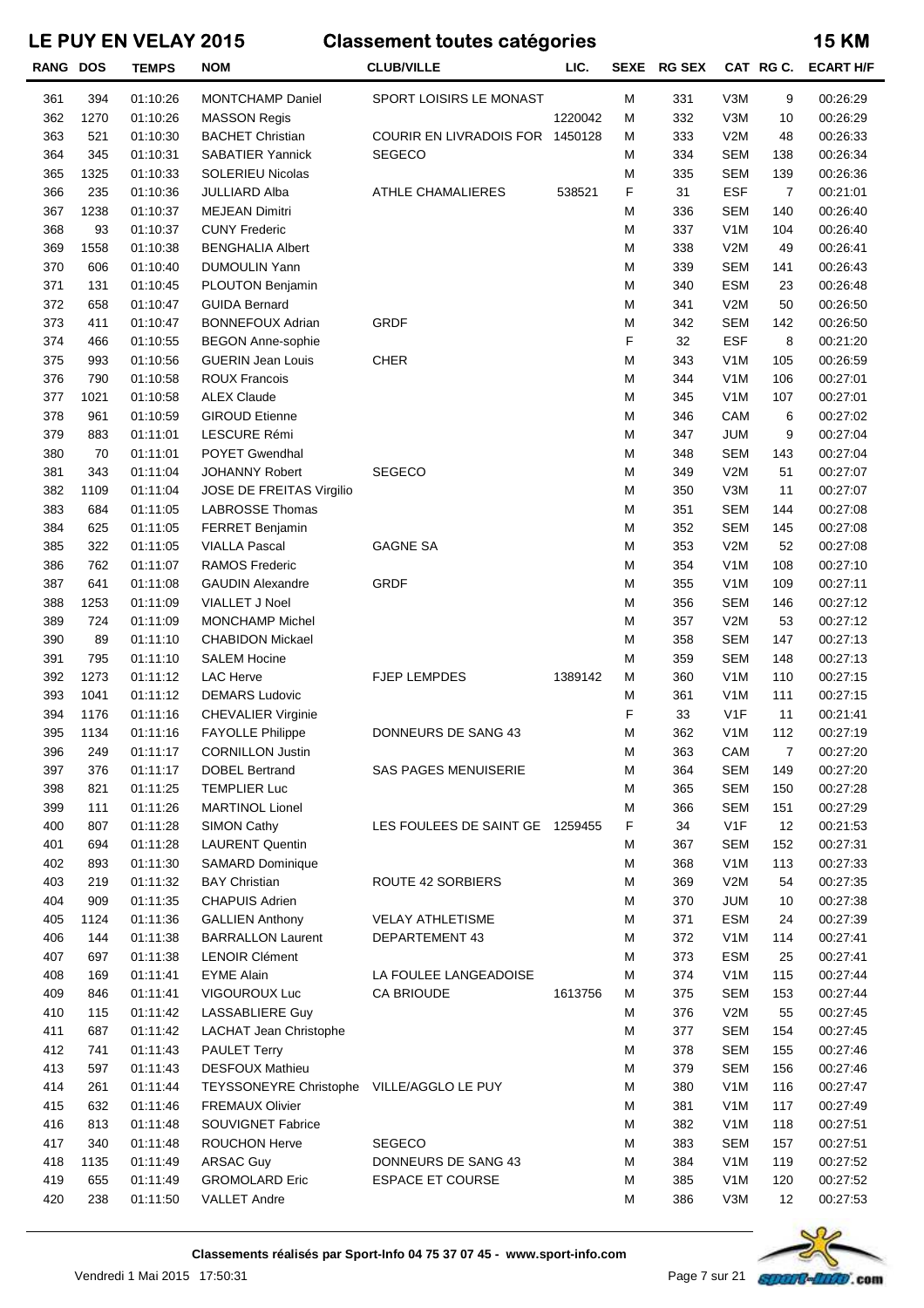| <b>RANG DOS</b> |      | <b>TEMPS</b> | <b>NOM</b>                   | <b>CLUB/VILLE</b>              | LIC.      |   | SEXE RG SEX |                  | CAT RG C. | <b>ECART H/F</b> |
|-----------------|------|--------------|------------------------------|--------------------------------|-----------|---|-------------|------------------|-----------|------------------|
| 421             | 817  | 01:11:52     | SZKUTA Roger                 |                                | 1721553   | М | 387         | V2M              | 56        | 00:27:55         |
| 422             | 274  | 01:11:55     | <b>ALIBERT Joel</b>          |                                |           | М | 388         | V <sub>1</sub> M | 121       | 00:27:58         |
| 423             | 1200 | 01:11:58     | <b>MENARD Vincent</b>        |                                |           | M | 389         | <b>SEM</b>       | 158       | 00:28:01         |
| 424             | 622  | 01:12:01     | <b>FAUSSET Yannick</b>       | <b>COURIR EN LIVRADOIS FOR</b> | 1337546   | M | 390         | V <sub>1</sub> M | 122       | 00:28:04         |
| 425             | 747  | 01:12:01     | PICART Jerome                | <b>ACEP VALREAS</b>            | 1743485   | М | 391         | V <sub>1</sub> M | 123       | 00:28:04         |
| 426             | 281  | 01:12:06     | <b>CHANIAL Eric</b>          | POLICE NATIONALE               |           | М | 392         | V <sub>1</sub> M | 124       | 00:28:09         |
| 427             | 373  | 01:12:07     | CHOISY Jeremy                | <b>SAS PAGES MENUISERIE</b>    |           | М | 393         | SEM              | 159       | 00:28:10         |
| 428             | 856  | 01:12:10     | MARCELOT Stéphane            |                                |           | M | 394         | <b>SEM</b>       | 160       | 00:28:13         |
| 429             | 935  | 01:12:11     | PISSOT Sébastien             | FREE RUNNERS LE CLUB           | 1652503   | M | 395         | V <sub>1</sub> M | 125       | 00:28:14         |
| 430             | 1143 | 01:12:12     | <b>ANGELONI Jean-charles</b> | DONNEURS DE SANG 43            |           | М | 396         | V2M              | 57        | 00:28:15         |
| 431             | 1355 | 01:12:13     | <b>ALIZERT Bruno</b>         |                                |           | M | 397         | V <sub>1</sub> M | 126       | 00:28:16         |
| 432             | 128  | 01:12:13     | ARESU Jean-marc              |                                |           | M | 398         | V2M              | 58        | 00:28:16         |
| 432             | 133  | 01:12:13     | <b>FORESTIER Serge</b>       | FAC ANDREZIEUX                 | 1038495   | M | 398         | V2M              | 58        | 00:28:16         |
| 434             | 962  | 01:12:15     | <b>GIROUD Jean Pierre</b>    | <b>VELAY ATHLETISME</b>        | 1442057   | M | 400         | V2M              | 60        | 00:28:18         |
| 435             | 236  | 01:12:19     | SOULIER Jean Baptiste        |                                |           | М | 401         | V <sub>1</sub> M | 127       | 00:28:22         |
| 436             | 642  | 01:12:20     | <b>JAMMES Nicolas</b>        |                                |           | М | 402         | <b>SEM</b>       | 161       | 00:28:23         |
| 437             | 1035 | 01:12:22     | <b>PETIT Damien</b>          |                                |           | M | 403         | V <sub>1</sub> M | 128       | 00:28:25         |
| 438             | 287  | 01:12:24     | <b>FARGIER Theo</b>          | POLICE NATIONALE               |           | M | 404         | <b>SEM</b>       | 162       | 00:28:27         |
| 439             | 923  | 01:12:26     | <b>JOURDE Pierrick</b>       |                                |           | M | 405         | <b>SEM</b>       | 163       | 00:28:29         |
| 440             | 668  | 01:12:29     | <b>ISSARTEL Emmanuel</b>     | US ISSOIRE                     | 1722405   | M | 406         | <b>SEM</b>       | 164       | 00:28:32         |
| 441             | 544  | 01:12:32     | <b>BROCART Jerome</b>        |                                |           | М | 407         | <b>SEM</b>       | 165       | 00:28:35         |
| 442             | 644  | 01:12:35     | <b>GAYTE Richard</b>         |                                |           | M | 408         | <b>SEM</b>       | 166       | 00:28:38         |
| 443             | 640  | 01:12:35     | <b>GARÇON Mathias</b>        |                                |           | M | 409         | <b>SEM</b>       | 167       | 00:28:38         |
| 444             | 926  | 01:12:37     | <b>MARTIN Lilian</b>         |                                |           | M | 410         | V <sub>1</sub> M | 129       | 00:28:40         |
| 445             | 380  | 01:12:38     | <b>BRAVY Serge</b>           |                                |           | M | 411         | V3M              | 13        | 00:28:41         |
| 446             | 95   | 01:12:42     | <b>BARTHELEMY Patrice</b>    |                                |           | M | 412         | <b>SEM</b>       | 168       | 00:28:45         |
| 447             | 1312 | 01:12:44     | <b>MARCON Frederic</b>       |                                |           | M | 413         | V2M              | 61        | 00:28:47         |
| 448             | 1294 | 01:12:46     | <b>MOULERGUE Florent</b>     | LES FOULEES DE SAINT GE        | 1722907   | M | 414         | <b>SEM</b>       | 169       | 00:28:49         |
| 449             | 1163 | 01:12:49     | <b>COUDERT Lionel</b>        | SOUCHON D AUVERGNE             |           | М | 415         | V <sub>1</sub> M | 130       | 00:28:52         |
| 450             | 548  | 01:12:53     | <b>CABUT Pierre</b>          |                                |           | М | 416         | SEM              | 170       | 00:28:56         |
| 451             | 428  | 01:12:55     | <b>FOURNIER Henri</b>        | <b>VELAY ATHLETISME</b>        |           | M | 417         | <b>SEM</b>       | 171       | 00:28:58         |
| 452             | 461  | 01:12:55     | <b>CHABANNEL Pascal</b>      |                                |           | M | 418         | V <sub>1</sub> M | 131       | 00:28:58         |
| 453             | 1024 | 01:12:57     | <b>GINEYS Patrick</b>        |                                |           | M | 419         | V2M              | 62        | 00:29:00         |
| 454             | 71   | 01:12:57     | <b>GALIERE Olivier</b>       | CA LANGOGNE                    | 1601767   | М | 420         | <b>SEM</b>       | 172       | 00:29:00         |
| 455             | 844  | 01:12:58     | <b>VIDAL Raphael</b>         |                                | [193405-E | М | 421         | V <sub>1</sub> M | 132       | 00:29:01         |
| 456             | 495  | 01:13:00     | THIBONNIER Mathieu           |                                |           | М | 422         | <b>SEM</b>       | 173       | 00:29:03         |
| 457             | 1137 | 01:13:01     | <b>PEYRE</b> Serge           | DONNEURS DE SANG 43            |           | M | 423         | V <sub>1</sub> M | 133       | 00:29:04         |
| 458             | 1141 | 01:13:01     | <b>CHARRAT Pascal</b>        | DONNEURS DE SANG 43            |           | M | 424         | V2M              | 63        | 00:29:04         |
| 459             | 327  | 01:13:01     | <b>CHAPUT Gilles</b>         |                                |           | М | 425         | V3M              | 14        | 00:29:04         |
| 460             | 184  | 01:13:02     | <b>CHARREL Yannick</b>       |                                |           | M | 426         | <b>SEM</b>       | 174       | 00:29:05         |
| 461             | 1300 | 01:13:03     | PEYRAT Sebastien             |                                |           | M | 427         | V <sub>1</sub> M | 134       | 00:29:06         |
| 462             | 1373 | 01:13:05     | <b>CHABRIER Stephane</b>     |                                |           | M | 428         | V <sub>1</sub> M | 135       | 00:29:08         |
| 463             | 854  | 01:13:06     | <b>ERMACORA Cédric</b>       |                                |           | M | 429         | <b>SEM</b>       | 175       | 00:29:09         |
| 464             | 56   | 01:13:06     | <b>MARTIN Lauris</b>         |                                |           | M | 430         | <b>SEM</b>       | 176       | 00:29:09         |
| 465             | 280  | 01:13:07     | <b>CELANT Patrick</b>        | POLICE NATIONALE               |           | M | 431         | V <sub>1</sub> M | 136       | 00:29:10         |
| 466             | 757  | 01:13:07     | POUDEROUX Eléonore           |                                |           | F | 35          | <b>SEF</b>       | 12        | 00:23:32         |
| 467             | 545  | 01:13:07     | <b>BRUNEL David</b>          |                                |           | М | 432         | <b>SEM</b>       | 177       | 00:29:10         |
| 468             | 1361 | 01:13:08     | ROMEUF Jonathan              |                                |           | M | 433         | <b>SEM</b>       | 178       | 00:29:11         |
| 468             | 1285 | 01:13:08     | <b>ARBIB Driss</b>           |                                |           | M | 433         | <b>SEM</b>       | 178       | 00:29:11         |
| 470             | 528  | 01:13:10     | <b>BEJAR Alexandre</b>       |                                |           | M | 435         | <b>SEM</b>       | 180       | 00:29:13         |
| 471             | 395  | 01:13:10     | <b>ENJOLRAS Laurent</b>      |                                |           | M | 436         | V2M              | 64        | 00:29:13         |
| 472             | 1049 | 01:13:12     | <b>BLEU Andre</b>            |                                |           | M | 437         | V2M              | 65        | 00:29:15         |
| 473             | 1193 | 01:13:13     | ANGONIN Théo                 |                                |           | M | 438         | <b>SEM</b>       | 181       | 00:29:16         |
| 474             | 1006 | 01:13:13     | <b>VIDAL Thierry</b>         |                                |           | M | 439         | V <sub>1</sub> M | 137       | 00:29:16         |
| 475             | 51   | 01:13:13     | <b>VEIRUN Philippe</b>       | LE TEIL COURT                  | 007008    | М | 440         | V2M              | 66        | 00:29:16         |
| 476             | 991  | 01:13:14     | <b>COUSTON Marine</b>        | <b>CHER</b>                    |           | F | 36          | <b>SEF</b>       | 13        | 00:23:39         |
| 477             | 968  | 01:13:14     | <b>CHAPUIS Yves</b>          |                                |           | М | 441         | V2M              | 67        | 00:29:17         |
| 478             | 1306 | 01:13:15     | ASSEZAT J Claude             |                                |           | M | 442         | V2M              | 68        | 00:29:18         |
| 479             | 1287 | 01:13:17     | ROCHER Stephane              |                                |           | М | 443         | V <sub>1</sub> M | 138       | 00:29:20         |
| 480             | 351  | 01:13:17     | GACHET Jean-philippe         | <b>SEGECO</b>                  |           | М | 444         | V <sub>1</sub> M | 139       | 00:29:20         |



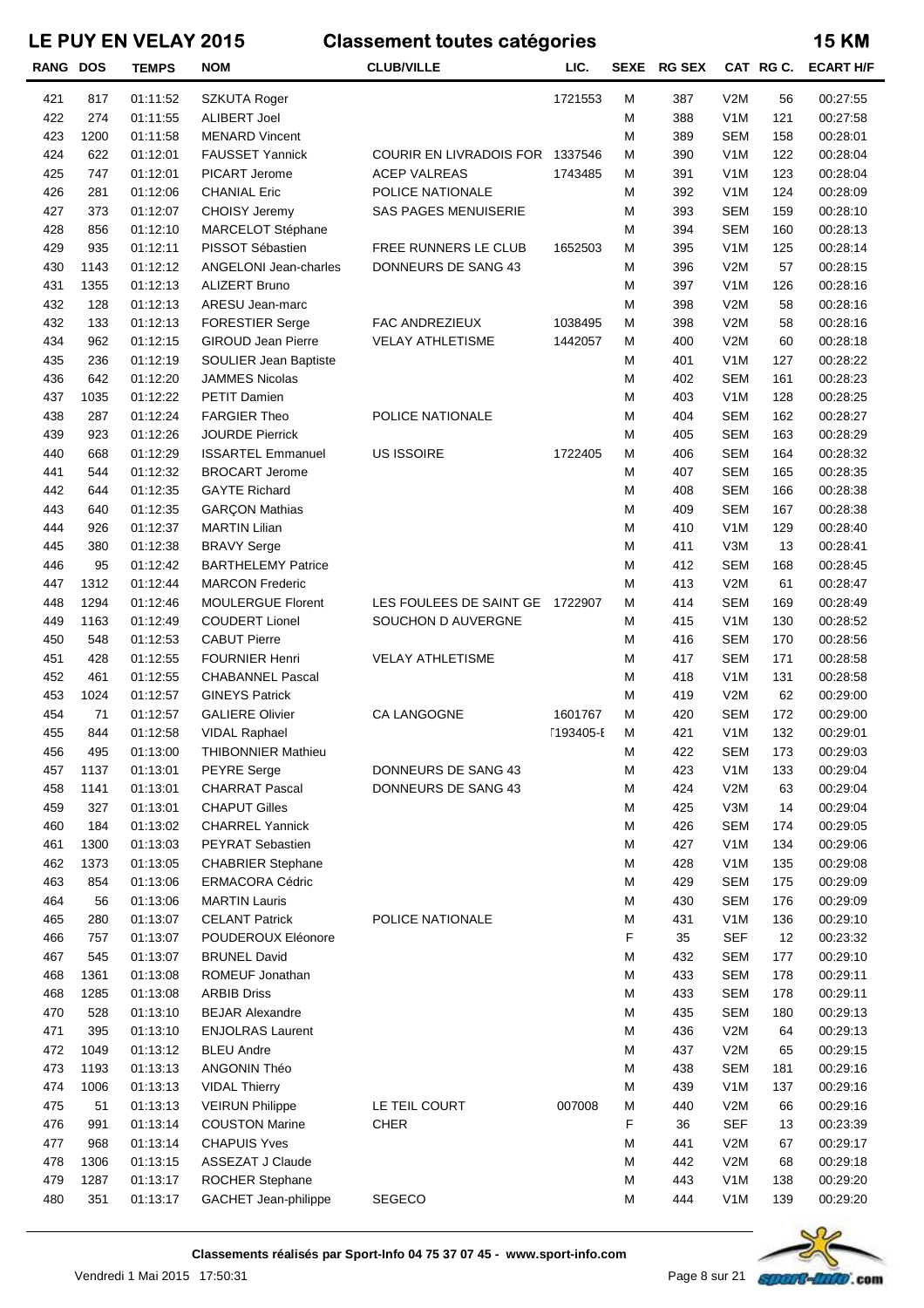| <b>RANG DOS</b> |      | <b>TEMPS</b> | <b>NOM</b>                   | <b>CLUB/VILLE</b>               | LIC.      |   | SEXE RG SEX |                  | CAT RGC.    | <b>ECART H/F</b> |
|-----------------|------|--------------|------------------------------|---------------------------------|-----------|---|-------------|------------------|-------------|------------------|
| 481             | 740  | 01:13:20     | PALEY Sylvain                |                                 |           | М | 445         | <b>SEM</b>       | 182         | 00:29:23         |
| 482             | 113  | 01:13:22     | <b>BORREL FLAYE Rene</b>     |                                 |           | M | 446         | V2M              | 69          | 00:29:25         |
| 483             | 508  | 01:13:25     | <b>ARCHER Cédric</b>         |                                 |           | М | 447         | <b>SEM</b>       | 183         | 00:29:28         |
| 484             | 824  | 01:13:27     | <b>TESTUD Olivier</b>        |                                 |           | M | 448         | V <sub>1</sub> M | 140         | 00:29:30         |
| 485             | 1170 | 01:13:29     | <b>DEFAY Nicolas</b>         |                                 |           | M | 449         | <b>SEM</b>       | 184         | 00:29:32         |
| 486             | 1263 | 01:13:31     | <b>CANIVET Geoffrey</b>      |                                 |           | M | 450         | <b>SEM</b>       | 185         | 00:29:34         |
| 487             | 1009 | 01:13:36     | <b>VIGNAL Axel</b>           |                                 |           | M | 451         | ESM              | 26          | 00:29:39         |
| 488             | 132  | 01:13:37     | <b>BOURG Andre</b>           |                                 |           | M | 452         | V3M              | 15          | 00:29:40         |
| 489             | 784  | 01:13:37     | ROPOSTE Franck               |                                 |           | M | 453         | <b>SEM</b>       | 186         | 00:29:40         |
| 490             | 940  | 01:13:37     | <b>THEVENIN Michel</b>       |                                 |           | M | 454         | V <sub>1</sub> M | 141         | 00:29:40         |
| 491             | 779  | 01:13:39     | <b>ROCHE Alexandre</b>       |                                 |           | M | 455         | <b>SEM</b>       | 187         | 00:29:42         |
| 492             | 873  | 01:13:40     | <b>CIVIER Loic</b>           |                                 |           | M | 456         | SEM              | 188         | 00:29:43         |
| 493             | 264  | 01:13:41     | <b>PENNANT Eric</b>          | VILLE/AGGLO LE PUY              |           | M | 457         | SEM              | 189         | 00:29:44         |
| 494             | 970  | 01:13:43     | <b>LEGAT Christian</b>       |                                 |           | M | 458         | V3M              | 16          | 00:29:46         |
| 495             | 1368 | 01:13:44     | <b>DESJARDIN Alain</b>       | ASPTT CHALONS EN CHAMP          | 576024    | M | 459         | V3M              | 17          | 00:29:47         |
| 496             | 257  | 01:13:47     | <b>PONTVIANNE Marine</b>     | VILLE/AGGLO LE PUY              |           | F | 37          | <b>SEF</b>       | 14          | 00:24:12         |
| 497             | 760  | 01:13:50     | POYET Christophe             |                                 |           | М | 460         | V <sub>1</sub> M | 142         | 00:29:53         |
| 498             | 759  | 01:13:50     | <b>POYET Pascal</b>          |                                 |           | M | 461         | V2M              | 70          | 00:29:53         |
| 499             | 398  | 01:13:54     | SAPET Raymond                |                                 |           | M | 462         | <b>V4M</b>       | 1           | 00:29:57         |
| 500             | 1352 | 01:13:54     | <b>MERLE Caroline</b>        |                                 |           | F | 38          | V <sub>1</sub> F | 13          | 00:24:19         |
| 501             | 766  | 01:13:55     | REYNAUD Benjamin             |                                 |           | M | 463         | SEM              | 190         | 00:29:58         |
| 502             | 659  | 01:13:58     | <b>GUIGON Daniel</b>         |                                 |           | M | 464         | V3M              | 18          | 00:30:01         |
| 503             | 1257 | 01:13:58     | <b>BARTHELEMY Maurice</b>    | LES FOULEES DE SAINT GE 1282785 |           | M | 465         | V4M              | $\mathbf 2$ | 00:30:01         |
| 504             | 1319 | 01:13:58     | <b>BERNARD Thierry</b>       |                                 |           | M | 466         | V <sub>1</sub> M | 143         | 00:30:01         |
| 505             | 556  | 01:14:00     | CHALIEUX Jerome              |                                 |           | M | 467         | V <sub>1</sub> M | 144         | 00:30:03         |
| 506             | 1204 | 01:14:01     | <b>SEYVE Hervé</b>           |                                 |           | M | 468         | <b>SEM</b>       | 191         | 00:30:04         |
| 507             | 976  | 01:14:01     | <b>LANGLADE Nathalie</b>     |                                 |           | F | 39          | V1F              | 14          | 00:24:26         |
| 508             | 346  | 01:14:02     | <b>SAVEL Alain</b>           | <b>SEGECO</b>                   | 747329    | M | 469         | V <sub>1</sub> M | 145         | 00:30:05         |
| 509             | 388  | 01:14:02     | <b>ALIROL Colette</b>        |                                 | 362961    | F | 40          | V3F              | 2           | 00:24:27         |
| 510             | 801  | 01:14:03     | <b>SCHAEFER Hugo</b>         | <b>VELAY ATHLETISME</b>         | 1643330   | M | 470         | CAM              | 8           | 00:30:06         |
| 511             | 1199 | 01:14:04     | <b>LAURENT Lea</b>           |                                 |           | F | 41          | <b>CAF</b>       | 1           | 00:24:29         |
| 512             | 773  | 01:14:04     | RIOU Yann                    |                                 | [193933-E | М | 471         | V <sub>1</sub> M | 146         | 00:30:07         |
| 513             | 370  | 01:14:06     | <b>FOLLEAS Didier</b>        | <b>SAS PAGES MENUISERIE</b>     |           | М | 472         | V <sub>1</sub> M | 147         | 00:30:09         |
| 514             | 1144 | 01:14:06     | ROLLANDET Bernard            | DONNEURS DE SANG 43             |           | М | 473         | V2M              | 71          | 00:30:09         |
| 515             | 543  | 01:14:07     | <b>BRENAS Vincent</b>        |                                 |           | М | 474         | <b>SEM</b>       | 192         | 00:30:10         |
| 516             | 639  | 01:14:09     | <b>GARNIER Stephane</b>      |                                 |           | М | 475         | <b>SEM</b>       | 193         | 00:30:12         |
| 517             | 748  | 01:14:10     | PIGNARD Pascal               | LA FOULEE FOREZIENNE            | 110224    | М | 476         | V2M              | 72          | 00:30:13         |
| 518             | 918  | 01:14:10     | <b>DEMARS Laurent</b>        |                                 |           | M | 477         | V2M              | 73          | 00:30:13         |
| 519             | 707  | 01:14:11     | <b>MACHABERT François</b>    |                                 |           | M | 478         | SEM              | 194         | 00:30:14         |
| 520             | 478  | 01:14:17     | <b>ISSARTEL Frederic</b>     |                                 |           | M | 479         | SEM              | 195         | 00:30:20         |
| 521             | 963  | 01:14:18     | <b>MILLET Geoffroy</b>       | <b>GENDARMERIE 43</b>           |           | M | 480         | V2M              | 74          | 00:30:21         |
| 522             | 273  | 01:14:18     | <b>BAUER Clelia</b>          | LES FOULEES DE SAINT GE 1722226 |           | F | 42          | V <sub>1</sub> F | 15          | 00:24:43         |
| 523             | 1301 | 01:14:19     | <b>BOYER Samuel</b>          |                                 |           | M | 481         | SEM              | 196         | 00:30:22         |
| 524             | 578  | 01:14:20     | DA ROCHA Stephane            |                                 |           | M | 482         | V <sub>1</sub> M | 148         | 00:30:23         |
| 525             | 187  | 01:14:21     | <b>CHAINTRON Hubert</b>      |                                 |           | M | 483         | V3M              | 19          | 00:30:24         |
| 526             | 710  | 01:14:21     | <b>MARION Philippe</b>       |                                 |           | M | 484         | V2M              | 75          | 00:30:24         |
| 527             | 58   | 01:14:21     | <b>CHAMBON Michel</b>        |                                 |           | M | 485         | V3M              | 20          | 00:30:24         |
| 528             | 500  | 01:14:22     | <b>BAUDIN Yvon</b>           | JOGGING 43                      |           | M | 486         | V3M              | 21          | 00:30:25         |
| 529             | 988  | 01:14:25     | <b>ZAMANI Mourad</b>         | <b>CHER</b>                     |           | M | 487         | SEM              | 197         | 00:30:28         |
| 530             | 831  | 01:14:26     | <b>TRIVES Serge</b>          |                                 |           | M | 488         | V2M              | 76          | 00:30:29         |
| 531             | 929  | 01:14:27     | MONTAVI Maxime               |                                 |           | M | 489         | ESM              | 27          | 00:30:30         |
| 532             | 619  | 01:14:27     | <b>FARGETTE Alain</b>        |                                 |           | M | 490         | V <sub>1</sub> M | 149         | 00:30:30         |
| 533             | 397  | 01:14:28     | <b>ALLIBERT Nicolas</b>      |                                 |           | M | 491         | CAM              | 9           | 00:30:31         |
| 534             | 1367 | 01:14:29     | LEROUX Manon                 |                                 |           | F | 43          | <b>SEF</b>       | 15          | 00:24:54         |
| 535             | 1276 | 01:14:32     | FAYOLLE Raphael              | <b>ATSCAF RHONE</b>             |           | M | 492         | SEM              | 198         | 00:30:35         |
| 536             | 268  | 01:14:34     | <b>FARGERE Sebastien</b>     |                                 |           | M | 493         | <b>SEM</b>       | 199         | 00:30:37         |
| 537             | 990  | 01:14:34     | SERVAIRE LORENZET Olivi CHER |                                 |           | M | 494         | V <sub>1</sub> M | 150         | 00:30:37         |
| 538             | 516  | 01:14:34     | <b>ASTIC Patrick</b>         |                                 |           | M | 495         | V2M              | 77          | 00:30:37         |
| 539             | 1186 | 01:14:35     | <b>GHENAI Abderrazek</b>     |                                 |           | М | 496         | SEM              | 200         | 00:30:38         |
| 540             | 897  | 01:14:35     | <b>BONNISSOL Emmanuel</b>    | <b>COURIR EN EMBLAVEZ</b>       | 1466194   | М | 497         | V <sub>1</sub> M | 151         | 00:30:38         |

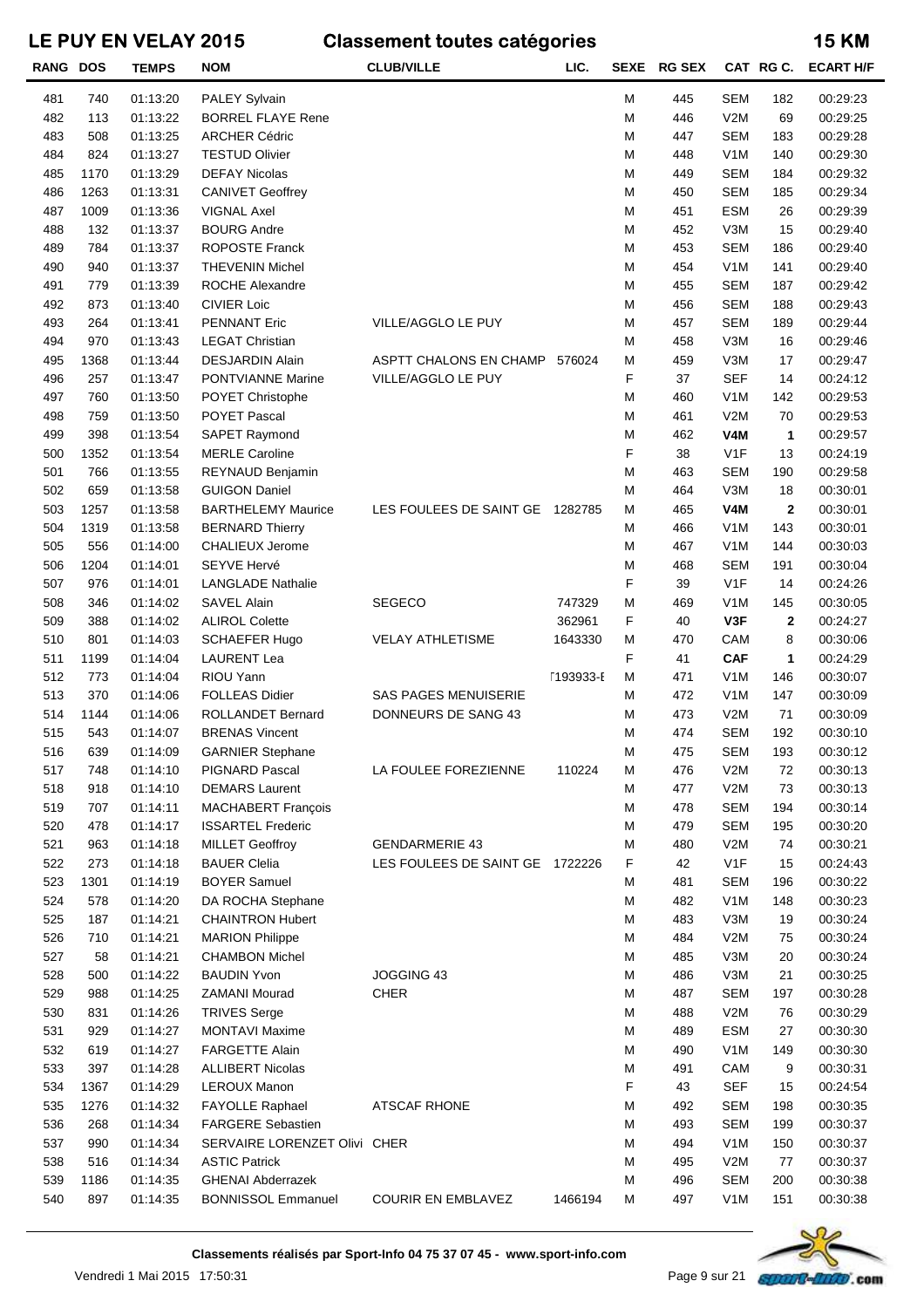| <b>RANG DOS</b> |            | <b>TEMPS</b>         | <b>NOM</b>                                          | <b>CLUB/VILLE</b>               | LIC.    | SEXE   | <b>RG SEX</b> |                                | CAT RGC.    | <b>ECART H/F</b>     |
|-----------------|------------|----------------------|-----------------------------------------------------|---------------------------------|---------|--------|---------------|--------------------------------|-------------|----------------------|
| 541             | 954        | 01:14:37             | <b>AZEVEDO Abel</b>                                 |                                 | 1525296 | M      | 498           | V2M                            | 78          | 00:30:40             |
| 542             | 732        | 01:14:37             | NICOLAS Elodie                                      |                                 |         | F      | 44            | <b>SEF</b>                     | 16          | 00:25:02             |
| 543             | 682        | 01:14:37             | <b>KLUZEK Felix</b>                                 | <b>OSH</b>                      | 1220771 | М      | 499           | V3M                            | 22          | 00:30:40             |
| 544             | 1198       | 01:14:39             | <b>LAURENT Guy</b>                                  |                                 |         | М      | 500           | V <sub>1</sub> M               | 152         | 00:30:42             |
| 545             | 306        | 01:14:39             | <b>BARDY Patrice</b>                                |                                 |         | M      | 501           | V <sub>1</sub> M               | 153         | 00:30:42             |
| 546             | 479        | 01:14:39             | <b>AVIT Thierry</b>                                 | <b>VELAY ATHLETISME</b>         | 1105874 | M      | 502           | V2M                            | 79          | 00:30:42             |
| 547             | 1095       | 01:14:39             | <b>LEBRAT Adrien</b>                                |                                 |         | M      | 503           | CAM                            | 10          | 00:30:42             |
| 548             | 266        | 01:14:39             | WOJCIECHOWSKI Cecile                                |                                 |         | F      | 45            | V2F                            | $\mathbf 2$ | 00:25:04             |
| 549             | 771        | 01:14:39             | <b>RIEU Virginie</b>                                |                                 |         | F      | 46            | <b>SEF</b>                     | 17          | 00:25:04             |
| 550             | 920        | 01:14:40             | FREVOL David                                        |                                 |         | M      | 504           | V <sub>1</sub> M               | 154         | 00:30:43             |
| 551             | 313        | 01:14:42             | <b>FERNANDES Anthony</b>                            | <b>GAGNE SA</b>                 |         | M      | 505           | <b>SEM</b>                     | 201         | 00:30:45             |
| 552             | 1353       | 01:14:42             | <b>DUJOLS Laurent</b>                               |                                 |         | M      | 506           | <b>SEM</b>                     | 202         | 00:30:45             |
| 553             | 1315       | 01:14:43             | <b>CHAREYRON Gaetan</b>                             |                                 |         | M      | 507           | <b>SEM</b>                     | 203         | 00:30:46             |
| 554             | 317        | 01:14:43             | <b>LLORET Alexis</b>                                | <b>GAGNE SA</b>                 |         | M      | 508           | <b>SEM</b>                     | 204         | 00:30:46             |
| 555             | 950        | 01:14:45             | PAGES Raphael                                       |                                 |         | M      | 509           | V <sub>1</sub> M               | 155         | 00:30:48             |
| 556             | 538        | 01:14:47             | <b>BOR Frederic</b>                                 | <b>COURIR EN EMBLAVEZ</b>       | 1453052 | M      | 510           | V <sub>1</sub> M               | 156         | 00:30:50             |
| 557             | 1102       | 01:14:47             | <b>BERCHET Pierre</b>                               |                                 |         | M      | 511           | V <sub>1</sub> M               | 157         | 00:30:50             |
| 558             | 653        | 01:14:50             | <b>GRELICHE Pascal</b>                              |                                 |         | M      | 512           | V2M                            | 80          | 00:30:53             |
| 559             | 591        | 01:14:50             | <b>DEMARLE Christophe</b>                           |                                 |         | M      | 513           | V <sub>1</sub> M               | 158         | 00:30:53             |
| 560             | 743        | 01:14:53             | PERRIN Julien                                       |                                 |         | M      | 514           | <b>SEM</b>                     | 205         | 00:30:56             |
| 561             | 1092       | 01:14:55             | <b>LEROY Christian</b>                              | LES FOULEES DE SAINT GE 1279086 |         | M      | 515           | V <sub>1</sub> M               | 159         | 00:30:58             |
| 562             | 1194       | 01:14:55             | ANSALDI Manon                                       |                                 |         | F      | 47            | <b>CAF</b>                     | $\mathbf 2$ | 00:25:20             |
| 563             | 889        | 01:14:56             | <b>RIVOIRARD Louis</b>                              |                                 |         | М      | 516           | V2M                            | 81          | 00:30:59             |
| 564             | 1324       | 01:14:59             | <b>GAYTE Olivier</b>                                |                                 |         | M      | 517           | <b>SEM</b>                     | 206         | 00:31:02             |
| 565             | 197        | 01:14:59             | <b>BOIT Robert</b>                                  |                                 |         | M      | 518           | V2M                            | 82          | 00:31:02             |
| 566             | 248        | 01:14:59             | <b>MORISON Charles</b>                              |                                 |         | M      | 519           | V <sub>1</sub> M               | 160         | 00:31:02             |
| 567<br>568      | 876<br>106 | 01:15:00<br>01:15:01 | <b>GIRAUD Pierre</b>                                |                                 |         | M<br>M | 520<br>521    | <b>JUM</b><br>V <sub>1</sub> M | 11<br>161   | 00:31:03<br>00:31:04 |
| 569             | 237        | 01:15:03             | <b>LOURDIN Stephane</b><br><b>BARTHOMEUF Michel</b> |                                 |         | M      | 522           | V2M                            | 83          | 00:31:06             |
| 570             | 733        | 01:15:05             | NICOLAS Simon                                       |                                 |         | M      | 523           | CAM                            | 11          | 00:31:08             |
| 571             | 758        | 01:15:06             | POYET Denis                                         |                                 |         | M      | 524           | V <sub>1</sub> M               | 162         | 00:31:09             |
| 572             | 1280       | 01:15:07             | CIVEYRAC Bruno                                      |                                 |         | M      | 525           | <b>SEM</b>                     | 207         | 00:31:10             |
| 573             | 823        | 01:15:08             | <b>TESSIER Stephanie</b>                            |                                 |         | F      | 48            | V <sub>1</sub> F               | 16          | 00:25:33             |
| 574             | 1136       | 01:15:10             | <b>MOULIN Frederic</b>                              | DONNEURS DE SANG 43             |         | M      | 526           | V <sub>1</sub> M               | 163         | 00:31:13             |
| 575             | 272        | 01:15:13             | <b>BARRIOL Francois</b>                             |                                 |         | М      | 527           | V <sub>1</sub> M               | 164         | 00:31:16             |
| 576             | 1112       | 01:15:14             | <b>CARTAL Philippe</b>                              |                                 |         | М      | 528           | V <sub>1</sub> M               | 165         | 00:31:17             |
| 577             | 626        | 01:15:18             | <b>FIZE Laurent</b>                                 |                                 |         | М      | 529           | V <sub>1</sub> M               | 166         | 00:31:21             |
| 578             | 150        | 01:15:23             | <b>LECLERC Francois</b>                             | AFA FEYZIN-VENISSIEUX           | 196267  | М      | 530           | V3M                            | 23          | 00:31:26             |
| 579             | 669        | 01:15:23             | <b>ISSARTEL Jérémie</b>                             |                                 |         | М      | 531           | <b>SEM</b>                     | 208         | 00:31:26             |
| 580             | 316        | 01:15:25             | <b>DELABRE Anthony</b>                              | <b>GAGNE SA</b>                 |         | М      | 532           | V <sub>1</sub> M               | 167         | 00:31:28             |
| 581             | 910        | 01:15:27             | <b>CHAPUIS Carl</b>                                 |                                 |         | M      | 533           | V <sub>1</sub> M               | 168         | 00:31:30             |
| 582             | 295        | 01:15:30             | <b>REY Marie Noelle</b>                             | <b>PERETTI</b>                  |         | F      | 49            | V <sub>1</sub> F               | 17          | 00:25:55             |
| 583             | 911        | 01:15:31             | <b>CHAPUIS Norbert</b>                              |                                 |         | M      | 534           | V <sub>1</sub> M               | 169         | 00:31:34             |
| 584             | 228        | 01:15:32             | <b>BRUN Jean-claude</b>                             |                                 |         | M      | 535           | V3M                            | 24          | 00:31:35             |
| 585             | 454        | 01:15:35             | <b>EYRAUD Michel</b>                                | SPORT LOISIRS LE MONAST         |         | M      | 536           | V2M                            | 84          | 00:31:38             |
| 586             | 140        | 01:15:36             | <b>SARRET Laurent</b>                               | <b>DEPARTEMENT 43</b>           |         | M      | 537           | V <sub>1</sub> M               | 170         | 00:31:39             |
| 587             | 607        | 01:15:39             | <b>DURET Thomas</b>                                 |                                 |         | M      | 538           | <b>SEM</b>                     | 209         | 00:31:42             |
| 588             | 967        | 01:15:41             | SUC Jean-jacques                                    |                                 |         | M      | 539           | V2M                            | 85          | 00:31:44             |
| 589             | 554        | 01:15:42             | CASOLARI Yohan                                      |                                 |         | M      | 540           | <b>SEM</b>                     | 210         | 00:31:45             |
| 590             | 826        | 01:15:42             | THOULOUZE Andre                                     |                                 |         | M      | 541           | V <sub>1</sub> M               | 171         | 00:31:45             |
| 591             | 430        | 01:15:43             | <b>GOBILLARD Emmanuel</b>                           |                                 |         | М      | 542           | V <sub>1</sub> M               | 172         | 00:31:46             |
| 592             | 580        | 01:15:45             | DE SIMONE Luisa                                     | COURIR EN LIVRADOIS FOR 1611604 |         | F      | 50            | <b>SEF</b>                     | 18          | 00:26:10             |
| 593             | 1227       | 01:15:46             | <b>BREUIL Lilian</b>                                |                                 |         | М      | 543           | <b>ESM</b>                     | 28          | 00:31:49             |
| 594             | 677        | 01:15:47             | <b>JOLIVET Thomas</b>                               |                                 |         | M      | 544           | <b>SEM</b>                     | 211         | 00:31:50             |
| 595<br>596      | 171<br>931 | 01:15:49             | <b>PIALAT Richard</b><br><b>NEZEY Christian</b>     |                                 |         | M      | 545<br>546    | V <sub>1</sub> M<br><b>SEM</b> | 173<br>212  | 00:31:52<br>00:31:55 |
| 597             | 1371       | 01:15:52<br>01:15:53 | <b>LONGEON Benoit</b>                               |                                 |         | М<br>М | 547           | <b>SEM</b>                     | 213         | 00:31:56             |
| 598             | 108        | 01:15:54             | ROCHE Philippe                                      | SPORT NAT PAYS ST-FLOU          | 838334  | М      | 548           | V <sub>1</sub> M               | 174         | 00:31:57             |
| 599             | 894        | 01:15:54             | VIGNAL Thomas                                       |                                 |         | М      | 549           | <b>SEM</b>                     | 214         | 00:31:57             |
| 600             | 1032       | 01:15:55             | ROCHER Angelique                                    |                                 |         | F      | 51            | <b>SEF</b>                     | 19          | 00:26:20             |
|                 |            |                      |                                                     |                                 |         |        |               |                                |             |                      |

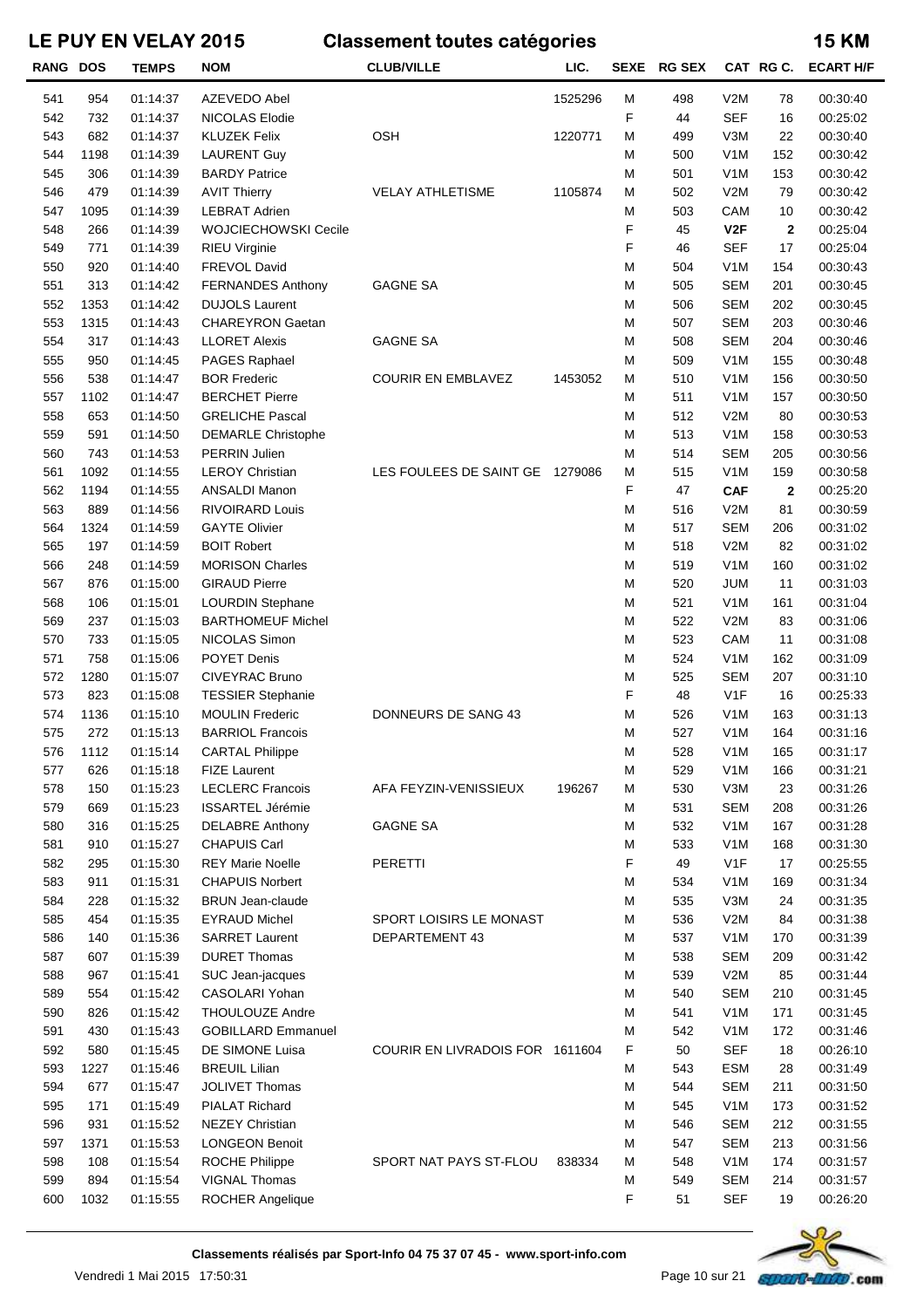| <b>RANG DOS</b> |      | <b>TEMPS</b> | <b>NOM</b>                   | <b>CLUB/VILLE</b>               | LIC.    | SEXE | <b>RG SEX</b> |                  | CAT RG C. | <b>ECART H/F</b> |
|-----------------|------|--------------|------------------------------|---------------------------------|---------|------|---------------|------------------|-----------|------------------|
| 601             | 946  | 01:15:56     | <b>ARNAUD Rolland</b>        | LES FOULEES DE SAINT GE 1422907 |         | М    | 550           | V2M              | 86        | 00:31:59         |
| 602             | 109  | 01:15:58     | DECHAUD Christophe           |                                 |         | М    | 551           | <b>SEM</b>       | 215       | 00:32:01         |
| 603             | 209  | 01:15:58     | <b>VINOIS Gerard</b>         | <b>DYNAMIK</b>                  |         | М    | 552           | V3M              | 25        | 00:32:01         |
| 604             | 932  | 01:16:00     | PACOTTE Christophe           |                                 |         | М    | 553           | V <sub>1</sub> M | 175       | 00:32:03         |
| 605             | 596  | 01:16:05     | <b>DESAGES William</b>       |                                 |         | M    | 554           | <b>SEM</b>       | 216       | 00:32:08         |
| 606             | 1037 | 01:16:06     | DEL FRANCO Yoann             |                                 |         | М    | 555           | <b>SEM</b>       | 217       | 00:32:09         |
| 607             | 468  | 01:16:09     | <b>BLANC Pascal</b>          | <b>CMPS STE MARIE</b>           |         | М    | 556           | V2M              | 87        | 00:32:12         |
| 608             | 1098 | 01:16:10     | <b>BLANC Cedric</b>          |                                 |         | M    | 557           | <b>SEM</b>       | 218       | 00:32:13         |
| 609             | 220  | 01:16:12     | <b>BAY Pauline</b>           |                                 |         | F    | 52            | <b>ESF</b>       | 9         | 00:26:37         |
| 610             | 445  | 01:16:14     | <b>FARRE Matthieu</b>        |                                 |         | M    | 558           | <b>ESM</b>       | 29        | 00:32:17         |
| 611             | 1091 | 01:16:16     | <b>GISCLON Catherine</b>     | LES FOULEES DE SAINT GE         | 1287220 | F    | 53            | V1F              | 18        | 00:26:41         |
| 612             | 907  | 01:16:17     | <b>VARRAILLON Michael</b>    |                                 |         | М    | 559           | V <sub>1</sub> M | 176       | 00:32:20         |
| 613             | 957  | 01:16:18     | <b>LIOTARD Yves</b>          | PAPETERIES D'ESPALY             |         | М    | 560           | V3M              | 26        | 00:32:21         |
| 614             | 286  | 01:16:20     | <b>DELABRE Lionel</b>        | POLICE NATIONALE                |         | М    | 561           | <b>SEM</b>       | 219       | 00:32:23         |
| 615             | 418  | 01:16:20     | <b>ABRIAL Eric</b>           |                                 |         | M    | 562           | V <sub>1</sub> M | 177       | 00:32:23         |
| 616             | 850  | 01:16:21     | <b>VIVIN Gregoire</b>        | CEE                             | 1619528 | M    | 563           | <b>SEM</b>       | 220       | 00:32:24         |
| 617             | 802  | 01:16:24     | <b>SCHIRTZINGER Sylvie</b>   |                                 |         | F    | 54            | <b>SEF</b>       | 20        | 00:26:49         |
| 618             | 681  | 01:16:27     | <b>KERDRAON Yannick</b>      |                                 |         | М    | 564           | <b>SEM</b>       | 221       | 00:32:30         |
| 619             | 337  | 01:16:27     | PETITJEAN Marc               | <b>SEGECO</b>                   | 1510696 | M    | 565           | V <sub>1</sub> M | 178       | 00:32:30         |
| 620             | 714  | 01:16:28     | <b>MERAZI Farid</b>          |                                 |         | М    | 566           | V <sub>1</sub> M | 179       | 00:32:31         |
| 621             | 560  | 01:16:29     | <b>CHASLES Maxime</b>        |                                 |         | М    | 567           | <b>SEM</b>       | 222       | 00:32:32         |
| 622             | 751  | 01:16:33     | PLANEIX Rémi                 |                                 |         | M    | 568           | <b>SEM</b>       | 223       | 00:32:36         |
| 623             | 289  | 01:16:35     | <b>IMBAUD Laurent</b>        | POLICE NATIONALE                |         | M    | 569           | V <sub>1</sub> M | 180       | 00:32:38         |
| 624             | 1096 | 01:16:36     | <b>BRET Aurelie</b>          |                                 |         | F    | 55            | <b>SEF</b>       | 21        | 00:27:01         |
| 625             | 1070 | 01:16:37     | <b>COURIOL Cedric</b>        |                                 |         | М    | 570           | <b>SEM</b>       | 224       | 00:32:40         |
| 626             | 1307 | 01:16:37     | <b>LEMAIRE Dominique</b>     |                                 |         | М    | 571           | <b>SEM</b>       | 225       | 00:32:40         |
| 627             | 99   | 01:16:38     | <b>RIVAT Roger</b>           |                                 |         | М    | 572           | V3M              | 27        | 00:32:41         |
| 628             | 339  | 01:16:40     | <b>BLANC Sandrine</b>        | <b>SEGECO</b>                   |         | F    | 56            | V1F              | 19        | 00:27:05         |
| 629             | 352  | 01:16:40     | <b>ROUX Serge</b>            |                                 |         | M    | 573           | V2M              | 88        | 00:32:43         |
| 630             | 1120 | 01:16:40     | <b>REY Raphael</b>           |                                 |         | М    | 574           | V <sub>1</sub> M | 181       | 00:32:43         |
| 631             | 1205 | 01:16:41     | <b>VOLLE Charles</b>         | <b>COURIR EN EMBLAVEZ</b>       | 201308  | M    | 575           | V3M              | 28        | 00:32:44         |
| 632             | 172  | 01:16:42     | <b>GAILLARD Sylvain</b>      |                                 |         | M    | 576           | <b>SEM</b>       | 226       | 00:32:45         |
| 633             | 154  | 01:16:43     | <b>LORDET Dominique</b>      | CLUB OXYGEN SPICACIEN           |         | M    | 577           | V2M              | 89        | 00:32:46         |
| 634             | 1311 | 01:16:46     | <b>REDON Patrice</b>         | <b>CA BRIOUDE</b>               | 1579469 | М    | 578           | <b>SEM</b>       | 227       | 00:32:49         |
| 635             | 1142 | 01:16:48     | <b>GUERIN Andre</b>          | DONNEURS DE SANG 43             |         | М    | 579           | V2M              | 90        | 00:32:51         |
| 636             | 504  | 01:16:51     | <b>ALLARD Serge</b>          |                                 |         | M    | 580           | V3M              | 29        | 00:32:54         |
| 637             | 1043 | 01:16:52     | <b>DEBARD Bernard</b>        |                                 |         | M    | 581           | V4M              | 3         | 00:32:55         |
| 638             | 319  | 01:16:54     | <b>RAYMOND Pierre</b>        | <b>GAGNE SA</b>                 |         | M    | 582           | V <sub>1</sub> M | 182       | 00:32:57         |
| 639             | 80   | 01:16:59     | DOMENECH Jean                | CHAMONIX MONT BLANC M           | 1363814 | M    | 583           | V2M              | 91        | 00:33:02         |
| 640             | 1086 | 01:16:59     | <b>CHARBONNEL Celine</b>     | <b>CHAPTEUIL SPORTS NATUR</b>   |         | F    | 57            | <b>SEF</b>       | 22        | 00:27:24         |
| 641             | 1174 | 01:17:03     | <b>SAHUC Beatrice</b>        |                                 |         | F    | 58            | V <sub>2</sub> F | 3         | 00:27:28         |
| 642             | 239  | 01:17:12     | COGOLUENHES Jeremy           |                                 |         | M    | 584           | <b>SEM</b>       | 228       | 00:33:15         |
| 643             | 1366 | 01:17:14     | <b>CHANTEPY Sonia</b>        |                                 |         | F    | 59            | <b>SEF</b>       | 23        | 00:27:39         |
| 644             | 647  | 01:17:14     | <b>GIACOMONI Laurent</b>     |                                 |         | M    | 585           | V <sub>1</sub> M | 183       | 00:33:17         |
| 645             | 559  | 01:17:17     | CHAPUIS Raymond              | FOULEE DU HAUT PILAT            | 1646649 | M    | 586           | V <sub>4</sub> M | 4         | 00:33:20         |
| 646             | 1054 | 01:17:20     | <b>USSON Samuel</b>          |                                 |         | M    | 587           | <b>SEM</b>       | 229       | 00:33:23         |
| 647             | 165  | 01:17:21     | <b>RENAUDIER Geraldine</b>   | <b>TAULHA QUOI</b>              |         | F    | 60            | V <sub>2</sub> F | 4         | 00:27:46         |
| 648             | 1053 | 01:17:21     | <b>BOUSSIT Jean Francois</b> |                                 |         | M    | 588           | V <sub>1</sub> M | 184       | 00:33:24         |
| 649             | 1298 | 01:17:22     | <b>ROUCHON Thibaut</b>       |                                 |         | M    | 589           | <b>SEM</b>       | 230       | 00:33:25         |
| 650             | 857  | 01:17:25     | <b>MICHALON Laurent</b>      |                                 | T188936 | M    | 590           | V <sub>1</sub> M | 185       | 00:33:28         |
| 651             | 205  | 01:17:25     | ROUX Julie                   |                                 |         | F    | 61            | <b>SEF</b>       | 24        | 00:27:50         |
| 652             | 1364 | 01:17:26     | <b>BASSET Alain</b>          |                                 |         | M    | 591           | V2M              | 92        | 00:33:29         |
| 653             | 1153 | 01:17:27     | <b>BONNEFOY Valentin</b>     |                                 | 1656313 | M    | 592           | <b>ESM</b>       | 30        | 00:33:30         |
| 654             | 1126 | 01:17:28     | <b>ARNAL Thierry</b>         |                                 |         | M    | 593           | V <sub>1</sub> M | 186       | 00:33:31         |
| 655             | 1042 | 01:17:32     | <b>VERCHERE Fabrice</b>      |                                 |         | M    | 594           | V <sub>1</sub> M | 187       | 00:33:35         |
| 656             | 661  | 01:17:36     | <b>HALLARY Hugo</b>          |                                 |         | M    | 595           | <b>SEM</b>       | 231       | 00:33:39         |
| 657             | 989  | 01:17:37     | <b>DEVILLARD Eric</b>        | <b>CHER</b>                     |         | M    | 596           | <b>SEM</b>       | 232       | 00:33:40         |
| 658             | 1225 | 01:17:37     | <b>ALLEGRE Bruno</b>         |                                 |         | M    | 597           | V2M              | 93        | 00:33:40         |
| 659             | 905  | 01:17:41     | <b>MOSSER Antoine</b>        |                                 |         | M    | 598           | <b>JUM</b>       | 12        | 00:33:44         |
| 660             | 311  | 01:17:41     | <b>AUGERAT Philippe</b>      |                                 |         | M    | 599           | V2M              | 94        | 00:33:44         |

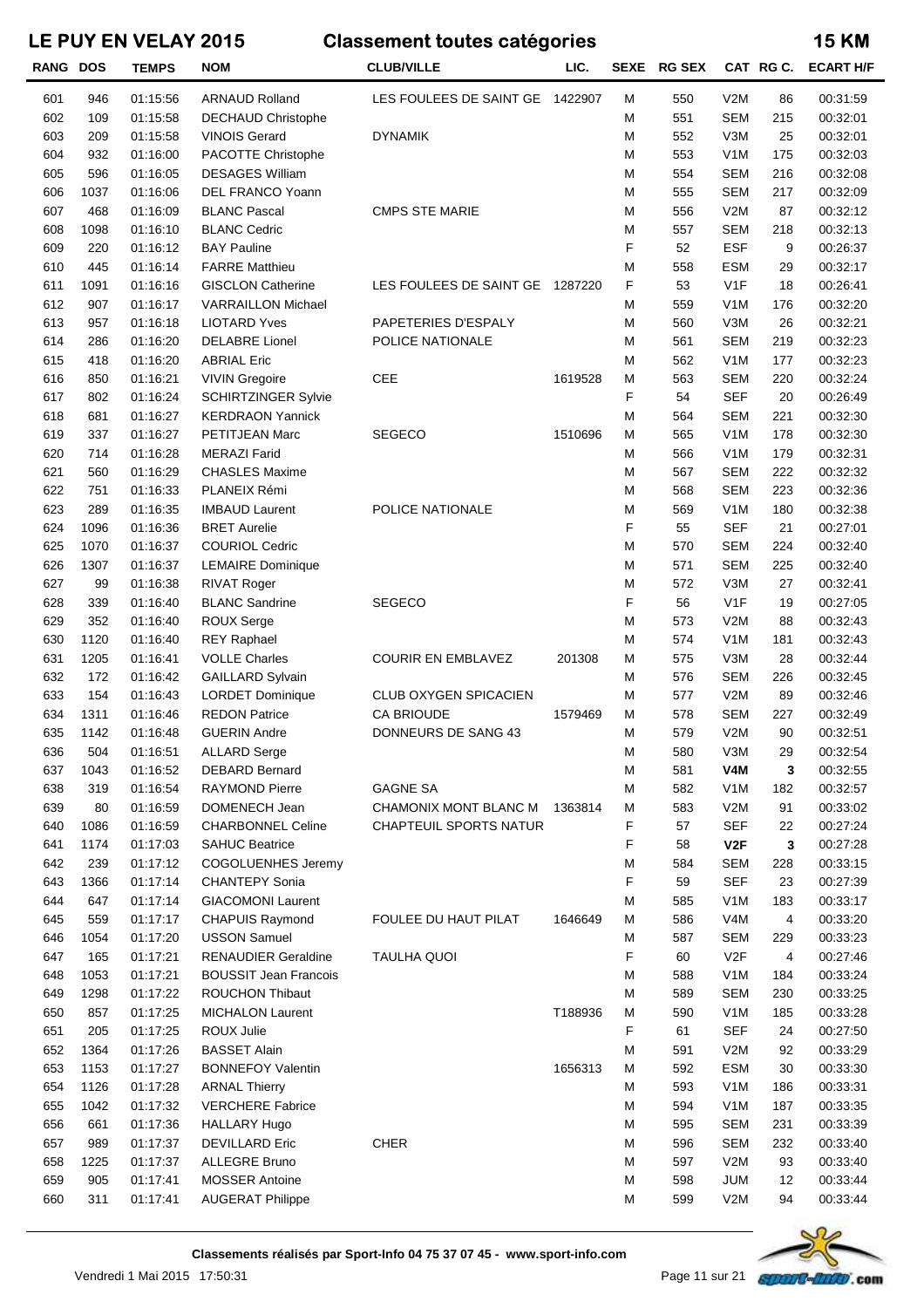| RANG DOS |      | <b>TEMPS</b> | <b>NOM</b>                  | <b>CLUB/VILLE</b>              | LIC.    |   | SEXE RG SEX |                  | CAT RGC.     | <b>ECART H/F</b> |
|----------|------|--------------|-----------------------------|--------------------------------|---------|---|-------------|------------------|--------------|------------------|
| 661      | 1243 | 01:17:43     | <b>BRUNEL Teddy</b>         | LYCEE ST JACQUES DE CO         |         | M | 600         | <b>JUM</b>       | 13           | 00:33:46         |
| 661      | 160  | 01:17:43     | <b>VINCENT Maurice</b>      |                                |         | M | 600         | V3M              | 30           | 00:33:46         |
| 663      | 878  | 01:17:45     | <b>GRUCHET Dominique</b>    |                                |         | M | 602         | V2M              | 95           | 00:33:48         |
| 664      | 1016 | 01:17:48     | FALGON Jean-julien          |                                |         | M | 603         | <b>SEM</b>       | 233          | 00:33:51         |
| 665      | 562  | 01:17:49     | <b>CHAUMET Christophe</b>   |                                |         | M | 604         | <b>SEM</b>       | 234          | 00:33:52         |
| 666      | 914  | 01:17:52     | <b>CHAURAND Benoit</b>      |                                |         | M | 605         | <b>SEM</b>       | 235          | 00:33:55         |
| 667      | 530  | 01:17:52     | <b>BERNARD Nicolas</b>      |                                |         | M | 606         | <b>SEM</b>       | 236          | 00:33:55         |
| 668      | 848  | 01:17:53     | <b>VINCENT Damien</b>       |                                |         | M | 607         | <b>SEM</b>       | 237          | 00:33:56         |
| 669      | 917  | 01:17:58     | <b>DELTEIL Laurent</b>      |                                |         | M | 608         | V3M              | 31           | 00:34:01         |
| 670      | 650  | 01:18:00     | <b>GIRMA Christian</b>      |                                |         | M | 609         | V3M              | 32           | 00:34:03         |
| 671      | 355  | 01:18:01     | ROBBE Yannick               |                                |         | M | 610         | V <sub>1</sub> M | 188          | 00:34:04         |
| 672      | 54   | 01:18:02     | <b>CHUNG Julien</b>         |                                |         | M | 611         | <b>SEM</b>       | 238          | 00:34:05         |
| 673      | 323  | 01:18:03     | <b>JOUR Julien</b>          | <b>GAGNE SA</b>                |         | M | 612         | <b>SEM</b>       | 239          | 00:34:06         |
| 674      | 251  | 01:18:05     | <b>HOPF Bernard</b>         | VILLE/AGGLO LE PUY             |         | M | 613         | V2M              | 96           | 00:34:08         |
| 675      | 1303 | 01:18:08     | <b>EYRAUD Serge</b>         | LES FOULEES DE SAINT GE        | 1278106 | M | 614         | V2M              | 97           | 00:34:11         |
| 676      | 1264 | 01:18:12     | <b>VOLLE Patrick</b>        |                                | 1505308 | M | 615         | V <sub>1</sub> M | 189          | 00:34:15         |
| 677      | 723  | 01:18:15     | <b>MONCHAMP Karine</b>      |                                |         | F | 62          | <b>ESF</b>       | 10           | 00:28:40         |
| 678      | 1309 | 01:18:15     | NOUDEAU Samuel              |                                |         | M | 616         | <b>SEM</b>       | 240          | 00:34:18         |
| 679      | 101  | 01:18:17     | <b>BIER Patrick</b>         | ASCU LYON JOGGING AVEN 1680930 |         | M | 617         | V2M              | 98           | 00:34:20         |
| 680      | 1004 | 01:18:19     | <b>ROBIN Arnaud</b>         |                                |         | M | 618         | <b>SEM</b>       | 241          | 00:34:22         |
| 681      | 1377 | 01:18:22     | <b>CLAPEYRON Patrice</b>    |                                |         | M | 619         | V <sub>1</sub> M | 190          | 00:34:25         |
| 682      | 456  | 01:18:25     | ROMEUF Jan                  | TC LE PUY                      |         | M | 620         | V4M              | 5            | 00:34:28         |
| 683      | 832  | 01:18:25     | <b>TRIVES Xavier</b>        |                                |         | M | 621         | <b>SEM</b>       | 242          | 00:34:28         |
| 684      | 1007 | 01:18:28     | <b>MARCON Aude</b>          | <b>CPL PRIMAUBE</b>            | 1749610 | F | 63          | <b>SEF</b>       | 25           | 00:28:53         |
| 685      | 973  | 01:18:29     | <b>ROCHE Baptiste</b>       | LYCEE LA CHARTREUSE            |         | M | 622         | <b>JUM</b>       | 14           | 00:34:32         |
| 686      | 678  | 01:18:29     | JOUMARD André               |                                |         | M | 623         | V2M              | 99           | 00:34:32         |
| 687      | 151  | 01:18:30     | <b>GRASSIN Jacky</b>        | CLUB OXYGEN SPICACIEN          |         | M | 624         | V2M              | 100          | 00:34:33         |
| 688      | 643  | 01:18:34     | <b>GAY Jean Andre</b>       |                                |         | M | 625         | V2M              | 101          | 00:34:37         |
| 689      | 583  | 01:18:35     | <b>DEKHIL Amar</b>          |                                |         | M | 626         | <b>SEM</b>       | 243          | 00:34:38         |
| 690      | 937  | 01:18:37     | <b>QUERIN Aline</b>         |                                |         | F | 64          | V <sub>1</sub> F | 20           | 00:29:02         |
| 691      | 1252 | 01:18:38     | <b>FRAISSE J Philippe</b>   |                                |         | M | 627         | <b>SEM</b>       | 244          | 00:34:41         |
| 692      | 301  | 01:18:38     | <b>BESSE Alexian</b>        |                                |         | M | 628         | <b>SEM</b>       | 245          | 00:34:41         |
| 693      | 449  | 01:18:40     | <b>NELVA Bertrand</b>       |                                |         | M | 629         | V <sub>1</sub> M | 191          | 00:34:43         |
| 694      | 587  | 01:18:40     | DELMAS Benjamin             |                                |         | M | 630         | <b>SEM</b>       | 246          | 00:34:43         |
| 695      | 1375 | 01:18:40     | NICOLAS Stephane            |                                |         | M | 631         | <b>SEM</b>       | 247          | 00:34:43         |
| 696      | 1197 | 01:18:40     | LACARRERE Sonia             | <b>CA BRIOUDE</b>              | 1671508 | F | 65          | <b>SEF</b>       | 26           | 00:29:05         |
| 697      | 615  | 01:18:41     | <b>EYRAUD Julien</b>        |                                |         | M | 632         | <b>SEM</b>       | 248          | 00:34:44         |
| 698      | 403  | 01:18:42     | <b>DUVAL Clement</b>        | FROMAGERIE DE BEAUZAC          |         | M | 633         | <b>SEM</b>       | 249          | 00:34:45         |
| 699      | 690  | 01:18:43     | <b>LAHONDES Pierre</b>      |                                |         | M | 634         | <b>SEM</b>       | 250          | 00:34:46         |
| 700      | 1051 | 01:18:45     | <b>LEYTON Xavier</b>        |                                |         | M | 635         | V <sub>1</sub> M | 192          | 00:34:48         |
| 701      | 296  | 01:18:46     | <b>HORTEFEUX Flavie</b>     | PERETTI                        |         | F | 66          | <b>JUF</b>       | $\mathbf{2}$ | 00:29:11         |
| 702      | 112  | 01:18:46     | <b>BAY Fabien</b>           |                                |         | M | 636         | V <sub>1</sub> M | 193          | 00:34:49         |
| 703      | 1369 | 01:18:46     | <b>FILAIRE Stephane</b>     |                                |         | M | 637         | V <sub>1</sub> M | 194          | 00:34:49         |
| 704      | 336  | 01:18:48     | <b>GAYTE Francois</b>       | SEGECO                         | 1356633 | M | 638         | V2M              | 102          | 00:34:51         |
| 705      | 627  | 01:18:50     | <b>FLATTIN Alain</b>        |                                |         | M | 639         | V <sub>1</sub> M | 195          | 00:34:53         |
| 706      | 744  | 01:18:58     | PETIOT Jean-paul            |                                |         | M | 640         | V2M              | 103          | 00:35:01         |
| 707      | 90   | 01:18:59     | POITOUT Cyril               | ES FLORENTINOISE               | 1658540 | M | 641         | V <sub>1</sub> M | 196          | 00:35:02         |
| 708      | 176  | 01:19:01     | ROCHETTE Arnaud             |                                |         | M | 642         | <b>SEM</b>       | 251          | 00:35:04         |
| 709      | 409  | 01:19:02     | CHEVALIER Stephane          | FROMAGERIE DE BEAUZAC          |         | M | 643         | V <sub>1</sub> M | 197          | 00:35:05         |
| 710      | 309  | 01:19:03     | <b>TOUZANI Zouhair</b>      |                                |         | M | 644         | V <sub>1</sub> M | 198          | 00:35:06         |
| 711      | 1203 | 01:19:07     | <b>DENGLOS Benjamin</b>     |                                |         | M | 645         | <b>SEM</b>       | 252          | 00:35:10         |
| 712      | 1187 | 01:19:09     |                             |                                |         |   | 0           |                  | $\mathbf 0$  |                  |
| 713      | 1023 | 01:19:11     | SUC Julien                  |                                |         | M | 646         | <b>SEM</b>       | 253          | 00:35:14         |
| 714      | 862  | 01:19:15     | <b>JAVION Sandrine</b>      |                                |         | F | 67          | V <sub>1</sub> F | 21           | 00:29:40         |
| 715      | 979  | 01:19:15     | <b>BRENAS Francois</b>      | <b>CHER</b>                    |         | M | 647         | V2M              | 104          | 00:35:18         |
| 716      | 146  | 01:19:15     | <b>SAVEL Mireille</b>       | DEPARTEMENT 43                 | 395315  | F | 68          | V <sub>2</sub> F | 5            | 00:29:40         |
| 717      | 1232 | 01:19:17     | <b>MONDON Daniel</b>        | ATHLE ST JULIEN 74             | 983132  | M | 648         | V3M              | 33           | 00:35:20         |
| 718      | 925  | 01:19:20     | <b>LEONE-AIGUIER Fabien</b> |                                |         | M | 649         | <b>SEM</b>       | 254          | 00:35:23         |
| 719      | 1226 | 01:19:21     | <b>MOULIN Pierre</b>        |                                |         | M | 650         | V <sub>1</sub> M | 199          | 00:35:24         |
| 720      | 964  | 01:19:22     | <b>TUZET Yvon</b>           |                                |         | M | 651         | V3M              | 34           | 00:35:25         |
|          |      |              |                             |                                |         |   |             |                  |              |                  |

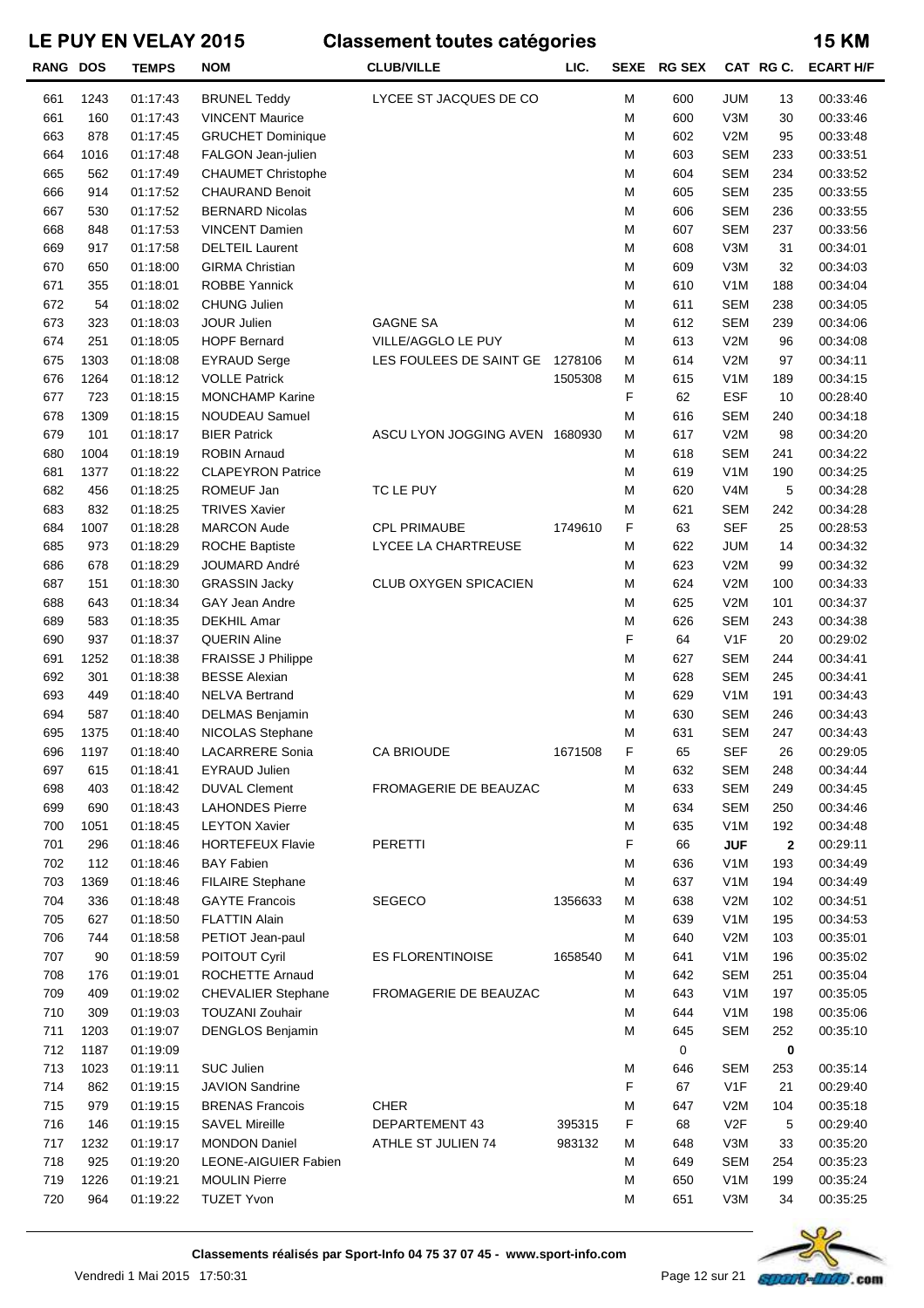| <b>RANG</b> | <b>DOS</b> | <b>TEMPS</b> | <b>NOM</b>                   | <b>CLUB/VILLE</b>           | LIC.    | <b>SEXE</b> | <b>RG SEX</b> |                  | CAT RG C. | <b>ECART H/F</b> |
|-------------|------------|--------------|------------------------------|-----------------------------|---------|-------------|---------------|------------------|-----------|------------------|
| 721         | 833        | 01:19:22     | <b>VACHER Mathilde</b>       |                             |         | F           | 69            | <b>SEF</b>       | 27        | 00:29:47         |
| 722         | 1145       | 01:19:23     | <b>PEYRARD Gilles</b>        | DONNEURS DE SANG 43         |         | M           | 652           | V2M              | 105       | 00:35:26         |
| 723         | 941        | 01:19:24     | RANNOU Klervi                |                             |         | F           | 70            | <b>SEF</b>       | 28        | 00:29:49         |
| 724         | 891        | 01:19:24     | <b>RIVOIRARD Victor</b>      |                             |         | M           | 653           | <b>ESM</b>       | 31        | 00:35:27         |
| 725         | 671        | 01:19:24     | <b>JADEAU Pierre</b>         |                             |         | M           | 654           | <b>SEM</b>       | 255       | 00:35:27         |
| 726         | 246        | 01:19:25     | POUZOL Jean-yves             |                             |         | M           | 655           | V <sub>1</sub> M | 200       | 00:35:28         |
| 727         | 434        | 01:19:25     | <b>MANEVAL Arlette</b>       |                             |         | F           | 71            | V3F              | 3         | 00:29:50         |
| 728         | 981        | 01:19:27     | <b>COLOMBIER Louis</b>       | <b>CHER</b>                 |         | M           | 656           | V <sub>1</sub> M | 201       | 00:35:30         |
| 729         | 269        | 01:19:28     | <b>GAILLARD Daniel</b>       | ATHLE 43                    | 1471308 | M           | 657           | V3M              | 35        | 00:35:31         |
| 730         | 429        | 01:19:28     | <b>FOURNIER Olivia</b>       | <b>VELAY ATHLETISME</b>     |         | F           | 72            | <b>SEF</b>       | 29        | 00:29:53         |
| 731         | 1305       | 01:19:30     | ROUX Remy                    |                             |         | M           | 658           | <b>SEM</b>       | 256       | 00:35:33         |
| 732         | 407        | 01:19:30     | <b>RACHEL Pascal</b>         | FROMAGERIE DE BEAUZAC       |         | M           | 659           | V <sub>1</sub> M | 202       | 00:35:33         |
| 733         | 347        | 01:19:31     | <b>DUMAS Bernard</b>         | <b>SEGECO</b>               | 1656616 | M           | 660           | V2M              | 106       | 00:35:34         |
| 734         | 332        | 01:19:32     | <b>DELGADO Cedric</b>        | <b>GENDARMERIE 43</b>       |         | M           | 661           | <b>SEM</b>       | 257       | 00:35:35         |
| 735         | 1244       | 01:19:32     | <b>CHARREYRE Marin</b>       | LYCEE ST JACQUES DE CO      |         | M           | 662           | CAM              | 12        | 00:35:35         |
| 736         | 459        | 01:19:33     | <b>LIOTARD Olivier</b>       |                             |         | M           | 663           | V <sub>1</sub> M | 203       | 00:35:36         |
| 737         | 1354       | 01:19:33     | <b>FONTANILLE Emmanuelle</b> |                             |         | F           | 73            | <b>SEF</b>       | 30        | 00:29:58         |
| 738         | 501        | 01:19:33     | <b>ABRANTES Christophe</b>   |                             |         | M           | 664           | <b>SEM</b>       | 258       | 00:35:36         |
| 739         | 241        | 01:19:34     | <b>BONHOMME Pascal</b>       | <b>COURIR EN EMBLAVEZ</b>   | 1547115 | M           | 665           | V <sub>1</sub> M | 204       | 00:35:37         |
| 740         | 412        | 01:19:34     | <b>DUBOSQ Ludovic</b>        | GRDF                        |         | M           | 666           | V2M              | 107       | 00:35:37         |
| 741         | 958        | 01:19:34     | <b>JUANOLE Claude</b>        | POLICE NATIONALE            | 104687  | M           | 667           | V3M              | 36        | 00:35:37         |
| 742         | 379        | 01:19:35     | <b>BALMADIER Andre</b>       | <b>GROUPE BPCE SPORTS</b>   |         | M           | 668           | V3M              | 37        | 00:35:38         |
| 743         | 1351       | 01:19:36     | <b>DESCOURS Emmanuelle</b>   |                             |         | F           | 74            | V <sub>1</sub> F | 22        | 00:30:01         |
| 744         | 1233       | 01:19:36     | <b>MICHOU Pascal</b>         |                             | 604400  | M           | 669           | V2M              | 108       | 00:35:39         |
| 745         | 505        | 01:19:37     | <b>ALLEMAND Myriam</b>       |                             |         | F           | 75            | <b>SEF</b>       | 31        | 00:30:02         |
| 746         | 1111       | 01:19:39     | GOELO Jean-pierre            |                             |         | M           | 670           | V2M              | 109       | 00:35:42         |
| 747         | 382        | 01:19:39     | <b>MEYZEN Matthieu</b>       |                             |         | M           | 671           | V <sub>1</sub> M | 205       | 00:35:42         |
| 748         | 1237       | 01:19:40     | <b>COURIOL Marie-paule</b>   |                             |         | F           | 76            | V <sub>2</sub> F | 6         | 00:30:05         |
| 749         | 1064       | 01:19:44     | <b>VILECA Nicole</b>         |                             |         | F           | 77            | V <sub>1</sub> F | 23        | 00:30:09         |
| 750         | 182        | 01:19:48     | <b>GENTES Jean-francois</b>  |                             |         | M           | 672           | V3M              | 38        | 00:35:51         |
| 751         | 713        | 01:19:49     | <b>MAURIN Florence</b>       |                             |         | F           | 78            | <b>SEF</b>       | 32        | 00:30:14         |
| 752         | 777        | 01:19:49     | <b>ROBIN Thomas</b>          |                             |         | M           | 673           | <b>SEM</b>       | 259       | 00:35:52         |
| 753         | 512        | 01:19:52     | <b>ARNAUD Francette</b>      |                             |         | F           | 79            | V <sub>1</sub> F | 24        | 00:30:17         |
| 754         | 656        | 01:19:53     | <b>GUERET Icham</b>          |                             |         | M           | 674           | <b>SEM</b>       | 260       | 00:35:56         |
| 755         | 421        | 01:19:55     | <b>GARNIER Alain</b>         |                             |         | M           | 675           | V2M              | 110       | 00:35:58         |
| 756         | 853        | 01:19:56     | <b>CHAUSSIERE Pascal</b>     |                             |         | М           | 676           | V <sub>1</sub> M | 206       | 00:35:59         |
| 757         | 822        | 01:20:00     | <b>TERISSE Christian</b>     | LE TEIL COURT               | 200379  | M           | 677           | V3M              | 39        | 00:36:03         |
| 758         | 886        | 01:20:01     | PESCHAUD Antony              |                             |         | M           | 678           | <b>SEM</b>       | 261       | 00:36:04         |
| 759         | 297        | 01:20:01     | <b>HORTEFEUX Eugene</b>      | <b>PERETTI</b>              |         | M           | 679           | CAM              | 13        | 00:36:04         |
| 760         | 392        | 01:20:02     | LAIDOUNI Rabah               |                             |         | M           | 680           | V3M              | 40        | 00:36:05         |
| 761         | 443        | 01:20:03     | <b>DEDIEU Damien</b>         |                             |         | M           | 681           | <b>SEM</b>       | 262       | 00:36:06         |
| 762         | 569        | 01:20:03     | <b>COLLET Emmanuel</b>       |                             |         | M           | 682           | <b>SEM</b>       | 263       | 00:36:06         |
| 763         | 634        | 01:20:08     | <b>GAGNE Raphael</b>         |                             |         | M           | 683           | <b>SEM</b>       | 264       | 00:36:11         |
| 764         | 526        | 01:20:10     | <b>BARRAUD Bertrand</b>      |                             |         | M           | 684           | V <sub>1</sub> M | 207       | 00:36:13         |
| 765         | 262        | 01:20:10     | <b>WAUQUIEZ Laurent</b>      | VILLE/AGGLO LE PUY          |         | M           | 685           | V <sub>1</sub> M | 208       | 00:36:13         |
| 766         | 1272       | 01:20:10     | <b>CHICOUTEL Guy</b>         | <b>FJEP LEMPDES</b>         | 441011  | M           | 686           | V2M              | 111       | 00:36:13         |
| 767         | 888        | 01:20:16     | RIVOIRARD Clementine         |                             |         | F           | 80            | <b>SEF</b>       | 33        | 00:30:41         |
| 768         | 177        | 01:20:16     | <b>BERANGER Christian</b>    |                             |         | M           | 687           | V2M              | 112       | 00:36:19         |
| 769         | 895        | 01:20:17     | <b>ANCHIER Alexandre</b>     |                             |         | M           | 688           | <b>SEM</b>       | 265       | 00:36:20         |
| 770         | 1002       | 01:20:20     | <b>FELIX Gerald</b>          |                             |         | M           | 689           | <b>SEM</b>       | 266       | 00:36:23         |
| 771         | 767        | 01:20:21     | REYNAUD Yoann                |                             |         | M           | 690           | <b>SEM</b>       | 267       | 00:36:24         |
| 772         | 377        | 01:20:23     | <b>PINEL Anthony</b>         | <b>SAS PAGES MENUISERIE</b> |         | M           | 691           | <b>SEM</b>       | 268       | 00:36:26         |
| 773         | 1103       | 01:20:23     | <b>BELLUT Christian</b>      | <b>VELAY ATHLETISME</b>     | 1572837 | M           | 692           | V3M              | 41        | 00:36:26         |
| 774         | 701        | 01:20:26     | LIBEYRE Jean Philippe        |                             |         | M           | 693           | V <sub>1</sub> M | 209       | 00:36:29         |
| 775         | 992        | 01:20:27     | MICHEL Isabelle              | <b>CHER</b>                 |         | F           | 81            | V <sub>1</sub> F | 25        | 00:30:52         |
| 776         | 955        | 01:20:28     | <b>ROMEUF Olivier</b>        |                             |         | M           | 694           | V <sub>1</sub> M | 210       | 00:36:31         |
| 777         | 277        | 01:20:28     | <b>BOYER Angelique</b>       | POLICE NATIONALE            |         | F           | 82            | <b>SEF</b>       | 34        | 00:30:53         |
| 778         | 190        | 01:20:28     | <b>OUDIN Jerome</b>          |                             |         | M           | 695           | V <sub>1</sub> M | 211       | 00:36:31         |
| 779         | 223        | 01:20:29     | <b>BEAUVOIS Simon</b>        | <b>GENDARMERIE 43</b>       |         | M           | 696           | <b>ESM</b>       | 32        | 00:36:32         |
| 780         | 890        | 01:20:30     | RIVOIRARD Paul               |                             |         | M           | 697           | <b>JUM</b>       | 15        | 00:36:33         |

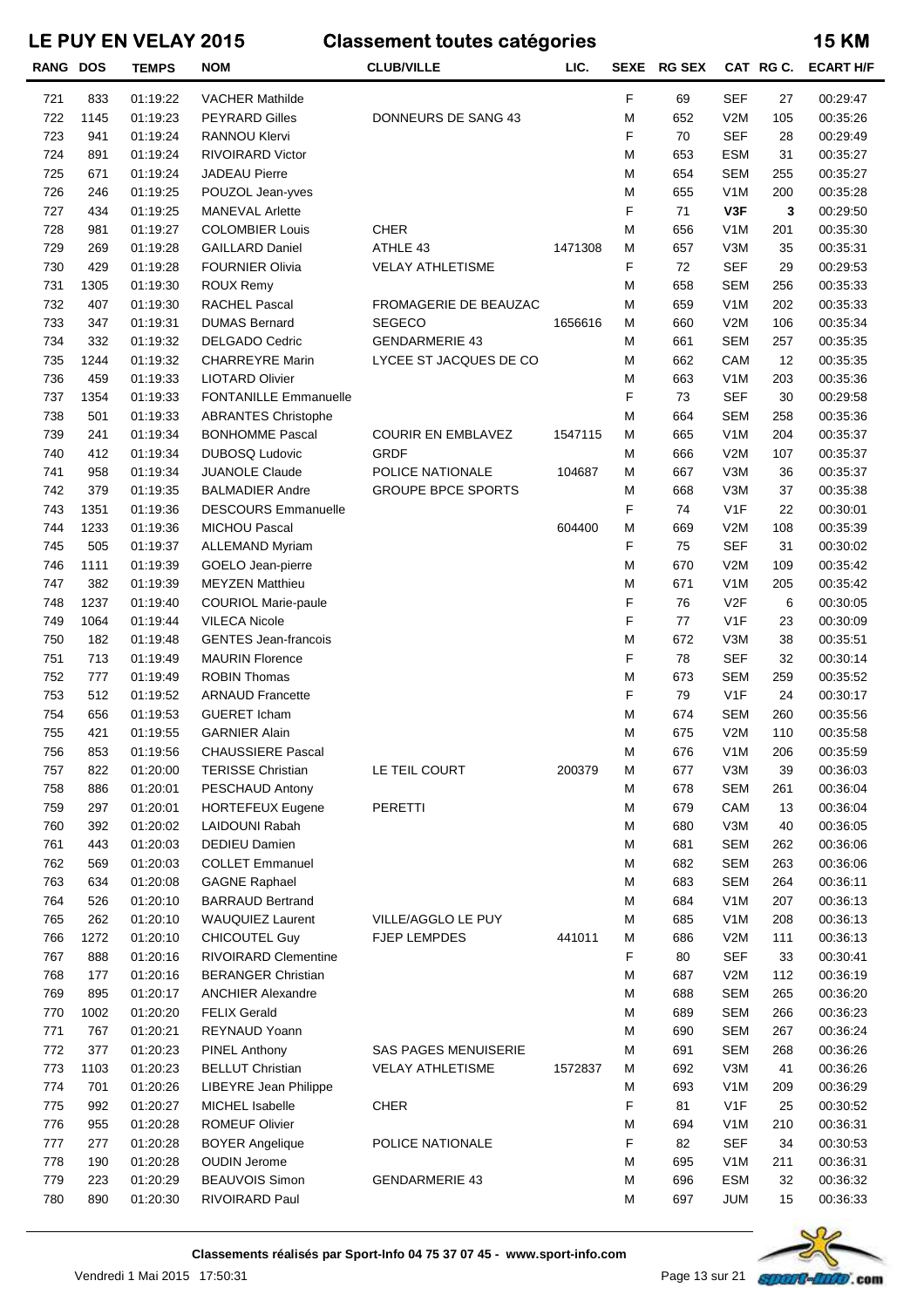| <b>RANG DOS</b> |      | <b>TEMPS</b> | <b>NOM</b>                 | <b>CLUB/VILLE</b>             | LIC.    |   | SEXE RG SEX |                  | CAT RG C. | <b>ECART H/F</b> |
|-----------------|------|--------------|----------------------------|-------------------------------|---------|---|-------------|------------------|-----------|------------------|
| 781             | 245  | 01:20:31     | <b>INTERNICOLA Maxime</b>  |                               |         | M | 698         | CAM              | 14        | 00:36:34         |
| 782             | 117  | 01:20:32     | <b>MARTEL Christian</b>    |                               |         | M | 699         | V3M              | 42        | 00:36:35         |
| 783             | 1202 | 01:20:36     | <b>TRAPEAUD Alain</b>      |                               |         | M | 700         | V <sub>1</sub> M | 212       | 00:36:39         |
| 783             | 207  | 01:20:36     | <b>BART Marian</b>         | <b>DYNAMIK</b>                |         | F | 83          | V1F              | 26        | 00:31:01         |
| 785             | 368  | 01:20:37     | <b>BONNISSOL Bernard</b>   | <b>SAS PAGES MENUISERIE</b>   |         | M | 701         | V2M              | 113       | 00:36:40         |
| 786             | 88   | 01:20:37     | <b>CARRERE Audrey</b>      |                               |         | F | 84          | <b>SEF</b>       | 35        | 00:31:02         |
| 787             | 1067 | 01:20:43     | COUTROUTSIOS Deborah       | <b>COURIR EN EMBLAVEZ</b>     |         | F | 85          | <b>SEF</b>       | 36        | 00:31:08         |
| 788             | 300  | 01:20:43     | <b>MOUNIER Manuel</b>      |                               |         | M | 702         | <b>ESM</b>       | 33        | 00:36:46         |
| 789             | 87   | 01:20:44     | <b>CARRERE Laura</b>       |                               |         | F | 86          | <b>ESF</b>       | 11        | 00:31:09         |
| 790             | 194  | 01:20:46     | <b>REYNAUD Francis</b>     | AAA DU LYONNAIS               | 1611319 | M | 703         | V2M              | 114       | 00:36:49         |
| 791             | 763  | 01:20:53     | RAULT Régis                |                               |         | м | 704         | V3M              | 43        | 00:36:56         |
| 792             | 259  | 01:20:55     | <b>GROUSSET Fabien</b>     | VILLE/AGGLO LE PUY            |         | M | 705         | <b>SEM</b>       | 269       | 00:36:58         |
| 793             | 135  | 01:20:57     | LIEGEOIS Ghyslain          | LE TEIL COURT                 |         | M | 706         | V2M              | 115       | 00:37:00         |
| 794             | 1077 | 01:20:58     | <b>MASSE Aline</b>         |                               |         | F | 87          | V1F              | 27        | 00:31:23         |
| 795             | 471  | 01:20:58     | <b>VALLA Gerard</b>        | <b>CMPS STE MARIE</b>         |         | M | 707         | V2M              | 116       | 00:37:01         |
| 796             | 1259 | 01:21:01     | <b>BENALOUANE Michael</b>  |                               |         | M | 708         | <b>SEM</b>       | 270       | 00:37:04         |
| 797             | 293  | 01:21:02     | <b>HORTEFEUX Hugues</b>    | <b>PERETTI</b>                |         | M | 709         | V2M              | 117       | 00:37:05         |
| 798             | 1314 | 01:21:04     | <b>GUILLON Patrick</b>     |                               |         | M | 710         | V3M              | 44        | 00:37:07         |
| 799             | 393  | 01:21:07     | NICOLAS Sebastien          | TRANSVERT 69                  |         | M | 711         | V <sub>1</sub> M | 213       | 00:37:10         |
| 800             | 965  | 01:21:08     | LAVOREL Lea                |                               |         | F | 88          | <b>CAF</b>       | 3         | 00:31:33         |
| 801             | 664  | 01:21:10     | <b>HERRERIAS Romain</b>    |                               |         | M | 712         | <b>SEM</b>       | 271       | 00:37:13         |
| 802             | 648  | 01:21:11     | <b>GIBELIN Antony</b>      |                               |         | M | 713         | <b>SEM</b>       | 272       | 00:37:14         |
| 803             | 1211 | 01:21:11     | <b>LONJON Mickael</b>      |                               |         | M | 714         | <b>SEM</b>       | 273       | 00:37:14         |
| 804             | 426  | 01:21:12     | <b>VALENTIN Alexandre</b>  |                               | 1640501 | м | 715         | <b>ESM</b>       | 34        | 00:37:15         |
| 805             | 433  | 01:21:15     | <b>PLANE Denis</b>         | <b>TRANSPORT MULTI-TRANSP</b> |         | м | 716         | V2M              | 118       | 00:37:18         |
| 806             | 242  | 01:21:20     | <b>RIGAUD Michael</b>      |                               |         | M | 717         | V <sub>1</sub> M | 214       | 00:37:23         |
| 807             | 1123 | 01:21:20     | <b>AUBAZAC Arnaud</b>      |                               |         | м | 718         | CAM              | 15        | 00:37:23         |
| 808             | 776  | 01:21:22     | RIZZO Jean-marc            | LAE                           | 1456105 | м | 719         | V2M              | 119       | 00:37:25         |
| 809             | 480  | 01:21:25     | <b>GAGNE Georges</b>       | <b>VELAY ATHLETISME</b>       |         | м | 720         | V2M              | 120       | 00:37:28         |
| 810             | 820  | 01:21:28     | <b>TEMPERE André</b>       |                               |         | M | 721         | <b>SEM</b>       | 274       | 00:37:31         |
| 811             | 514  | 01:21:34     | <b>ARSAC Frederic</b>      |                               |         | M | 722         | V <sub>1</sub> M | 215       | 00:37:37         |
| 812             | 685  | 01:21:35     | <b>LACAS Jean-laurent</b>  |                               |         | M | 723         | V <sub>1</sub> M | 216       | 00:37:38         |
| 813             | 195  | 01:21:36     | <b>DUHAMEL Christophe</b>  | <b>BOBDUGRAND 8</b>           |         | M | 724         | V2M              | 121       | 00:37:39         |
| 814             | 509  | 01:21:39     | <b>ARFEUILLE Joel</b>      |                               |         | M | 725         | <b>SEM</b>       | 275       | 00:37:42         |
| 815             | 173  | 01:21:43     | HABOUZIT Remi              |                               |         | M | 726         | <b>SEM</b>       | 276       | 00:37:46         |
| 816             | 698  | 01:21:43     | <b>LENOIR Murielle</b>     | EAMYA                         | 116282  | F | 89          | V1F              | 28        | 00:32:08         |
| 817             | 1093 | 01:21:44     | <b>BANCEL Robert</b>       |                               |         | M | 727         | V2M              | 122       | 00:37:47         |
| 818             | 498  | 01:21:44     | <b>CHATAING Gerard</b>     | JOGGING 43                    |         | M | 728         | V2M              | 123       | 00:37:47         |
| 819             | 139  | 01:21:49     | <b>ARNAUD Damien</b>       | DEPARTEMENT 43                |         | M | 729         | <b>SEM</b>       | 277       | 00:37:52         |
| 820             | 359  | 01:21:50     | <b>HALLARY Georges</b>     |                               |         | M | 730         | V2M              | 124       | 00:37:53         |
| 821             | 1247 | 01:21:51     | <b>MONPLOT Alexis</b>      | LYCEE ST JACQUES DE CO        |         | M | 731         | CAM              | 16        | 00:37:54         |
| 822             | 725  | 01:21:54     | MONCHAMP Yoan              |                               |         | M | 732         | <b>SEM</b>       | 278       | 00:37:57         |
| 823             | 667  | 01:21:55     | <b>ISSARTEL Christophe</b> |                               |         | M | 733         | V <sub>1</sub> M | 217       | 00:37:58         |
| 824             | 852  | 01:21:57     | YARDIM Arthur              |                               |         | M | 734         | <b>SEM</b>       | 279       | 00:38:00         |
| 825             | 780  | 01:21:59     | <b>ROCHE Philippe</b>      |                               | 1598693 | м | 735         | V <sub>1</sub> M | 218       | 00:38:02         |
| 826             | 943  | 01:22:03     | <b>ROUSSON Colin</b>       |                               |         | м | 736         | CAM              | 17        | 00:38:06         |
| 827             | 369  | 01:22:04     | <b>TRIOULAIRE Nathalie</b> | <b>SAS PAGES MENUISERIE</b>   |         | F | 90          | <b>SEF</b>       | 37        | 00:32:29         |
| 828             | 1374 | 01:22:04     | <b>CHABRIER Sylvie</b>     |                               |         | F | 91          | V <sub>1</sub> F | 29        | 00:32:29         |
| 829             | 718  | 01:22:04     | MICHEL Sylvain             |                               |         | M | 737         | <b>SEM</b>       | 280       | 00:38:07         |
| 830             | 1347 | 01:22:06     | <b>DURON Philippe</b>      |                               | T188492 | M | 738         | V2M              | 125       | 00:38:09         |
| 831             | 799  | 01:22:07     | SAUZE Benjamin             |                               |         | м | 739         | <b>SEM</b>       | 281       | 00:38:10         |
| 832             | 791  | 01:22:08     | <b>ROZIER Olivier</b>      |                               |         | M | 740         | V <sub>1</sub> M | 219       | 00:38:11         |
| 833             | 542  | 01:22:09     | <b>BOUTHEON Kevin</b>      |                               |         | M | 741         | JUM              | 16        | 00:38:12         |
| 834             | 1269 | 01:22:10     | <b>BERANGER Christophe</b> |                               |         | M | 742         | <b>SEM</b>       | 282       | 00:38:13         |
| 835             | 53   | 01:22:12     | <b>MOURIER Emmanuelle</b>  |                               |         | F | 92          | <b>SEF</b>       | 38        | 00:32:37         |
| 836             | 1010 | 01:22:13     | <b>ATIFI Yanis</b>         |                               |         | M | 743         | <b>ESM</b>       | 35        | 00:38:16         |
| 837             | 1011 | 01:22:14     | MICHEL Jonathan            |                               |         | M | 744         | <b>SEM</b>       | 283       | 00:38:17         |
| 838             | 842  | 01:22:16     | <b>VERNIN Jerome</b>       |                               |         | M | 745         | <b>SEM</b>       | 284       | 00:38:19         |
| 839             | 750  | 01:22:22     | PINTO DE ALMEIDA Rui       | <b>CA BRIOUDE</b>             | 1324603 | M | 746         | V <sub>1</sub> M | 220       | 00:38:25         |
| 840             | 143  | 01:22:23     | ROBERT Joel                | DEPARTEMENT 43                |         | M | 747         | V <sub>1</sub> M | 221       | 00:38:26         |

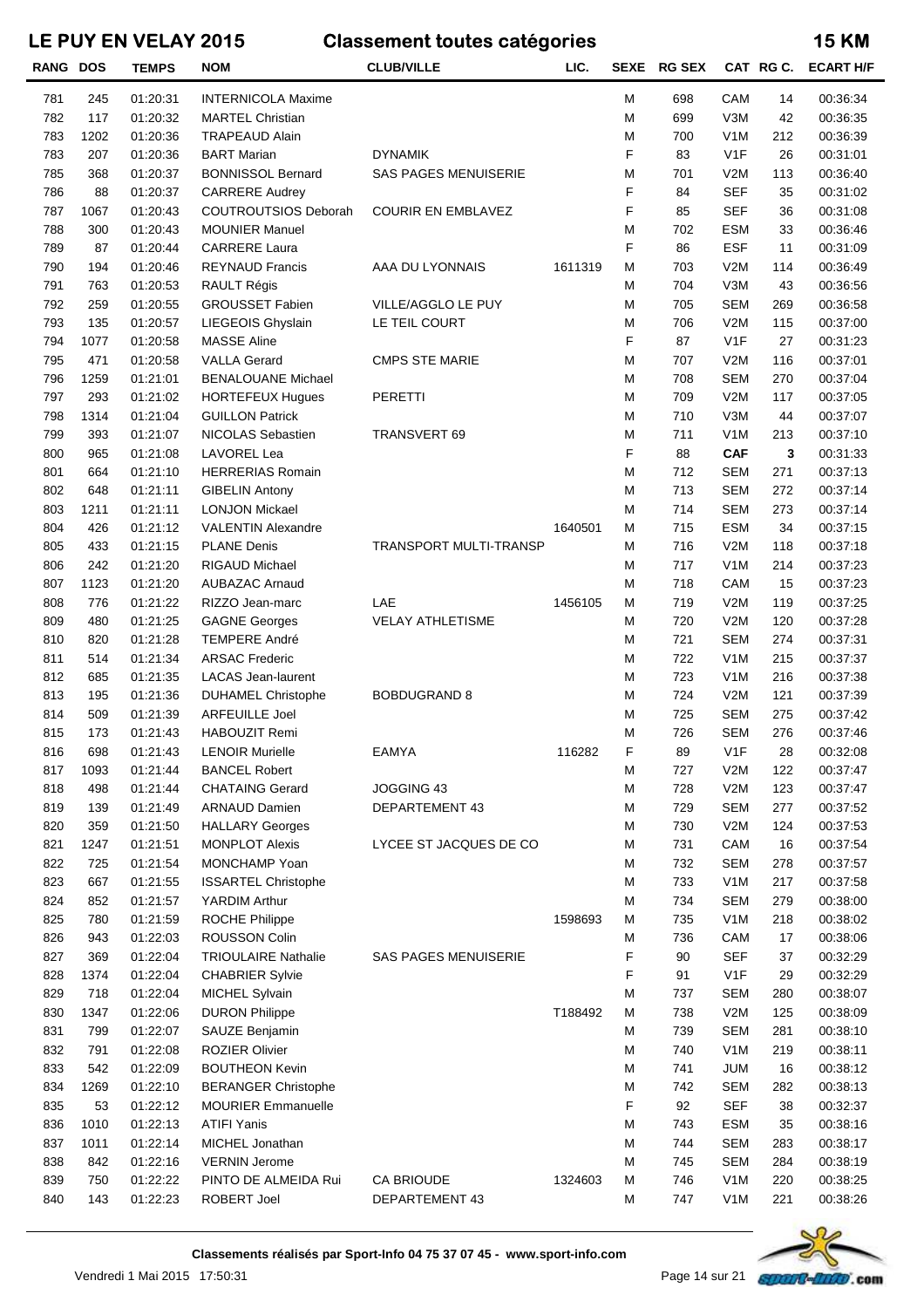| <b>RANG DOS</b> |      | <b>TEMPS</b> | <b>NOM</b>                             | <b>CLUB/VILLE</b>               | LIC.    |   | SEXE RG SEX |                  |     | CAT RG C. ECART H/F |
|-----------------|------|--------------|----------------------------------------|---------------------------------|---------|---|-------------|------------------|-----|---------------------|
| 841             | 256  | 01:22:25     | <b>DEBARD Remy</b>                     | VILLE/AGGLO LE PUY              |         | M | 748         | <b>SEM</b>       | 285 | 00:38:28            |
| 842             | 1076 | 01:22:25     | <b>AUTIN Jean-pierre</b>               | <b>GENDARMERIE 43</b>           |         | M | 749         | V <sub>1</sub> M | 222 | 00:38:28            |
| 843             | 391  | 01:22:29     | <b>ROMEAS Pauline</b>                  |                                 |         | F | 93          | <b>SEF</b>       | 39  | 00:32:54            |
| 844             | 1224 | 01:22:30     | <b>VARENNE Gilles</b>                  | <b>ESPACE CHIREL</b>            |         | M | 750         | V2M              | 126 | 00:38:33            |
| 845             | 73   | 01:22:32     | <b>BILLIET Michel</b>                  |                                 |         | M | 751         | V <sub>1</sub> M | 223 | 00:38:35            |
| 846             | 1060 | 01:22:34     | <b>TREILLE Fernand</b>                 | <b>COURSE DES TUNNELS</b>       |         | M | 752         | V3M              | 45  | 00:38:37            |
| 847             | 1046 | 01:22:35     | <b>PEYRARD Pauline</b>                 |                                 |         | F | 94          | CAF              | 4   | 00:33:00            |
| 848             | 469  | 01:22:35     | <b>BROUSSARD Bernard</b>               | <b>CMPS STE MARIE</b>           |         | M | 753         | V3M              | 46  | 00:38:38            |
| 849             | 599  | 01:22:37     | <b>DORIER Pierre</b>                   |                                 |         | M | 754         | V2M              | 127 | 00:38:40            |
| 850             | 416  | 01:22:37     | <b>GIDROL Ludovic</b>                  |                                 |         | M | 755         | V <sub>1</sub> M | 224 | 00:38:40            |
| 851             | 439  | 01:22:37     | <b>BRANGIER Sophie</b>                 |                                 |         | F | 95          | <b>SEF</b>       | 40  | 00:33:02            |
| 852             | 798  | 01:22:37     | <b>SARTRE Alexandre</b>                |                                 |         | M | 756         | <b>SEM</b>       | 286 | 00:38:40            |
| 853             | 951  | 01:22:40     | <b>VERDIN Laure</b>                    |                                 |         | F | 96          | <b>SEF</b>       | 41  | 00:33:05            |
| 854             | 1025 | 01:22:40     | <b>LAFONT Alain</b>                    |                                 |         | M | 757         | V2M              | 128 | 00:38:43            |
| 855             | 1027 | 01:22:43     | <b>FIMBEL Thibaut</b>                  |                                 |         | M | 758         | <b>SEM</b>       | 287 | 00:38:46            |
| 856             | 1279 | 01:22:44     | ANDREOLETTI Nadia                      | LES FOULEES DE SAINT GE 1648533 |         | F | 97          | <b>SEF</b>       | 42  | 00:33:09            |
| 857             | 563  | 01:22:47     | <b>CHAURAIS Alain</b>                  |                                 |         | M | 759         | V3M              | 47  | 00:38:50            |
| 858             | 149  | 01:22:48     | <b>BOUCHET Michele</b>                 | CLIPS ROCHE LA MOLIERE          |         | F | 98          | V3F              | 4   | 00:33:13            |
| 859             | 706  | 01:22:49     | LOVERA Jean Claude                     |                                 |         | M | 760         | V3M              | 48  | 00:38:52            |
| 860             | 1161 | 01:22:51     | <b>BAUDRY Sebastien</b>                | SOUCHON D AUVERGNE              |         | M | 761         | <b>SEM</b>       | 288 | 00:38:54            |
| 861             | 738  | 01:22:53     | PACOTTE Frédéric                       |                                 |         | M | 762         | V <sub>1</sub> M | 225 | 00:38:56            |
| 862             | 1036 | 01:22:55     | <b>PETIT Clement</b>                   |                                 |         | M | 763         | <b>SEM</b>       | 289 | 00:38:58            |
| 863             | 1191 | 01:22:57     | <b>CHAPUY Aurelien</b>                 |                                 |         | M | 764         | <b>SEM</b>       | 290 | 00:39:00            |
| 864             | 458  | 01:23:00     | <b>GIBERT Bernard</b>                  |                                 |         | M | 765         | V2M              | 129 | 00:39:03            |
| 865             | 179  | 01:23:01     | <b>ACHARD Bernard</b>                  |                                 |         | M | 766         | V2M              | 130 | 00:39:04            |
| 866             | 808  | 01:23:01     |                                        |                                 |         |   | $\mathbf 0$ |                  |     |                     |
|                 |      |              |                                        |                                 |         |   | 767         |                  | 0   |                     |
| 867             | 1228 | 01:23:04     | <b>VICAT Patrice</b>                   |                                 |         | M |             | <b>SEM</b>       | 291 | 00:39:07            |
| 868             | 867  | 01:23:06     | <b>SURREL Stephane</b>                 |                                 |         | M | 768         | V <sub>1</sub> M | 226 | 00:39:09            |
| 869             | 103  | 01:23:07     | <b>LHOSTE Magali</b>                   | <b>FIGEAC AC</b>                | 1706146 | F | 99          | <b>SEF</b>       | 43  | 00:33:32            |
| 870             | 1208 | 01:23:08     | <b>JAVON Serge</b>                     | <b>COURIR EN EMBLAVEZ</b>       |         | M | 769         | V2M              | 131 | 00:39:11            |
| 871             | 1251 | 01:23:11     | <b>BONNET Wenceslas</b>                |                                 |         | M | 770         | <b>SEM</b>       | 292 | 00:39:14            |
| 872             | 492  | 01:23:11     | <b>ROCHE Herve</b>                     |                                 |         | M | 771         | V2M              | 132 | 00:39:14            |
| 873             | 1322 | 01:23:15     | <b>DIENY Nicolas</b>                   |                                 |         | M | 772         | V2M              | 133 | 00:39:18            |
| 874             | 610  | 01:23:16     | <b>EXBRAYAT Denis</b>                  | EASQY                           | 210172  | M | 773         | V2M              | 134 | 00:39:19            |
| 875             | 330  | 01:23:19     | <b>ASTIER Florian</b>                  | <b>GENDARMERIE 43</b>           |         | M | 774         | <b>SEM</b>       | 293 | 00:39:22            |
| 876             | 94   | 01:23:20     | <b>COSTE Stephane</b>                  |                                 |         | M | 775         | SEM              | 294 | 00:39:23            |
| 877             | 535  | 01:23:22     | <b>BLONDEAU Patrick</b>                |                                 |         | M | 776         | V2M              | 135 | 00:39:25            |
| 878             | 982  | 01:23:25     | <b>CHATAING Dominique</b>              | <b>CHER</b>                     |         | F | 100         | V2F              | 7   | 00:33:50            |
| 879             | 299  | 01:23:27     | MOUNIER Jean-louis                     |                                 |         | M | 777         | V <sub>1</sub> M | 227 | 00:39:30            |
| 880             | 1293 | 01:23:33     | MOULERGUE Vinciane                     | LES FOULEES DE SAINT GE 1562192 |         | F | 101         | <b>SEF</b>       | 44  | 00:33:58            |
| 881             | 1221 | 01:23:33     | <b>MONTEIL Stephane</b>                |                                 |         | М | 778         | <b>SEM</b>       | 295 | 00:39:36            |
| 882             | 349  | 01:23:37     | ROYET DUMAS Sophie                     | <b>SEGECO</b>                   |         | F | 102         | V <sub>1</sub> F | 30  | 00:34:02            |
| 883             | 1192 | 01:23:43     | <b>JOUVE Xavier</b>                    |                                 |         | M | 779         | <b>SEM</b>       | 296 | 00:39:46            |
| 884             | 712  | 01:23:44     | <b>MARTIN Alexandre</b>                |                                 |         | M | 780         | V <sub>1</sub> M | 228 | 00:39:47            |
| 885             | 1231 | 01:23:45     | JOUVE Joelle                           |                                 |         | F | 103         | <b>SEF</b>       | 45  | 00:34:10            |
| 886             | 959  | 01:23:50     | LYOTARD JOHANNY Genev TRIATHLON LE PUY |                                 |         | F | 104         | V <sub>2</sub> F | 8   | 00:34:15            |
| 887             | 672  | 01:23:52     | <b>JAMOND Sylvie</b>                   |                                 |         | F | 105         | <b>SEF</b>       | 46  | 00:34:17            |
| 888             | 157  | 01:23:55     | <b>WOLINSKI Igor</b>                   | CLUB OXYGEN SPICACIEN           |         | M | 781         | V2M              | 136 | 00:39:58            |
| 889             | 1207 | 01:23:59     | PIGNARD Mickael                        | <b>COURIR EN EMBLAVEZ</b>       | 1299646 | M | 782         | <b>SEM</b>       | 297 | 00:40:02            |
| 890             | 189  | 01:23:59     | <b>BENIER Annie</b>                    |                                 |         | F | 106         | V <sub>2</sub> F | 9   | 00:34:24            |
| 891             | 945  | 01:23:59     | VIGOUROUX Julien                       |                                 |         | M | 783         | <b>SEM</b>       | 298 | 00:40:02            |
| 892             | 285  | 01:24:03     | <b>CUBIZOLE Pascale</b>                | POLICE NATIONALE                |         | F | 107         | V <sub>1</sub> F | 31  | 00:34:28            |
| 893             | 660  | 01:24:05     | <b>GUILLAUME Fabien</b>                |                                 |         | M | 784         | <b>SEM</b>       | 299 | 00:40:08            |
| 894             | 1157 | 01:24:09     | <b>BOUHARI EI Fredy</b>                |                                 |         | M | 785         | <b>SEM</b>       | 300 | 00:40:12            |
| 895             | 279  | 01:24:12     | <b>BUISSON Jeannine</b>                | POLICE NATIONALE                |         | F | 108         | V2F              | 10  | 00:34:37            |
| 896             | 977  | 01:24:14     | <b>BARBALAT Robert</b>                 |                                 |         | M | 786         | V4M              | 6   | 00:40:17            |
| 897             | 163  | 01:24:15     | <b>ALLIROL Isabelle</b>                |                                 |         | F | 109         | V <sub>1</sub> F | 32  | 00:34:40            |
| 898             | 105  | 01:24:19     | ROUX Olivier                           | COU RIRE PLAISIR                |         | M | 787         | V <sub>1</sub> M | 229 | 00:40:22            |
| 899             | 1304 | 01:24:21     | <b>FAURE Guy</b>                       | <b>ASLM MICHELIN</b>            |         | M | 788         | V2M              | 137 | 00:40:24            |
| 900             | 1028 | 01:24:26     | <b>ISSARTEL Guy</b>                    |                                 |         | M | 789         | V3M              | 49  | 00:40:29            |
|                 |      |              |                                        |                                 |         |   |             |                  |     |                     |

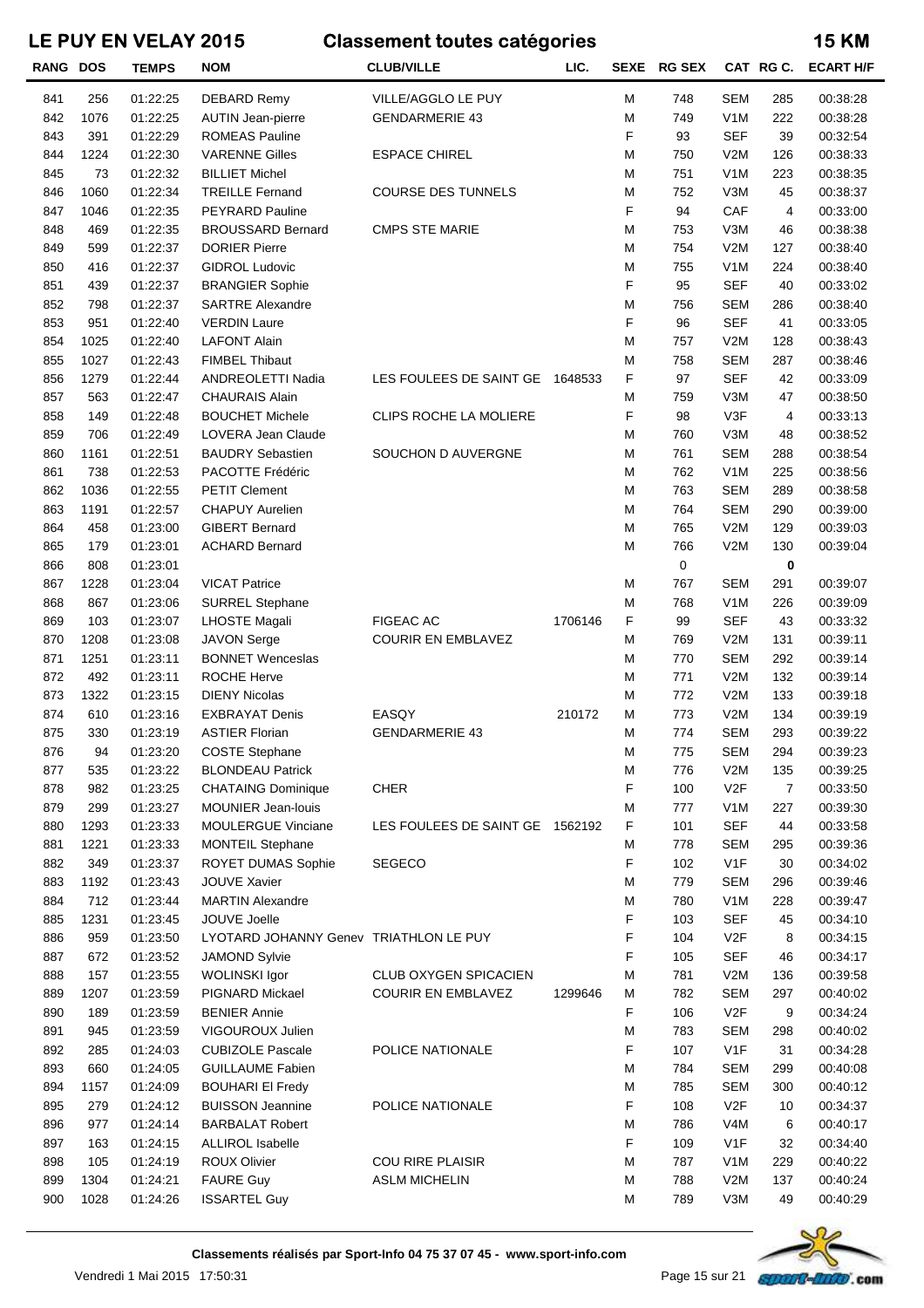| <b>RANG DOS</b> |      | <b>TEMPS</b> | <b>NOM</b>                           | <b>CLUB/VILLE</b>              | LIC.    |   | SEXE RG SEX |                  | CAT RG C. | <b>ECART H/F</b> |
|-----------------|------|--------------|--------------------------------------|--------------------------------|---------|---|-------------|------------------|-----------|------------------|
| 901             | 654  | 01:24:31     | <b>GRIGORESCO Emmanuel</b>           |                                |         | M | 790         | <b>SEM</b>       | 301       | 00:40:34         |
| 902             | 804  | 01:24:31     | <b>SCOTTON Yannis</b>                |                                |         | M | 791         | V <sub>1</sub> M | 230       | 00:40:34         |
| 903             | 1173 | 01:24:34     | <b>SAHUC Mathieu</b>                 |                                |         | М | 792         | JUM              | 17        | 00:40:37         |
| 904             | 892  | 01:24:35     | <b>ROY Delphine</b>                  | <b>COURIR EN EMBLAVEZ</b>      | 1665320 | F | 110         | <b>SEF</b>       | 47        | 00:35:00         |
| 905             | 608  | 01:24:36     | <b>DUTANG Paul</b>                   |                                |         | М | 793         | V3M              | 50        | 00:40:39         |
| 906             | 851  | 01:24:37     | <b>VOINOT Pierre</b>                 | <b>CORBAS RUNNING</b>          | 1151905 | м | 794         | V2M              | 138       | 00:40:40         |
| 907             | 585  | 01:24:37     | <b>DELCROIX Hervé</b>                | <b>CORBAS RUNNING</b>          | 1133552 | М | 795         | V2M              | 139       | 00:40:40         |
| 908             | 503  | 01:24:42     | <b>ACHARD-MURU Margot</b>            |                                |         | F | 111         | <b>SEF</b>       | 48        | 00:35:07         |
| 909             | 102  | 01:24:44     | VAN DER PLAS Nathalie                |                                |         | F | 112         | <b>SEF</b>       | 49        | 00:35:09         |
| 910             | 59   | 01:24:45     | <b>JOUVE Stephanie</b>               |                                |         | F | 113         | V1F              | 33        | 00:35:10         |
| 911             | 663  | 01:24:46     | <b>HENRY Cécile</b>                  |                                |         | F | 114         | V1F              | 34        | 00:35:11         |
| 912             | 263  | 01:24:50     | <b>REYNIER Denis</b>                 | VILLE/AGGLO LE PUY             |         | M | 796         | V3M              | 51        | 00:40:53         |
| 913             | 547  | 01:24:52     | <b>BUTCHER Jonathan</b>              |                                |         | М | 797         | <b>SEM</b>       | 302       | 00:40:55         |
| 914             | 533  | 01:24:54     | <b>BINOT Patrick</b>                 |                                |         | M | 798         | V3M              | 52        | 00:40:57         |
| 915             | 519  | 01:24:57     | <b>AVOND Raphael</b>                 |                                |         | M | 799         | V <sub>1</sub> M | 231       | 00:41:00         |
| 916             | 1106 | 01:24:57     | <b>BOUDIGNON Sigolene</b>            |                                |         | F | 115         | CAF              | 5         | 00:35:22         |
| 917             | 774  | 01:24:58     | <b>RIOURY Alain</b>                  | LE TEIL COURT                  | 798233  | M | 800         | V2M              | 140       | 00:41:01         |
| 918             | 298  | 01:25:04     | <b>ALTINTAS Hakan</b>                | PERETTI                        |         | М | 801         | <b>SEM</b>       | 303       | 00:41:07         |
| 919             | 243  | 01:25:06     | <b>RENARD Matthieu</b>               |                                |         | М | 802         | <b>SEM</b>       | 304       | 00:41:09         |
| 920             | 247  | 01:25:08     | <b>BOURGEAY Liliane</b>              |                                | T237640 | F | 116         | V3F              | 5         | 00:35:33         |
| 921             | 507  | 01:25:13     | <b>ANTONIN Sebastien</b>             | <b>GENDARMERIE 43</b>          |         | M | 803         | CAM              | 18        | 00:41:16         |
| 922             | 997  | 01:25:15     | <b>ARNAUD Cecile</b>                 | <b>CHER</b>                    |         | F | 117         | V2F              | 11        | 00:35:40         |
| 923             | 244  | 01:25:16     | <b>INTERNICOLA Laurent</b>           |                                |         | M | 804         | <b>SEM</b>       | 305       | 00:41:19         |
| 924             | 1183 | 01:25:18     | <b>RIBEYRON Thibaud</b>              | 3 R                            |         | M | 805         | <b>SEM</b>       | 306       | 00:41:21         |
| 925             | 582  | 01:25:21     | <b>DEFOUR Frédèric</b>               |                                |         | М | 806         | <b>SEM</b>       | 307       | 00:41:24         |
| 926             | 629  | 01:25:22     | FOURETS Jean-christophe              | <b>ACO FIRMINY</b>             | 1739927 | М | 807         | V <sub>1</sub> M | 232       | 00:41:25         |
| 927             | 1069 | 01:25:25     | <b>PRADINES Frederic</b>             |                                |         | М | 808         | V <sub>1</sub> M | 233       | 00:41:28         |
|                 |      |              |                                      |                                |         |   |             |                  |           | 00:41:30         |
| 928             | 477  | 01:25:27     | <b>SENTENAT Joel</b>                 | <b>CMPS STE MARIE</b>          |         | М | 809         | V2M              | 141       |                  |
| 929             | 787  | 01:25:29     | <b>ROUGIER Nathalie</b>              |                                |         | F | 118         | V1F              | 35        | 00:35:54         |
| 930             | 815  | 01:25:30     | <b>SUAUD Georges</b>                 | LE TEIL COURT                  | 297399  | M | 810         | V3M              | 53        | 00:41:33         |
| 931             | 680  | 01:25:31     | JULIEN-LAMBROT Emmanu GENDARMERIE 43 |                                |         | М | 811         | <b>SEM</b>       | 308       | 00:41:34         |
| 932             | 702  | 01:25:33     | LOCQUEVILLE Bruno                    |                                |         | М | 812         | V2M              | 142       | 00:41:36         |
| 933             | 985  | 01:25:33     | <b>LECLERCQ Vincent</b>              | <b>CHER</b>                    |         | М | 813         | <b>SEM</b>       | 309       | 00:41:36         |
| 934             | 840  | 01:25:34     | <b>VERGNE Amélie</b>                 |                                |         | F | 119         | <b>SEF</b>       | 50        | 00:35:59         |
| 935             | 475  | 01:25:34     | <b>LEBRAT Dimitri</b>                | <b>CMPS STE MARIE</b>          |         | M | 814         | <b>SEM</b>       | 310       | 00:41:37         |
| 936             | 708  | 01:25:38     | <b>VEYRET Julien</b>                 |                                |         | M | 815         | SEM              | 311       | 00:41:41         |
| 937             | 124  | 01:25:38     | QUINQUETON Jacques                   |                                |         | М | 816         | V <sub>1</sub> M | 234       | 00:41:41         |
| 938             | 865  | 01:25:41     | RIBEYRON Jean Luc                    |                                |         | М | 817         | V <sub>1</sub> M | 235       | 00:41:44         |
| 939             | 934  | 01:25:41     | <b>PERRIN Sandrine</b>               | BEAUMONT ATHLETIQUE CL 1543884 |         | F | 120         | V1F              | 36        | 00:36:06         |
| 940             | 240  | 01:25:41     | <b>CELLE Jacques</b>                 |                                |         | М | 818         | V3M              | 54        | 00:41:44         |
| 941             | 278  | 01:25:42     | <b>BRUN Francois</b>                 | POLICE NATIONALE               |         | М | 819         | V2M              | 143       | 00:41:45         |
| 942             | 366  | 01:25:44     | <b>HENRY Herve</b>                   | <b>SILEANE</b>                 |         | М | 820         | V2M              | 144       | 00:41:47         |
| 943             | 303  | 01:25:46     | <b>GAUTHIER Isabelle</b>             | <b>ISSNAT</b>                  |         | F | 121         | V <sub>2</sub> F | 12        | 00:36:11         |
| 944             | 711  | 01:25:46     | <b>MARTIAL Lionel</b>                |                                |         | М | 821         | V <sub>1</sub> M | 236       | 00:41:49         |
| 945             | 1107 | 01:25:47     | <b>BOUDIGNON Pierre</b>              |                                |         | М | 822         | V2M              | 145       | 00:41:50         |
| 946             | 564  | 01:25:51     | <b>CHEVALIER Guillaume</b>           |                                |         | М | 823         | V2M              | 146       | 00:41:54         |
| 947             | 292  | 01:25:51     | <b>ROLLAND Eric</b>                  | POLICE NATIONALE               |         | М | 824         | V2M              | 147       | 00:41:54         |
| 948             | 452  | 01:25:52     | <b>BERNARD Serge</b>                 | <b>COURIR EN EMBLAVEZ</b>      | 1724158 | М | 825         | V2M              | 148       | 00:41:55         |
| 949             | 1250 | 01:25:53     | <b>BOYER Rodolphe</b>                |                                |         | М | 826         | V <sub>1</sub> M | 237       | 00:41:56         |
| 950             | 162  | 01:25:55     | <b>GIBERT Emilie</b>                 | <b>ESPACE ET COURSE MONIS</b>  |         | F | 122         | <b>SEF</b>       | 51        | 00:36:20         |
| 951             | 436  | 01:25:56     | <b>BEJAR Bernard</b>                 |                                |         | М | 827         | V2M              | 149       | 00:41:59         |
| 952             | 1271 | 01:25:56     | <b>BAUDUIN Lydwine</b>               | <b>TRYSSINGEAUX</b>            |         | F | 123         | <b>JUF</b>       | 3         | 00:36:21         |
| 953             | 424  | 01:25:58     | <b>FRAYSSE Benjamin</b>              |                                |         | М | 828         | <b>SEM</b>       | 312       | 00:42:01         |
| 954             | 231  | 01:26:04     | <b>ANDRE Cindy</b>                   |                                |         | F | 124         | <b>SEF</b>       | 52        | 00:36:29         |
| 955             | 531  | 01:26:05     | <b>BERTRAND Franck</b>               |                                | 1224563 | М | 829         | V2M              | 150       | 00:42:08         |
| 956             | 431  | 01:26:07     | <b>CHAPUIS Florence</b>              | <b>EOVI</b>                    |         | F | 125         | V <sub>1</sub> F | 37        | 00:36:32         |
| 957             | 1001 | 01:26:10     | <b>DEMEURE Muriel</b>                |                                |         | F | 126         | V <sub>1</sub> F | 38        | 00:36:35         |
| 958             | 57   | 01:26:13     | <b>GAZET Philippe</b>                |                                |         | М | 830         | V <sub>1</sub> M | 238       | 00:42:16         |
| 959             | 1128 | 01:26:16     | <b>SONNERAT Charline</b>             |                                |         | F | 127         | <b>SEF</b>       | 53        | 00:36:41         |
| 960             | 838  | 01:26:17     | <b>VERDIER Lisa</b>                  |                                |         | F | 128         | <b>SEF</b>       | 54        | 00:36:42         |
|                 |      |              |                                      |                                |         |   |             |                  |           |                  |

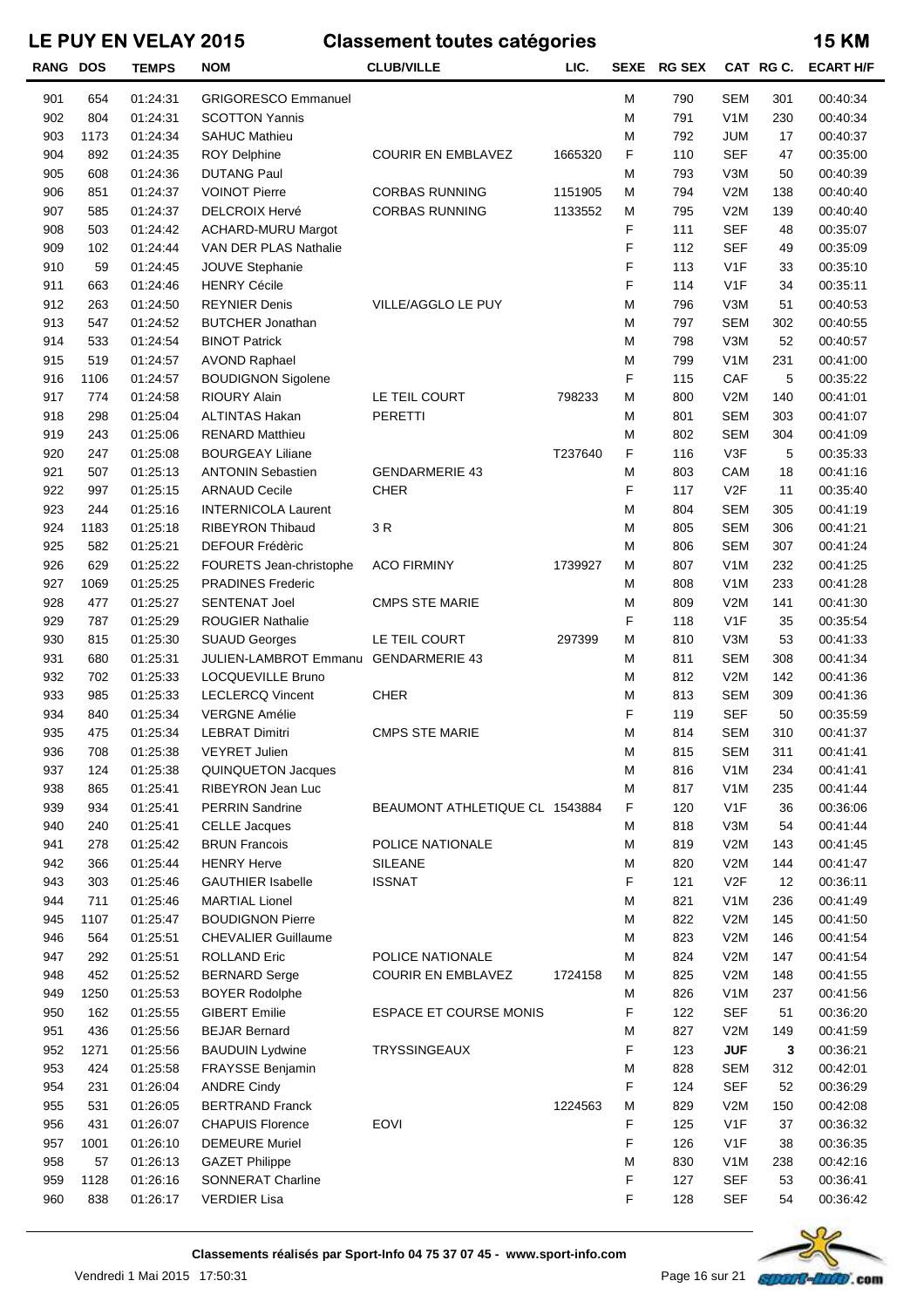| <b>RANG DOS</b> |      | <b>TEMPS</b> | <b>NOM</b>                   | <b>CLUB/VILLE</b>      | LIC.    |   | SEXE RG SEX |                  | CAT RGC. | <b>ECART H/F</b> |
|-----------------|------|--------------|------------------------------|------------------------|---------|---|-------------|------------------|----------|------------------|
| 961             | 1116 | 01:26:29     | <b>BENAT Guy</b>             |                        |         | M | 831         | V2M              | 151      | 00:42:32         |
| 962             | 700  | 01:26:29     | <b>LIABEUF Angelique</b>     |                        |         | F | 129         | <b>SEF</b>       | 55       | 00:36:54         |
| 963             | 170  | 01:26:31     | <b>CLAIRE Chantal</b>        |                        |         | F | 130         | V2F              | 13       | 00:36:56         |
| 964             | 1147 | 01:26:31     | <b>POUPELIN Corinne</b>      | DONNEURS DE SANG 43    |         | F | 131         | <b>SEF</b>       | 56       | 00:36:56         |
| 965             | 118  | 01:26:33     | <b>AMALVY Yann</b>           |                        | T237508 | М | 832         | V <sub>1</sub> M | 239      | 00:42:36         |
| 966             | 1052 | 01:26:34     | <b>ROMEAS Lionel</b>         |                        |         | М | 833         | V <sub>1</sub> M | 240      | 00:42:37         |
| 967             | 1055 | 01:26:34     | <b>CHAPUY Gilles</b>         |                        |         | М | 834         | V <sub>1</sub> M | 241      | 00:42:37         |
| 968             | 476  | 01:26:34     | <b>BONNET Denis</b>          | <b>CMPS STE MARIE</b>  |         | М | 835         | <b>SEM</b>       | 313      | 00:42:37         |
| 969             | 1056 | 01:26:35     | <b>ASTIER Christophe</b>     |                        |         | М | 836         | V <sub>1</sub> M | 242      | 00:42:38         |
| 970             | 294  | 01:26:37     | <b>HORTEFEUX Pascal</b>      | <b>PERETTI</b>         |         | М | 837         | V2M              | 152      | 00:42:40         |
| 971             | 737  | 01:26:38     | <b>OUDIN Nicolas</b>         |                        |         | М | 838         | <b>SEM</b>       | 314      | 00:42:41         |
| 972             | 344  | 01:26:38     | <b>COURTADON Matthieu</b>    | <b>SEGECO</b>          |         | М | 839         | <b>SEM</b>       | 315      | 00:42:41         |
| 973             | 265  | 01:26:39     | <b>BOYER Ludovic</b>         | VILLE/AGGLO LE PUY     |         | М | 840         | <b>SEM</b>       | 316      | 00:42:42         |
| 974             | 1167 | 01:26:41     | <b>PASCAL Nicolas</b>        |                        |         | М | 841         | V <sub>1</sub> M | 243      | 00:42:44         |
| 975             | 966  | 01:26:50     | <b>DUPLOMB Frederic</b>      |                        |         | М | 842         | V <sub>1</sub> M | 244      | 00:42:53         |
| 976             | 405  | 01:26:51     | <b>CUELHES Cedric</b>        | FROMAGERIE DE BEAUZAC  |         | М | 843         | <b>SEM</b>       | 317      | 00:42:54         |
| 977             | 217  | 01:26:51     | PEYRELONG Stephane           |                        |         | М | 844         | V <sub>1</sub> M | 245      | 00:42:54         |
| 978             | 624  | 01:26:54     | <b>FAYOLLE Tamara</b>        |                        |         | F | 132         | V <sub>1</sub> F | 39       | 00:37:19         |
| 979             | 363  | 01:26:54     | <b>RODOT Aurelien</b>        | <b>SILEANE</b>         |         | М | 845         | <b>SEM</b>       | 318      | 00:42:57         |
| 980             | 414  | 01:27:01     | <b>FAURE</b> Isabelle        | <b>GRDF</b>            |         | F | 133         | V1F              | 40       | 00:37:26         |
| 981             | 729  | 01:27:04     | <b>NARCE Yves</b>            |                        |         | М | 846         | V2M              | 153      | 00:43:07         |
| 982             | 922  | 01:27:06     | <b>GUYOT Amélie</b>          |                        |         | F | 134         | CAF              | 6        | 00:37:31         |
| 983             | 927  | 01:27:12     | <b>MARTIN Virginie</b>       |                        |         | F | 135         | <b>SEF</b>       | 57       | 00:37:37         |
| 984             | 1302 | 01:27:14     | <b>GAVANON Patricia</b>      |                        |         | F | 136         | V <sub>1</sub> F | 41       | 00:37:39         |
| 985             | 116  | 01:27:14     | <b>MONTEL Michelle</b>       |                        |         | F | 137         | V3F              | 6        | 00:37:39         |
| 986             | 816  | 01:27:14     | <b>SUAUD-CULIE Valerie</b>   | LE TEIL COURT          | 1494615 | F | 138         | V2F              | 14       | 00:37:39         |
| 987             | 523  | 01:27:14     | <b>BARBIER Laura</b>         | LE TEIL COURT          | 1683257 | F | 139         | <b>SEF</b>       | 58       | 00:37:39         |
| 988             | 511  | 01:27:14     | <b>ARLAUD Muriel</b>         | LE TEIL COURT          |         | F | 140         | V2F              | 15       | 00:37:39         |
| 989             | 174  | 01:27:17     | <b>ALIBERT Marie</b>         |                        |         | F | 141         | V1F              | 42       | 00:37:42         |
| 990             | 222  | 01:27:18     | SANTONI Jean-luc             |                        |         | М | 847         | V3M              | 55       | 00:43:21         |
| 991             | 949  | 01:27:19     | <b>MAUBIN Annie</b>          | JOGGING 43             |         | F | 142         | V3F              | 7        | 00:37:44         |
| 992             | 948  | 01:27:19     | LABOURIER Josian             |                        |         | М | 848         | <b>JUM</b>       | 18       | 00:43:22         |
| 993             | 435  | 01:27:29     | <b>BANTEGNIE Benjamin</b>    |                        |         | М | 849         | <b>SEM</b>       | 319      | 00:43:32         |
| 994             | 983  | 01:27:34     | <b>BRUNEL BRAUD Severine</b> | <b>CHER</b>            |         | F | 143         | <b>SEF</b>       | 59       | 00:37:59         |
| 995             | 788  | 01:27:40     | <b>ROURE Sabine</b>          |                        |         | F | 144         | <b>SEF</b>       | 60       | 00:38:05         |
| 996             | 175  | 01:27:44     | <b>PUTOT Antoine</b>         |                        |         | м | 850         | SEM              | 320      | 00:43:47         |
| 997             | 68   | 01:27:48     | <b>THOMASSIER Romain</b>     |                        |         | М | 851         | <b>SEM</b>       | 321      | 00:43:51         |
| 998             | 861  | 01:27:49     | <b>HUGON Alvin</b>           |                        |         | М | 852         | CAM              | 19       | 00:43:52         |
| 999             | 577  | 01:27:53     | D'AMBROSIO Nathalie          |                        |         | F | 145         | V <sub>1</sub> F | 43       | 00:38:18         |
| 1000            | 598  | 01:27:56     | <b>DHENAIN Marc</b>          |                        |         | М | 853         | V <sub>1</sub> M | 246      | 00:43:59         |
| 1001            | 1065 | 01:27:59     | COUCHOUD Jean-francois       |                        |         | М | 854         | V2M              | 154      | 00:44:02         |
| 1002            | 1356 | 01:28:01     | <b>MARTIN Marc</b>           |                        |         | М | 855         | V2M              | 155      | 00:44:04         |
| 1003            | 881  | 01:28:02     | <b>JUGE Edith</b>            |                        |         | F | 146         | <b>SEF</b>       | 61       | 00:38:27         |
| 1004            | 1152 | 01:28:05     | <b>MBAYE Oumar Ngalia</b>    |                        |         | М | 856         | <b>SEM</b>       | 322      | 00:44:08         |
| 1005            | 734  | 01:28:08     | NICOLAUX Jean Philippe       |                        |         | М | 857         | V <sub>1</sub> M | 247      | 00:44:11         |
| 1006            | 1131 | 01:28:11     | <b>LIMOUSIN Nicolas</b>      |                        |         | М | 858         | <b>SEM</b>       | 323      | 00:44:14         |
| 1007            | 325  | 01:28:14     | ROUSSEAUX Alexandre          |                        |         | М | 859         | <b>SEM</b>       | 324      | 00:44:17         |
| 1008            | 254  | 01:28:14     | DEVISE Jean-paul             | VILLE/AGGLO LE PUY     |         | М | 860         | V2M              | 156      | 00:44:17         |
| 1009            | 1089 | 01:28:16     | <b>REDON Alain</b>           |                        |         | М | 861         | V3M              | 56       | 00:44:19         |
| 1010            | 328  | 01:28:18     | <b>ISSARTEL Lisa</b>         |                        |         | F | 147         | <b>SEF</b>       | 62       | 00:38:43         |
| 1011            | 1275 | 01:28:18     | <b>ESPAGNON Yannick</b>      |                        |         | М | 862         | <b>SEM</b>       | 325      | 00:44:21         |
| 1012            | 1249 | 01:28:19     | <b>PIGNOL Claire</b>         | LYCEE ST JACQUES DE CO |         | F | 148         | CAF              | 7        | 00:38:44         |
| 1013            | 326  | 01:28:19     | <b>DIANT Aurelie</b>         |                        |         | F | 149         | V <sub>1</sub> F | 44       | 00:38:44         |
| 1014            | 719  | 01:28:21     | MICOLLET Dominique           |                        | 1220301 | F | 150         | V <sub>1</sub> F | 45       | 00:38:46         |
| 1015            | 586  | 01:28:21     | <b>DELCROIX Veronique</b>    | <b>CORBAS RUNNING</b>  | 1151816 | F | 151         | V <sub>1</sub> F | 46       | 00:38:46         |
| 1016            | 527  | 01:28:22     | <b>BECHU Vincent</b>         |                        |         | М | 863         | <b>SEM</b>       | 326      | 00:44:25         |
| 1017            | 358  | 01:28:22     | <b>FOURNERIE Murielle</b>    |                        |         | F | 152         | <b>SEF</b>       | 63       | 00:38:47         |
| 1018            | 1212 | 01:28:25     | <b>SOLVERY Clement</b>       |                        |         | М | 864         | <b>SEM</b>       | 327      | 00:44:28         |
| 1019            | 1376 | 01:28:27     | <b>SIRET Nicolas</b>         |                        |         | М | 865         | <b>SEM</b>       | 328      | 00:44:30         |
| 1020            | 1108 | 01:28:28     | <b>LEVET Christel</b>        |                        |         | F | 153         | V <sub>1</sub> F | 47       | 00:38:53         |
|                 |      |              |                              |                        |         |   |             |                  |          |                  |

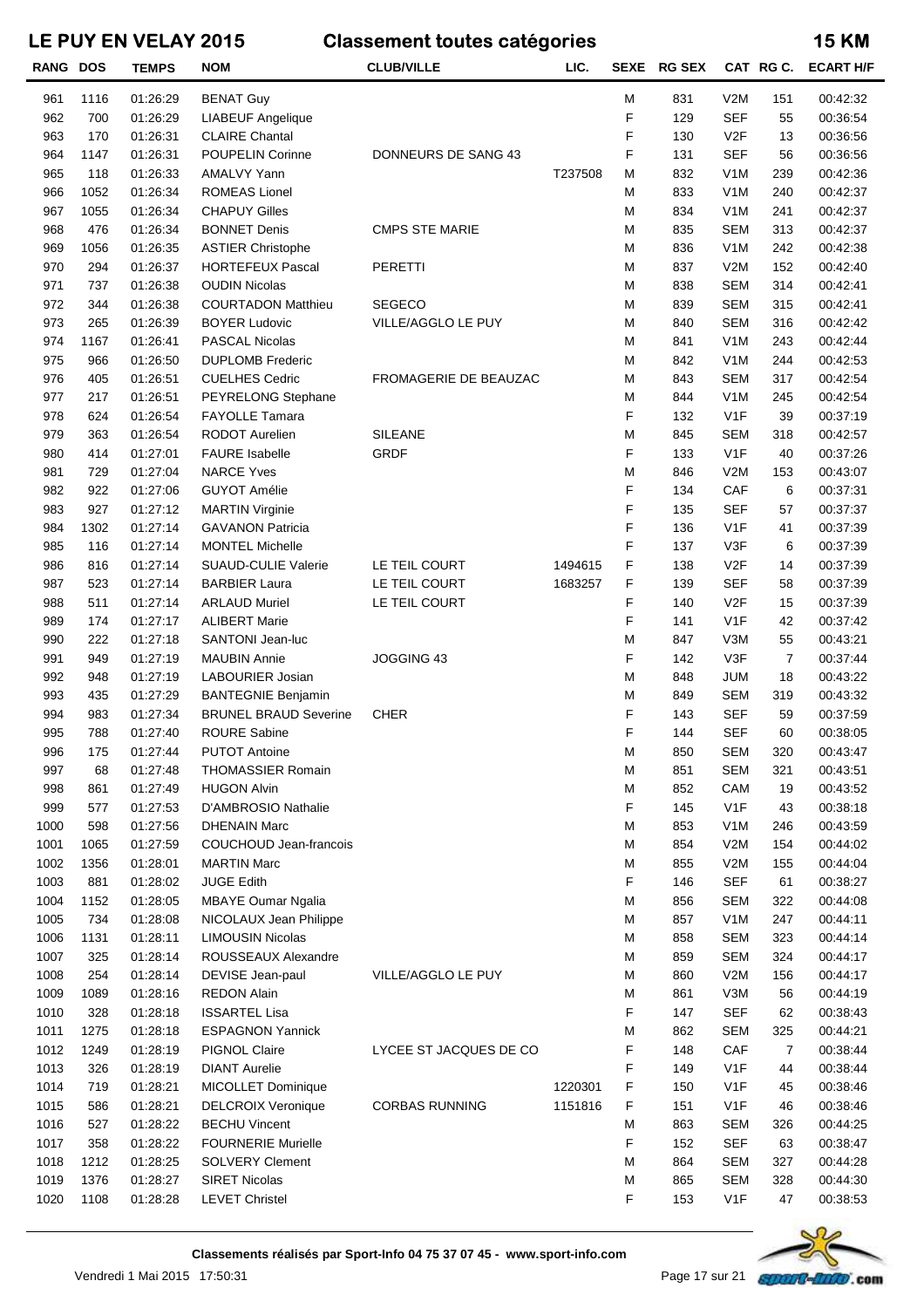| <b>RANG DOS</b> |      | <b>TEMPS</b> | <b>NOM</b>                 | <b>CLUB/VILLE</b>               | LIC.    | <b>SEXE</b> | <b>RG SEX</b> |                  | CAT RG C. | <b>ECART H/F</b> |
|-----------------|------|--------------|----------------------------|---------------------------------|---------|-------------|---------------|------------------|-----------|------------------|
| 1021            | 576  | 01:28:31     | <b>CUOQ Nicolas</b>        |                                 |         | M           | 866           | <b>SEM</b>       | 329       | 00:44:34         |
| 1022            | 417  | 01:28:37     | NIEZ Sophie                |                                 |         | F           | 154           | <b>SEF</b>       | 64        | 00:39:02         |
| 1023            | 481  | 01:28:38     | MOURE Jean-luc             |                                 |         | M           | 867           | V2M              | 157       | 00:44:41         |
| 1024            | 233  | 01:28:39     | SERVANTY Jean-pierre       |                                 |         | M           | 868           | V3M              | 57        | 00:44:42         |
| 1025            | 147  | 01:28:40     | <b>ROUX Monique</b>        | DEPARTEMENT 43                  |         | F           | 155           | V2F              | 16        | 00:39:05         |
| 1026            | 357  | 01:28:42     | GUEUGNEAU Jean-philippe    |                                 |         | M           | 869           | V <sub>1</sub> M | 248       | 00:44:45         |
| 1027            | 1117 | 01:28:44     | <b>JOUVE Sebastien</b>     | <b>ESPACE CHIREL</b>            |         | M           | 870           | <b>SEM</b>       | 330       | 00:44:47         |
| 1028            | 203  | 01:28:44     | <b>ARGAUD Catherine</b>    |                                 |         | F           | 156           | V <sub>1</sub> F | 48        | 00:39:09         |
| 1029            | 1031 | 01:28:44     | <b>TABOUROT Denis</b>      | CLUB VELLAGE DE PLONGE          |         | M           | 871           | V <sub>1</sub> M | 249       | 00:44:47         |
| 1030            | 1118 | 01:28:45     | <b>GUTTIEREZ Jean Marc</b> | <b>ESPACE CHIREL</b>            |         | M           | 872           | V <sub>1</sub> M | 250       | 00:44:48         |
| 1031            | 987  | 01:28:46     | <b>TOURNIER Maeva</b>      | <b>CHER</b>                     |         | F           | 157           | <b>SEF</b>       | 65        | 00:39:11         |
| 1032            | 986  | 01:28:46     | <b>GUESNIER Melanie</b>    | <b>CHER</b>                     |         | F           | 158           | <b>SEF</b>       | 66        | 00:39:11         |
| 1033            | 1370 | 01:28:49     | <b>DEMARS Adeline</b>      |                                 |         | F           | 159           | <b>ESF</b>       | 12        | 00:39:14         |
| 1034            | 221  | 01:28:54     | DA SILVA Patrick           |                                 |         | M           | 873           | <b>SEM</b>       | 331       | 00:44:57         |
| 1035            | 485  | 01:28:56     | <b>BERGER Jean-claude</b>  |                                 |         | M           | 874           | V3M              | 58        | 00:44:59         |
| 1036            | 568  | 01:29:04     | <b>COFFY Thierry</b>       |                                 |         | M           | 875           | V <sub>1</sub> M | 251       | 00:45:07         |
| 1037            | 691  | 01:29:07     | <b>LANDRIOT Jerome</b>     |                                 |         | M           | 876           | V <sub>1</sub> M | 252       | 00:45:10         |
| 1038            | 612  | 01:29:16     | <b>EXBRAYAT Marion</b>     |                                 |         | F           | 160           | <b>SEF</b>       | 67        | 00:39:41         |
| 1039            | 81   | 01:29:19     | DA ROS Elodie              |                                 |         | F           | 161           | <b>SEF</b>       | 68        | 00:39:44         |
| 1040            | 130  | 01:29:20     | <b>FAURAND Philippe</b>    | <b>ACO FIRMINY</b>              | 1194963 | M           | 877           | V2M              | 158       | 00:45:23         |
| 1041            | 463  | 01:29:30     | <b>ENJOLRAS Yann</b>       |                                 |         | M           | 878           | CAM              | 20        | 00:45:33         |
| 1042            | 756  | 01:29:31     | <b>POPOFF Nicolas</b>      |                                 |         | M           | 879           | <b>JUM</b>       | 19        | 00:45:34         |
| 1043            | 864  | 01:29:31     | <b>MAZET Bruno</b>         |                                 |         | M           | 880           | <b>SEM</b>       | 332       | 00:45:34         |
| 1044            | 432  | 01:29:34     | <b>GALIERE Julie</b>       | <b>EOVI</b>                     |         | F           | 162           | <b>SEF</b>       | 69        | 00:39:59         |
| 1045            | 1299 | 01:29:36     | <b>BLANC Ludovic</b>       |                                 |         | M           | 881           | <b>SEM</b>       | 333       | 00:45:39         |
| 1046            | 665  | 01:29:38     | <b>HOFMANN Rainer</b>      |                                 |         | M           | 882           | V3M              | 59        | 00:45:41         |
| 1047            | 1082 | 01:29:40     | <b>COURTOIS Pauline</b>    |                                 |         | F           | 163           | <b>SEF</b>       | 70        | 00:40:05         |
| 1048            | 975  | 01:29:42     | <b>AMARASINGHE Bernard</b> | CADA LANGEAC                    |         | M           | 883           | V <sub>1</sub> M | 253       | 00:45:45         |
| 1049            | 1159 | 01:29:44     | <b>VERDY Bernard</b>       | SOUCHON D AUVERGNE              |         | M           | 884           | V2M              | 159       | 00:45:47         |
| 1050            | 552  | 01:29:55     | <b>CARLE Philippe</b>      |                                 |         | M           | 885           | <b>SEM</b>       | 334       | 00:45:58         |
| 1051            | 566  | 01:30:02     | <b>CHIFFE Catherine</b>    | <b>COURIR EN EMBLAVEZ</b>       | 752392  | F           | 164           | V <sub>1</sub> F | 49        | 00:40:27         |
| 1052            | 730  | 01:30:03     | <b>NEBODON Virginie</b>    |                                 |         | F           | 165           | <b>SEF</b>       | 71        | 00:40:28         |
| 1053            | 440  | 01:30:05     | <b>CHARREYRE Matthieu</b>  |                                 |         | M           | 886           | V <sub>1</sub> M | 254       | 00:46:08         |
| 1054            | 320  | 01:30:07     | <b>WILBOIS Mathias</b>     | <b>GAGNE SA</b>                 |         | M           | 887           | <b>SEM</b>       | 335       | 00:46:10         |
| 1055            | 906  | 01:30:08     | <b>TESTUD Juliane</b>      |                                 |         | F           | 166           | <b>SEF</b>       | 72        | 00:40:33         |
| 1056            | 594  | 01:30:11     | <b>DERVELLE Stephanie</b>  |                                 |         | F           | 167           | V <sub>1</sub> F | 50        | 00:40:36         |
| 1057            | 1166 | 01:30:18     | <b>MOREL Marielle</b>      |                                 |         | F           | 168           | <b>SEF</b>       | 73        | 00:40:43         |
| 1058            | 1288 | 01:30:19     | <b>GALLON Laure</b>        | LES FOULEES DE SAINT GE 1445985 |         | F           | 169           | V <sub>1</sub> F | 51        | 00:40:44         |
| 1059            | 371  | 01:30:22     | <b>BERMEJO Andre</b>       | <b>SAS PAGES MENUISERIE</b>     |         | M           | 888           | V2M              | 160       | 00:46:25         |
| 1060            | 1245 | 01:30:24     | <b>MERLE Louis</b>         |                                 |         | M           | 889           | CAM              | 21        | 00:46:27         |
| 1061            | 267  | 01:30:26     | MOREL Jean-claude          |                                 |         | M           | 890           | V2M              | 161       | 00:46:29         |
| 1062            | 192  | 01:30:30     | <b>BOUDET Pierre</b>       | MARVEJOLS CROSS MARAT           | 238803  | M           | 891           | V3M              | 60        | 00:46:33         |
| 1063            | 1119 | 01:30:30     | MICHEL Sylvie              |                                 |         | F           | 170           | V <sub>1</sub> F | 52        | 00:40:55         |
| 1064            | 341  | 01:30:34     | <b>DROCS Gilles</b>        | <b>SEGECO</b>                   |         | M           | 892           | V2M              | 162       | 00:46:37         |
| 1065            | 778  | 01:30:38     | <b>ROBLIN Marie-helene</b> |                                 |         | F           | 171           | <b>SEF</b>       | 74        | 00:41:03         |
| 1066            | 605  | 01:30:41     | <b>DUMONTEIL Yves</b>      |                                 |         | M           | 893           | V2M              | 163       | 00:46:44         |
| 1067            | 64   | 01:30:42     | ROYER Jean-pierre          |                                 |         | M           | 894           | V2M              | 164       | 00:46:45         |
| 1068            | 814  | 01:30:45     | <b>SPANCKEN Petra</b>      |                                 |         | F           | 172           | V <sub>2</sub> F | 17        | 00:41:10         |
| 1069            | 1160 | 01:30:46     | <b>VUITON Murielle</b>     | SOUCHON D AUVERGNE              |         | F           | 173           | V <sub>1</sub> F | 53        | 00:41:11         |
| 1070            | 1236 | 01:30:47     | <b>COURIOL Marjolaine</b>  |                                 |         | F           | 174           | <b>SEF</b>       | 75        | 00:41:12         |
| 1071            | 859  | 01:30:51     | VIVIER Stéphanie           |                                 |         | F           | 175           | SEF              | 76        | 00:41:16         |
| 1072            | 1215 | 01:30:57     | <b>TOURETTE Remi</b>       |                                 |         | M           | 895           | CAM              | 22        | 00:47:00         |
| 1073            | 121  | 01:30:59     | <b>GARRIONE Carmela</b>    | LE TEIL COURT                   |         | F           | 176           | V2F              | 18        | 00:41:24         |
| 1074            | 792  | 01:31:05     | <b>SABY Thierry</b>        |                                 |         | M           | 896           | V2M              | 165       | 00:47:08         |
| 1075            | 250  | 01:31:07     | <b>PEYRON Olivier</b>      |                                 |         | M           | 897           | V <sub>1</sub> M | 255       | 00:47:10         |
| 1076            | 646  | 01:31:08     | <b>GENDREAU Olivier</b>    |                                 |         | M           | 898           | <b>SEM</b>       | 336       | 00:47:11         |
| 1077            | 1114 | 01:31:10     | DE RANCOURT Caroline       |                                 |         | F           | 177           | V3F              | 8         | 00:41:35         |
| 1078            | 1045 | 01:31:18     | <b>BECHON Jacques</b>      |                                 |         | M           | 899           | V3M              | 61        | 00:47:21         |
| 1079            | 441  | 01:31:19     | <b>CHASSAGNE Fanette</b>   |                                 |         | F           | 178           | <b>SEF</b>       | 77        | 00:41:44         |
| 1080            | 613  | 01:31:23     | <b>EXBRAYAT Sandrine</b>   |                                 |         | F           | 179           | V <sub>1</sub> F | 54        | 00:41:48         |

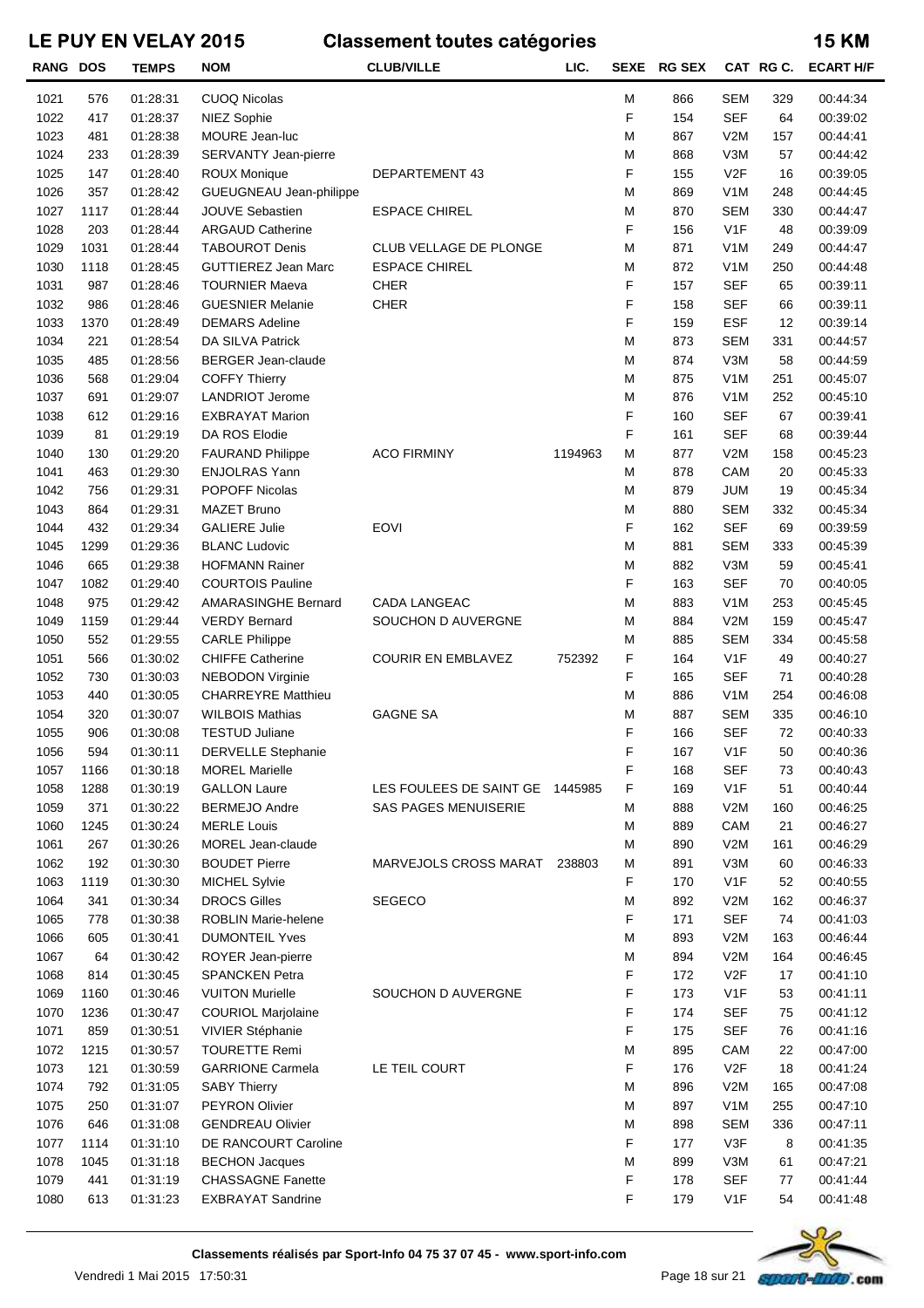| <b>RANG DOS</b> |      | <b>TEMPS</b> | <b>NOM</b>                  | <b>CLUB/VILLE</b>       | LIC.     | <b>SEXE</b> | <b>RG SEX</b> |                  | CAT RGC.       | <b>ECART H/F</b> |
|-----------------|------|--------------|-----------------------------|-------------------------|----------|-------------|---------------|------------------|----------------|------------------|
| 1081            | 614  | 01:31:23     | <b>EXBRAYAT Marina</b>      |                         |          | F           | 180           | <b>JUF</b>       | 4              | 00:41:48         |
| 1082            | 1171 | 01:31:25     | <b>FAURE Patricia</b>       |                         |          | F           | 181           | V <sub>1</sub> F | 55             | 00:41:50         |
| 1083            | 1172 | 01:31:39     | SOULIER-HEE Veronique       |                         |          | F           | 182           | V <sub>1</sub> F | 56             | 00:42:04         |
| 1084            | 561  | 01:31:39     | <b>CHAUMET Astrid</b>       |                         |          | F           | 183           | <b>SEF</b>       | 78             | 00:42:04         |
| 1085            | 364  | 01:31:44     | <b>GALLOUX Marie-amelie</b> | <b>SILEANE</b>          |          | F           | 184           | <b>ESF</b>       | 13             | 00:42:09         |
| 1086            | 942  | 01:31:44     | <b>ROURE Guillaume</b>      |                         |          | M           | 900           | CAM              | 23             | 00:47:47         |
| 1087            | 969  | 01:31:45     | <b>TABELLION Alain</b>      |                         |          | M           | 901           | V3M              | 62             | 00:47:48         |
| 1088            | 490  | 01:31:49     | <b>BARBALAT Melanie</b>     | 3R                      |          | F           | 185           | <b>SEF</b>       | 79             | 00:42:14         |
| 1089            | 689  | 01:31:50     | <b>LAGUET Bruno</b>         |                         |          | M           | 902           | V2M              | 166            | 00:47:53         |
| 1090            | 520  | 01:31:52     | AZEMA Frédérique            |                         |          | F           | 186           | V <sub>1</sub> F | 57             | 00:42:17         |
| 1091            | 348  | 01:31:55     | ROURE Christophe            | <b>SEGECO</b>           |          | M           | 903           | V <sub>1</sub> M | 256            | 00:47:58         |
| 1092            | 803  | 01:31:56     | <b>SCOTTON Nadege</b>       |                         |          | F           | 187           | <b>SEF</b>       | 80             | 00:42:21         |
| 1093            | 720  | 01:31:56     | <b>MIRA Hubert</b>          |                         |          | M           | 904           | V2M              | 167            | 00:47:59         |
| 1094            | 537  | 01:32:01     | <b>BONNIER Pascal</b>       |                         |          | M           | 905           | V2M              | 168            | 00:48:04         |
| 1095            | 1241 | 01:32:08     | <b>ALLEMAND Laurence</b>    |                         |          | F           | 188           | V <sub>1</sub> F | 58             | 00:42:33         |
| 1096            | 1229 | 01:32:10     | DUC Serge                   |                         |          | M           | 906           | V2M              | 169            | 00:48:13         |
| 1097            | 1201 | 01:32:16     | <b>RANC Julien</b>          |                         |          | M           | 907           | <b>SEM</b>       | 337            | 00:48:19         |
| 1098            | 662  | 01:32:17     | <b>HEDDE Brian</b>          |                         |          | M           | 908           | <b>SEM</b>       | 338            | 00:48:20         |
| 1099            | 764  | 01:32:26     | RENAUX Sylvain              |                         |          | M           | 909           | <b>SEM</b>       | 339            | 00:48:29         |
| 1100            | 387  | 01:32:26     | <b>DERRIEU Regine</b>       |                         |          | F           | 189           | V3F              | 9              | 00:42:51         |
| 1101            | 572  | 01:32:27     | <b>COULET Estelle</b>       |                         |          | F           | 190           | <b>SEF</b>       | 81             | 00:42:52         |
| 1102            | 1084 | 01:32:29     | <b>ANTHUS Delphine</b>      |                         |          | F           | 191           | <b>SEF</b>       | 82             | 00:42:54         |
| 1103            | 727  | 01:32:30     | <b>MOQUET Charles</b>       |                         |          | M           | 910           | V <sub>4</sub> M | $\overline{7}$ | 00:48:33         |
| 1104            | 386  | 01:32:31     | <b>DERRIEU Philippe</b>     |                         |          | M           | 911           | V3M              | 63             | 00:48:34         |
| 1105            | 721  | 01:32:33     | <b>MONAT Pierrick</b>       |                         |          | M           | 912           | <b>ESM</b>       | 36             | 00:48:36         |
| 1106            | 1097 | 01:32:35     | <b>BESSON Andre</b>         |                         |          | M           | 913           | V2M              | 170            | 00:48:38         |
| 1107            | 645  | 01:32:37     | <b>GELBARD Carole</b>       |                         |          | F           | 192           | <b>SEF</b>       | 83             | 00:43:02         |
| 1108            | 1156 | 01:32:40     | <b>PLANTIN Bernard</b>      | <b>VELAY ATHLETISME</b> |          | M           | 914           | V3M              | 64             | 00:48:43         |
| 1109            | 1008 | 01:32:43     | <b>COLOMBET Pascale</b>     |                         |          | F           | 193           | V <sub>2</sub> F | 19             | 00:43:08         |
| 1110            | 1012 | 01:32:50     | <b>FIALON Camille</b>       |                         |          | F           | 194           | <b>ESF</b>       | 14             | 00:43:15         |
| 1111            | 739  | 01:32:51     | <b>PALACIN Fabien</b>       |                         |          | M           | 915           | <b>SEM</b>       | 340            | 00:48:54         |
| 1112            | 216  | 01:32:51     | PEYRELONG Anne-laure        |                         |          | F           | 195           | <b>SEF</b>       | 84             | 00:43:16         |
| 1113            | 213  | 01:32:52     | <b>DELAMARE Maxime</b>      |                         |          | M           | 916           | <b>SEM</b>       | 341            | 00:48:55         |
| 1114            | 1254 | 01:32:53     | <b>ARNAUD Elodie</b>        |                         |          | F           | 196           | <b>SEF</b>       | 85             | 00:43:18         |
| 1115            | 555  | 01:33:04     | <b>CHALAYE Gilles</b>       | <b>GILLES CHALAYE</b>   |          | M           | 917           | V2M              | 171            | 00:49:07         |
| 1116            | 396  | 01:33:09     | <b>MARTIN Celine</b>        |                         |          | F           | 197           | V <sub>1</sub> F | 59             | 00:43:34         |
| 1117            | 181  | 01:33:09     | <b>BOULEGUE Bernard</b>     | AS BOURSE               | 323823   | M           | 918           | V3M              | 65             | 00:49:12         |
| 1118            | 66   | 01:33:19     | <b>PONTVIANNE Alexis</b>    | CHU FOOT CLERMONT 63    |          | М           | 919           | <b>SEM</b>       | 342            | 00:49:22         |
| 1119            | 1115 | 01:33:21     | <b>LABROSSE Jacques</b>     |                         |          | M           | 920           | V3M              | 66             | 00:49:24         |
| 1120            | 913  | 01:33:32     | <b>CHAUDIER Pascale</b>     |                         |          | F           | 198           | V <sub>1</sub> F | 60             | 00:43:57         |
| 1121            | 308  | 01:33:46     | <b>TALOBRE Marie</b>        |                         |          | F           | 199           | <b>SEF</b>       | 86             | 00:44:11         |
| 1122            | 1121 | 01:33:50     | <b>GAROUX Anne-marie</b>    |                         | 12799082 | F           | 200           | V <sub>2</sub> F | 20             | 00:44:15         |
| 1123            | 126  | 01:34:03     | <b>RIOURY Mireille</b>      | LE TEIL COURT           |          | F           | 201           | V <sub>2</sub> F | 21             | 00:44:28         |
| 1124            | 491  | 01:34:04     | <b>CASTANET Corinne</b>     |                         |          | F           | 202           | V <sub>1</sub> F | 61             | 00:44:29         |
| 1125            | 1149 | 01:34:19     | <b>DELABRE Corinne</b>      |                         |          | F           | 203           | V <sub>1</sub> F | 62             | 00:44:44         |
| 1126            | 1150 | 01:34:19     | ANDRE DE L'ARC Isabelle     |                         |          | F           | 204           | V <sub>1</sub> F | 63             | 00:44:44         |
| 1127            | 156  | 01:34:21     | <b>NAVASSE Dominique</b>    | CLUB OXYGEN SPICACIEN   |          | M           | 921           | V3M              | 67             | 00:50:24         |
| 1128            | 1240 | 01:34:25     | <b>LONJON Stephanie</b>     |                         |          | F           | 205           | <b>SEF</b>       | 87             | 00:44:50         |
| 1129            | 1310 | 01:34:25     | <b>ROME Valerie</b>         |                         |          | F           | 206           | V <sub>1</sub> F | 64             | 00:44:50         |
| 1130            | 812  | 01:34:26     | SOUVIGNET Carole            |                         |          | F           | 207           | <b>SEF</b>       | 88             | 00:44:51         |
| 1131            | 1246 | 01:34:31     | <b>COUDRAY Samuel</b>       | LYCEE ST JACQUES DE CO  |          | M           | 922           | CAM              | 24             | 00:50:34         |
| 1132            | 494  | 01:34:31     | <b>BARTHELEMY Sandy</b>     |                         |          | F           | 208           | <b>SEF</b>       | 89             | 00:44:56         |
| 1133            | 704  | 01:34:33     | <b>LOUBAT Antoine</b>       |                         |          | M           | 923           | <b>SEM</b>       | 343            | 00:50:36         |
| 1134            | 381  | 01:34:36     | <b>TERROSO Laure</b>        |                         |          | F           | 209           | V <sub>1</sub> F | 65             | 00:45:01         |
| 1135            | 786  | 01:34:39     | ROUDEIX Hervé               |                         |          | M           | 924           | V <sub>1</sub> M | 257            | 00:50:42         |
| 1136            | 637  | 01:34:41     | <b>GARNIER Elodie</b>       |                         |          | F           | 210           | <b>SEF</b>       | 90             | 00:45:06         |
| 1137            | 356  | 01:34:43     | <b>VIALLET Caroline</b>     |                         |          | F           | 211           | SEF              | 91             | 00:45:08         |
| 1138            | 995  | 01:34:51     | <b>DANIEL Aurelie</b>       | <b>CHER</b>             |          | F           | 212           | SEF              | 92             | 00:45:16         |
| 1139            | 214  | 01:34:51     | <b>ANTOINE Alexandre</b>    |                         |          | M           | 925           | <b>SEM</b>       | 344            | 00:50:54         |
| 1140            | 1165 | 01:34:56     | <b>GIMBERT Noemie</b>       |                         |          | F           | 213           | ESF              | 15             | 00:45:21         |
|                 |      |              |                             |                         |          |             |               |                  |                |                  |



Vendredi 1 Mai 2015 17:50:31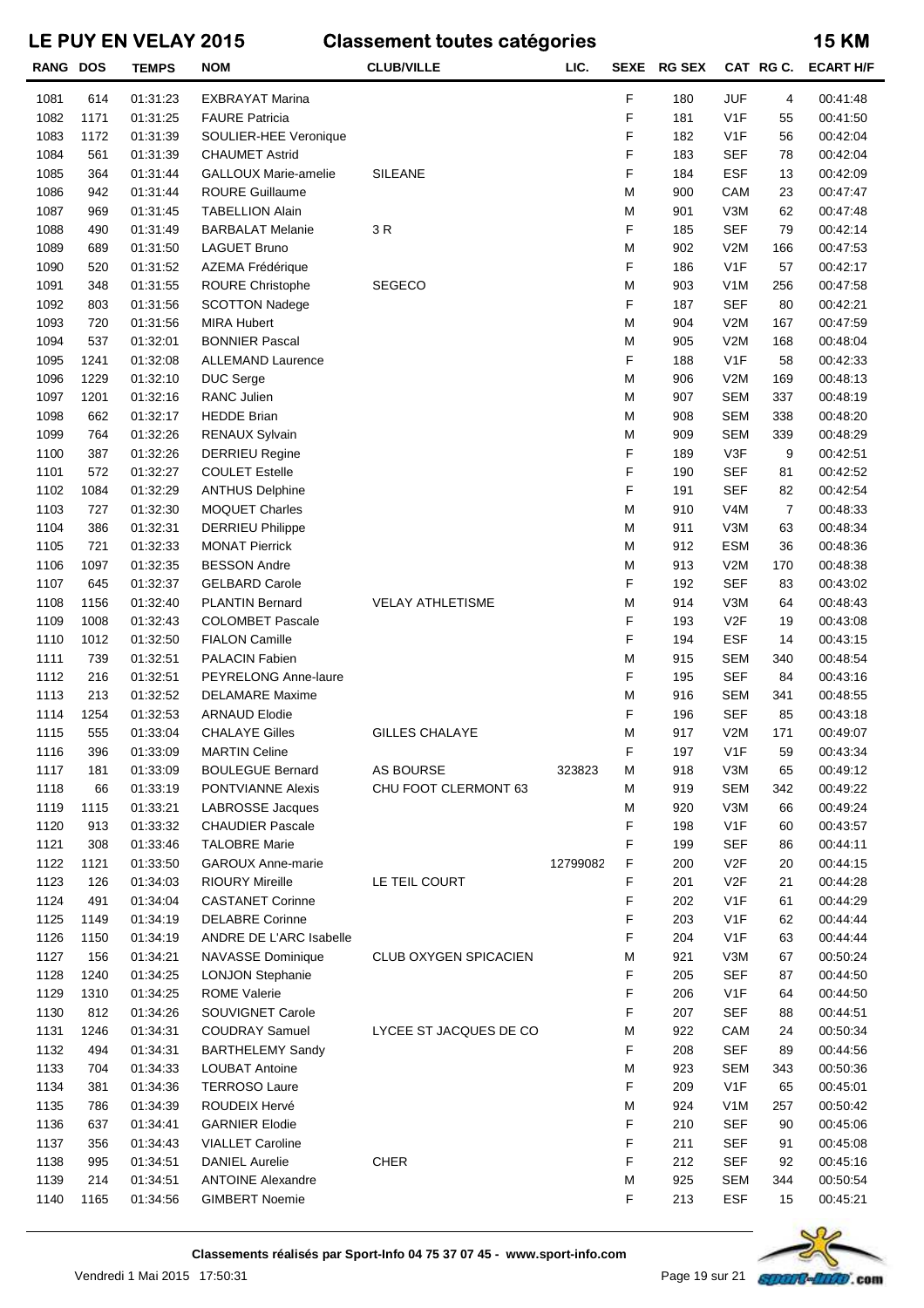| <b>RANG DOS</b> |      | <b>TEMPS</b> | <b>NOM</b>                    | <b>CLUB/VILLE</b>              | LIC.    | <b>SEXE</b> | <b>RG SEX</b> |                  | CAT RG C. | <b>ECART H/F</b> |
|-----------------|------|--------------|-------------------------------|--------------------------------|---------|-------------|---------------|------------------|-----------|------------------|
| 1141            | 229  | 01:35:00     | <b>PELIGRY Genevieve</b>      |                                |         | F           | 214           | <b>SEF</b>       | 93        | 00:45:25         |
| 1142            | 900  | 01:35:04     | <b>COURRIOL Serge</b>         |                                |         | M           | 926           | V2M              | 172       | 00:51:07         |
| 1143            | 375  | 01:35:05     | <b>BREURE Elsa</b>            | SAS PAGES MENUISERIE           |         | F           | 215           | CAF              | 8         | 00:45:30         |
| 1144            | 651  | 01:35:06     | <b>GONY Laurence</b>          | LIMAGNE ATHLETES ENDUR 1446669 |         | F           | 216           | V1F              | 66        | 00:45:31         |
| 1145            | 775  | 01:35:06     | <b>RIZZO Frederique</b>       | LAE                            | 1381701 | F           | 217           | V1F              | 67        | 00:45:31         |
| 1146            | 425  | 01:35:07     | <b>VEROT Anne-charlotte</b>   |                                |         | F           | 218           | <b>SEF</b>       | 94        | 00:45:32         |
| 1147            | 410  | 01:35:10     | <b>FERRIERE Franck</b>        | FROMAGERIE DE BEAUZAC          |         | M           | 927           | V <sub>1</sub> M | 258       | 00:51:13         |
| 1148            | 488  | 01:35:17     | LIABEUF Stephane              |                                |         | M           | 928           | V <sub>1</sub> M | 259       | 00:51:20         |
| 1149            | 688  | 01:35:18     | <b>LAFFITTE Annick</b>        |                                |         | F           | 219           | V <sub>2</sub> F | 22        | 00:45:43         |
| 1150            | 621  | 01:35:19     | <b>FAURE Cédric</b>           |                                |         | M           | 929           | <b>SEM</b>       | 345       | 00:51:22         |
| 1151            | 324  | 01:35:19     | ROUSSEAUX Marc                |                                |         | M           | 930           | V2M              | 173       | 00:51:22         |
| 1152            | 291  | 01:35:29     | <b>MAZIERE Pascal</b>         | POLICE NATIONALE               |         | M           | 931           | V2M              | 174       | 00:51:32         |
| 1153            | 185  | 01:35:48     | <b>AUBERT Maggy</b>           |                                |         | F           | 220           | V1F              | 68        | 00:46:13         |
| 1154            | 693  | 01:35:51     | <b>LAURENT Magalie</b>        |                                |         | F           | 221           | <b>SEF</b>       | 95        | 00:46:16         |
| 1155            | 166  | 01:35:54     | <b>NOUVEL Julie</b>           |                                |         | F           | 222           | <b>SEF</b>       | 96        | 00:46:19         |
| 1156            | 413  | 01:35:57     | <b>FAURE Lionel</b>           | <b>GRDF</b>                    |         | M           | 932           | V <sub>1</sub> M | 260       | 00:52:00         |
| 1157            | 374  | 01:36:06     | <b>COUSTAU Cyrille</b>        | SAS PAGES MENUISERIE           |         | F           | 223           | V1F              | 69        | 00:46:31         |
| 1158            | 703  | 01:36:10     | LOCQUEVILLE Sarah             |                                |         | F           | 224           | <b>SEF</b>       | 97        | 00:46:35         |
| 1159            | 372  | 01:36:22     | <b>BESSET Audrey</b>          | <b>SAS PAGES MENUISERIE</b>    |         | F           | 225           | <b>SEF</b>       | 98        | 00:46:47         |
| 1160            | 1323 | 01:36:24     | <b>VERCHERE Agnes</b>         |                                |         | F           | 226           | V1F              | 70        | 00:46:49         |
| 1161            | 947  | 01:36:24     | <b>MONATTE Alexandra</b>      |                                |         | F           | 227           | V1F              | 71        | 00:46:49         |
| 1162            | 450  | 01:36:25     | PETIT Laurène                 |                                |         | F           | 228           | <b>ESF</b>       | 16        | 00:46:50         |
| 1163            | 232  | 01:36:33     | <b>VIGOUROUX Audrey</b>       |                                |         | F           | 229           | <b>SEF</b>       | 99        | 00:46:58         |
| 1164            | 887  | 01:36:40     | PONT Jean-françois            |                                |         | M           | 933           | <b>SEM</b>       | 346       | 00:52:43         |
| 1165            | 692  | 01:36:41     | LASSAGNE Sandrine             |                                |         | F           | 230           | V <sub>2F</sub>  | 23        | 00:47:06         |
| 1166            | 633  | 01:36:42     | <b>GAGET Claude</b>           |                                |         | M           | 934           | V <sub>1</sub> M | 261       | 00:52:45         |
| 1167            | 1071 | 01:36:43     | <b>CASANOVA Ludivine</b>      |                                |         | F           | 231           | <b>ESF</b>       | 17        | 00:47:08         |
| 1168            | 69   | 01:36:43     | <b>THOMASSIER Beatrice</b>    |                                |         | F           | 232           | <b>SEF</b>       | 100       | 00:47:08         |
| 1169            | 227  | 01:36:48     | <b>BRUN Marie-noelle</b>      |                                |         | F           | 233           | V3F              | 10        | 00:47:13         |
| 1170            | 834  | 01:37:01     | VALDIVIA CANO Pascal          |                                |         | M           | 935           | V <sub>1</sub> M | 262       | 00:53:04         |
| 1171            | 1235 | 01:37:03     | <b>DEFAY Francoise</b>        |                                |         | F           | 234           | V <sub>2</sub> F | 24        | 00:47:28         |
| 1172            | 1278 | 01:37:11     | <b>BOISSY Katia</b>           |                                |         | F           | 235           | <b>SEF</b>       | 101       | 00:47:36         |
| 1173            | 532  | 01:37:12     | <b>BIEZ-CHARRETON Damien</b>  |                                |         | M           | 936           | <b>SEM</b>       | 347       | 00:53:15         |
| 1174            | 367  | 01:37:34     | <b>BREURE Anne-marie</b>      | <b>SAS PAGES MENUISERIE</b>    |         | F           | 236           | V1F              | 72        | 00:47:59         |
| 1175            | 186  | 01:37:35     | <b>AUBERT Lydie</b>           |                                |         | F           | 237           | CAF              | 9         | 00:48:00         |
| 1176            | 1113 | 01:38:00     | DA SILVA Julio                |                                |         | M           | 937           | V2M              | 175       | 00:54:03         |
| 1177            | 493  | 01:38:01     | <b>BERTRAND Nathaly</b>       |                                |         | F           | 238           | V <sub>1</sub> F | 73        | 00:48:26         |
| 1178            | 797  | 01:38:06     | <b>SANDERSON Gordon</b>       |                                |         | M           | 938           | <b>SEM</b>       | 348       | 00:54:09         |
| 1179            | 936  | 01:38:07     | POUYET Stephane               |                                |         | M           | 939           | V <sub>1</sub> M | 263       | 00:54:10         |
| 1180            | 1282 | 01:38:10     | <b>GRIMAUD Celine</b>         | MAIRIE PUY EN VELAY            |         | F           | 239           | V <sub>1</sub> F | 74        | 00:48:35         |
| 1181            | 1195 | 01:38:17     | <b>BESSON Anne Claire</b>     |                                |         | F           | 240           | <b>SEF</b>       | 102       | 00:48:42         |
| 1182            | 755  | 01:38:17     | PONTVIANNE Loïc               |                                |         | M           | 940           | <b>SEM</b>       | 349       | 00:54:20         |
| 1183            | 1127 | 01:38:18     | <b>ROBERT Charline</b>        |                                |         | F           | 241           | <b>ESF</b>       | 18        | 00:48:43         |
| 1184            | 307  | 01:38:20     | <b>BOYER Jerome</b>           | <b>COURIR EN EMBLAVEZ</b>      | 1461822 | M           | 941           | <b>SEM</b>       | 350       | 00:54:23         |
| 1185            | 314  | 01:39:28     | <b>BRUNET Damien</b>          | <b>GAGNE SA</b>                |         | M           | 942           | <b>SEM</b>       | 351       | 00:55:31         |
| 1186            | 82   | 01:39:28     | <b>SAMUEL Alain</b>           |                                |         | M           | 943           | V2M              | 176       | 00:55:31         |
| 1187            | 91   | 01:39:36     | <b>LELEUX Flavien</b>         |                                |         | M           | 944           | <b>SEM</b>       | 352       | 00:55:39         |
| 1188            | 188  | 01:39:41     | <b>MOHIN Stephane</b>         |                                |         | M           | 945           | V <sub>1</sub> M | 264       | 00:55:44         |
| 1189            | 155  | 01:40:21     | <b>LORDET Sylvie</b>          | CLUB OXYGEN SPICACIEN          |         | F           | 242           | V2F              | 25        | 00:50:46         |
| 1190            | 872  | 01:40:24     | <b>CHOMETTON Beatrice</b>     |                                |         | F           | 243           | V <sub>1</sub> F | 75        | 00:50:49         |
| 1191            | 994  | 01:40:32     | <b>BRENAS Pierre</b>          | <b>CHER</b>                    |         | M           | 946           | <b>ESM</b>       | 37        | 00:56:35         |
| 1192            | 518  | 01:40:36     | <b>AVENAS Alvina</b>          |                                |         | F           | 244           | <b>SEF</b>       | 103       | 00:51:01         |
| 1193            | 399  | 01:40:44     | <b>ALIZARD Anne-charlotte</b> |                                |         | F           | 245           | <b>SEF</b>       | 104       | 00:51:09         |
| 1194            | 365  | 01:40:46     | <b>BAUDET Gaetan</b>          | <b>SILEANE</b>                 |         | M           | 947           | <b>SEM</b>       | 353       | 00:56:49         |
| 1195            | 442  | 01:40:48     | <b>COLLARD Lucie</b>          |                                |         | F           | 246           | V <sub>1</sub> F | 76        | 00:51:13         |
| 1196            | 546  | 01:40:48     | <b>BRUNET Gaëtan</b>          |                                |         | M           | 948           | <b>SEM</b>       | 354       | 00:56:51         |
| 1197            | 74   | 01:40:57     | <b>BILLIET Evelyne</b>        |                                |         | F           | 247           | V <sub>1</sub> F | 77        | 00:51:22         |
| 1198            | 1255 | 01:41:03     | <b>LIOGIER Daniel</b>         |                                |         | M           | 949           | V2M              | 177       | 00:57:06         |
| 1199            | 752  | 01:41:05     | POILPRE Angelique             |                                |         | F           | 248           | <b>SEF</b>       | 105       | 00:51:30         |
| 1200            | 321  | 01:41:06     | <b>DUTEMPS Danielle</b>       | <b>GAGNE SA</b>                |         | F           | 249           | V <sub>1</sub> F | 78        | 00:51:31         |
|                 |      |              |                               |                                |         |             |               |                  |           |                  |